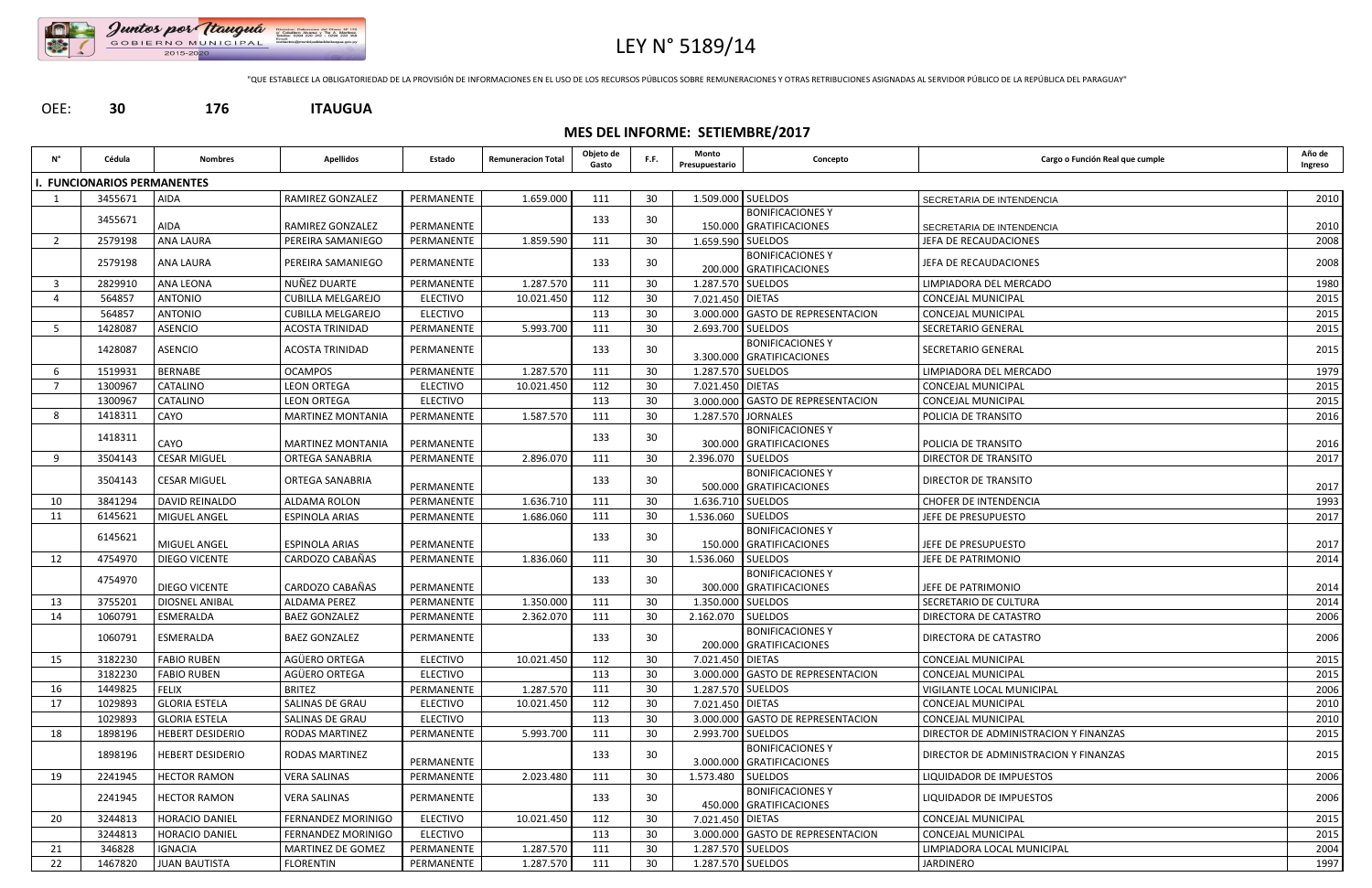| 23 | 2097787 | JUAN LUIS CONCEPCIÓN    | <b>GAMARRA MEZA</b>      | PERMANENTE      | 2.283.700   | 111 | 30 <sup>°</sup> | 2.283.700 SUELDOS |                                                      | <b>CHOFER FONACIDE</b>                             | 2012 |
|----|---------|-------------------------|--------------------------|-----------------|-------------|-----|-----------------|-------------------|------------------------------------------------------|----------------------------------------------------|------|
| 24 | 1432559 | <b>JUAN VICENTE</b>     | LEZCANO CENTURIÓN        | PERMANENTE      | 1.686.710   | 111 | 30              | 1.686.710 SUELDOS |                                                      | SECRETARIO DE JUZGADO DE FALTAS                    | 2002 |
| 25 | 753783  | JULIAN                  | <b>GAONA VAZQUEZ</b>     | PERMANENTE      | 1.373.480   | 111 | 30              | 1.373.480 SUELDOS |                                                      | AUXILIAR ADMINISTRATIVO                            | 1969 |
| 26 | 2509589 | LAURA CAROLINA          | <b>DOMINGUEZ PEREIRA</b> | PERMANENTE      | 1.986.060   | 111 | 30              | 1.536.060 SUELDOS |                                                      | CAJERA                                             | 2007 |
|    | 2509589 | LAURA CAROLINA          | DOMINGUEZ PEREIRA        | PERMANENTE      |             | 133 | 30              |                   | <b>BONIFICACIONES Y</b><br>450.000 GRATIFICACIONES   | CAJERA                                             | 2007 |
| 27 | 650587  | LOURDES JACQUELINE      | VILLALBA REGUNEGA        | PERMANENTE      | 3.562.070   | 111 | 30              | 2.462.070 SUELDOS |                                                      | DIRECTORA DE CULTURA                               | 2006 |
|    | 650587  | LOURDES JACQUELINE      | VILLALBA REGUNEGA        | PERMANENTE      |             | 133 | 30              |                   | <b>BONIFICACIONES Y</b><br>1.100.000 GRATIFICACIONES | DIRECTORA DE CULTURA                               | 2006 |
| 28 | 367477  | LUCIANO                 | <b>CABRERA PALACIOS</b>  | <b>ELECTIVO</b> | 10.021.450  | 112 | 30              | 7.021.450 DIETAS  |                                                      | CONCEJAL MUNICIPAL                                 | 2015 |
|    | 367477  | LUCIANO                 | CABRERA PALACIOS         | <b>ELECTIVO</b> |             | 113 | 30              |                   | 3.000.000 GASTO DE REPRESENTACION                    | <b>CONCEJAL MUNICIPAL</b>                          | 2015 |
| 29 | 4328779 | LUCIANO                 | <b>SALINAS JARA</b>      | <b>ELECTIVO</b> | 10.021.450  | 112 | 30              | 7.021.450 DIETAS  |                                                      | CONCEJAL MUNICIPAL                                 | 2015 |
|    | 4328779 | LUCIANO                 | SALINAS JARA             | <b>ELECTIVO</b> |             | 113 | 30              |                   | 3.000.000 GASTO DE REPRESENTACION                    | CONCEJAL MUNICIPAL                                 | 2015 |
| 30 | 2103146 | LUIS ALBERTO            | <b>ALVAREZ ISASI</b>     | PERMANENTE      | 3.662.070   | 111 | 30              | 2.162.070 SUELDOS |                                                      | <b>ENCARGADO DE DOC</b>                            | 2006 |
|    | 2103146 | <b>LUIS ALBERTO</b>     | <b>ALVAREZ ISASI</b>     | PERMANENTE      |             | 133 | 30              |                   | <b>BONIFICACIONES Y</b><br>1.500.000 GRATIFICACIONES | <b>ENCARGADO DE DOC</b>                            | 2006 |
| 31 | 1551213 | LUIS GONZAGA            | <b>TORRES ALFONSO</b>    | PERMANENTE      | 2.362.070   | 111 | 30              | 2.162.070         | <b>SUELDOS</b>                                       | <b>AUXILIAR DE TRANSITO</b>                        | 2007 |
|    |         |                         |                          |                 |             |     |                 |                   | <b>BONIFICACIONES Y</b>                              |                                                    |      |
|    | 1551213 | LUIS GONZAGA            | <b>TORRES ALFONSO</b>    | PERMANENTE      |             | 133 | 30              |                   | 200.000 GRATIFICACIONES                              | <b>AUXILIAR DE TRANSITO</b>                        | 2007 |
| 32 | 3718511 | <b>MARIO GUSTAVO</b>    | ORTIZ BOGARIN            | <b>ELECTIVO</b> | 10.021.450  | 112 | 30              | 7.021.450 DIETAS  |                                                      | CONCEJAL MUNICIPAL                                 | 2015 |
|    | 3718511 | MARIO GUSTAVO           | ORTIZ BOGARIN            | <b>ELECTIVO</b> |             | 113 | 30              |                   | 3.000.000 GASTO DE REPRESENTACION                    | CONCEJAL MUNICIPAL                                 | 2015 |
| 33 | 1769540 | MIGUEL ANGEL            | MEZA ACOSTA              | <b>ELECTIVO</b> | 12.751.100  | 112 | 30              | 5.183.100         | <b>DIETAS</b>                                        | INTENDENTE MUNICIPAL 2015/2020                     | 2015 |
|    | 1769540 | <b>MIGUEL ANGEL</b>     | MEZA ACOSTA              | <b>ELECTIVO</b> |             | 133 | 30 <sup>°</sup> |                   | <b>BONIFICACIONES Y</b><br>4.000.000 GRATIFICACIONES | INTENDENTE MUNICIPAL 2015/2020                     | 2015 |
|    | 1769540 | MIGUEL ANGEL            | <b>MEZA ACOSTA</b>       | <b>ELECTIVO</b> |             | 113 | 30              |                   | 3.568.000 GASTO DE REPRESENTACION                    | INTENDENTE MUNICIPAL 2015/2020                     | 2015 |
| 34 | 1291426 | MIRIAN VIOLETA          | SALINAS SOSA             | <b>ELECTIVO</b> | 10.021.450  | 112 | 30              | 7.021.450 DIETAS  |                                                      | CONCEJAL MUNICIPAL                                 | 2010 |
|    | 1291426 | MIRIAN VIOLETA          | SALINAS SOSA             | <b>ELECTIVO</b> |             | 113 | 30              |                   | 3.000.000 GASTO DE REPRESENTACION                    | <b>CONCEJAL MUNICIPAL</b>                          | 2010 |
| 35 | 6616571 | MIRNA ELIZABETH         | RODAS ALCARAZ            | PERMANENTE      | 1.400.370   | 111 | 30              | 1.400.370         | <b>SUELDOS</b>                                       | SECRETARIA DE DIRECCION DE SALUBRIDAD E HIGIENE    | 2014 |
| 36 | 5401266 | <b>NOELIA TERESITA</b>  | SANTACRUZ BOGARIN        | PERMANENTE      | 1.490.000   | 111 | 30              | 1.390.000         | SUELDOS                                              | SECRETARIA DE LA DIRECCION DE RECURSOS HUMANOS     | 2014 |
|    |         |                         |                          |                 |             |     |                 |                   | <b>BONIFICACIONES Y</b>                              |                                                    |      |
|    | 5401266 | NOELIA TERESITA         | SANTACRUZ BOGARIN        | PERMANENTE      |             | 133 | 30              | 100.000           | <b>GRATIFICACIONES</b>                               | SECRETARIA DE LA DIRECCION DE RECURSOS HUMANOS     | 2014 |
| 37 | 3994625 | <b>NORMA BEATRIZ</b>    | NUÑEZ SALDIVAR           | PERMANENTE      | 1.500.000   | 111 | 30              | 1.500.000         | SUELDOS                                              | SECRETARIA DE DIRECCION DE SALUBRIDAD E HIGIENE    | 2016 |
| 38 | 1738363 | ODULIO                  | OJEDA GIMENEZ            | PERMANENTE      | 1.087.570   | 111 | 30              | 1.087.570 SUELDOS |                                                      | SERENO DEPARTAMENTO OPERATIVO DE TRANSITO          | 2007 |
| 39 | 1527261 | <b>OSCAR ESTANISLAO</b> | <b>GONZALEZ VERA</b>     | PERMANENTE      | 2.896.070   | 111 | 30              | 2.396.070 SUELDOS |                                                      | JEFE DE APREMIOS                                   | 1997 |
|    | 1527261 | <b>OSCAR ESTANISLAO</b> | <b>GONZALEZ VERA</b>     | PERMANENTE      |             | 133 | 30              |                   | <b>BONIFICACIONESY</b><br>500.000 GRATIFICACIONES    | JEFE DE APREMIOS                                   | 1997 |
| 40 | 1173239 | RAMON                   | <b>CARBALLO BRITEZ</b>   | PERMANENTE      | 1.287.570   | 111 | 30              | 1.287.570 SUELDOS |                                                      | SERENO MERCADO MUNICIPAL                           | 2017 |
| 41 | 1261454 | RAMON                   | CARDOZO CAMPUZANO        | <b>ELECTIVO</b> | 10.021.450  | 112 | 30              | 7.021.450 DIETAS  |                                                      | CONCEJAL MUNICIPAL                                 | 2010 |
|    | 1261454 | RAMON                   | CARDOZO CAMPUZANO        | <b>ELECTIVO</b> |             | 113 | 30              |                   | 3.000.000 GASTO DE REPRESENTACION                    | <b>CONCEJAL MUNICIPAL</b>                          | 2010 |
| 42 | 1111724 | RAMONA                  | DURE CABAÑAS             | PERMANENTE      | 2.162.070   | 111 | 30              | 2.162.070 SUELDOS |                                                      | ASESORA DIRECCION DE DIRECCION DE RECURSOS HUMANOS | 2002 |
| 43 | 1988591 | ROLANDO DAVID           | <b>GIMENEZ ESCURRA</b>   | PERMANENTE      | 2.261.960   | 111 | 30              | 2.261.960 SUELDOS |                                                      | <b>JUEZA DE FALTAS</b>                             | 2016 |
| 44 | 3545086 | <b>RUBEN ANTONIO</b>    | MORINIGO ORREGO          | PERMANENTE      | 2.512.070   | 111 | 30              | 2.162.070 SUELDOS |                                                      | SECRETARIO GENERAL JUNTA MUNICIPAL                 | 2003 |
|    | 3545086 | <b>RUBEN ANTONIO</b>    | <b>MORINIGO ORREGO</b>   | PERMANENTE      |             | 133 | 30              |                   | <b>BONIFICACIONES Y</b><br>350.000 GRATIFICACIONES   | SECRETARIO GENERAL JUNTA MUNICIPAL                 | 2003 |
| 45 | 3335705 | <b>RUTH NATALIA</b>     | RIVEROS RIQUELME         | PERMANENTE      | 1.659.000   | 111 | 30              | 1.659.000 SUELDOS |                                                      | AUXILIAR ADMINISTRATIVO DE LA JUNTA MUNICIPAL      | 2010 |
| 46 | 4171300 | SANDRA ELIZABETH        | CABAÑAS GALEANO          | PERMANENTE      | 1.287.570   | 111 | 30              | 1.287.570 SUELDOS |                                                      | AUXILIAR DE DIRECCIÓN DE TRANSITO                  | 2008 |
| 47 | 1990586 | <b>TOMAS</b>            | <b>RUIZ ROA</b>          | PERMANENTE      | 1.337.570   | 111 | 30              | 1.337.570 SUELDOS |                                                      | INSPECTOR DE MATADERÍA                             | 2007 |
| 48 | 1092187 | <b>TOMAS ANTONIO</b>    | MORINIGO GUERRERO        | <b>ELECTIVO</b> | 10.021.450  | 112 | 30              | 7.021.450 DIETAS  |                                                      | CONCEJAL MUNICIPAL                                 | 2015 |
|    | 1092187 | TOMAS ANTONIO           | MORINIGO GUERRERO        | ELECTIVO        |             | 113 | 30              |                   | 3.000.000 GASTO DE REPRESENTACION                    | CONCEJAL MUNICIPAL                                 | 2015 |
| 49 | 1450866 | <b>VICTORINO</b>        | ORTEGA                   | PERMANENTE      | 1.287.570   | 111 | 30              | 1.287.570 SUELDOS |                                                      | ENCARGADO DE DEPOSITO                              | 1997 |
| 50 | 876164  | <b>WILFRIDO</b>         | DELGADO ROMERO           | <b>ELECTIVO</b> | 10.021.450  | 112 | 30              | 7.021.450 DIETAS  |                                                      | CONCEJAL MUNICIPAL                                 | 2010 |
|    | 876164  | <b>WILFRIDO</b>         | DELGADO ROMERO           | <b>ELECTIVO</b> |             | 113 | 30              |                   | 3.000.000 GASTO DE REPRESENTACION                    | CONCEJAL MUNICIPAL                                 | 2010 |
| 51 | 2918459 | WILMA                   | ACUÑA MIRANDA            | PERMANENTE      | 3.066.110   | 111 | 30              | 2.016.110 SUELDOS |                                                      | <b>TESORERA</b>                                    | 2007 |
|    | 2918459 | <b>WILMA</b>            | ACUÑA MIRANDA            |                 |             | 133 | 30              |                   | <b>BONIFICACIONES Y</b>                              | <b>TESORERA</b>                                    | 2007 |
|    |         |                         |                          | PERMANENTE      |             |     |                 |                   | 1.050.000 GRATIFICACIONES                            |                                                    |      |
|    |         |                         |                          |                 | 212.482.020 |     |                 | 212.482.020       |                                                      |                                                    |      |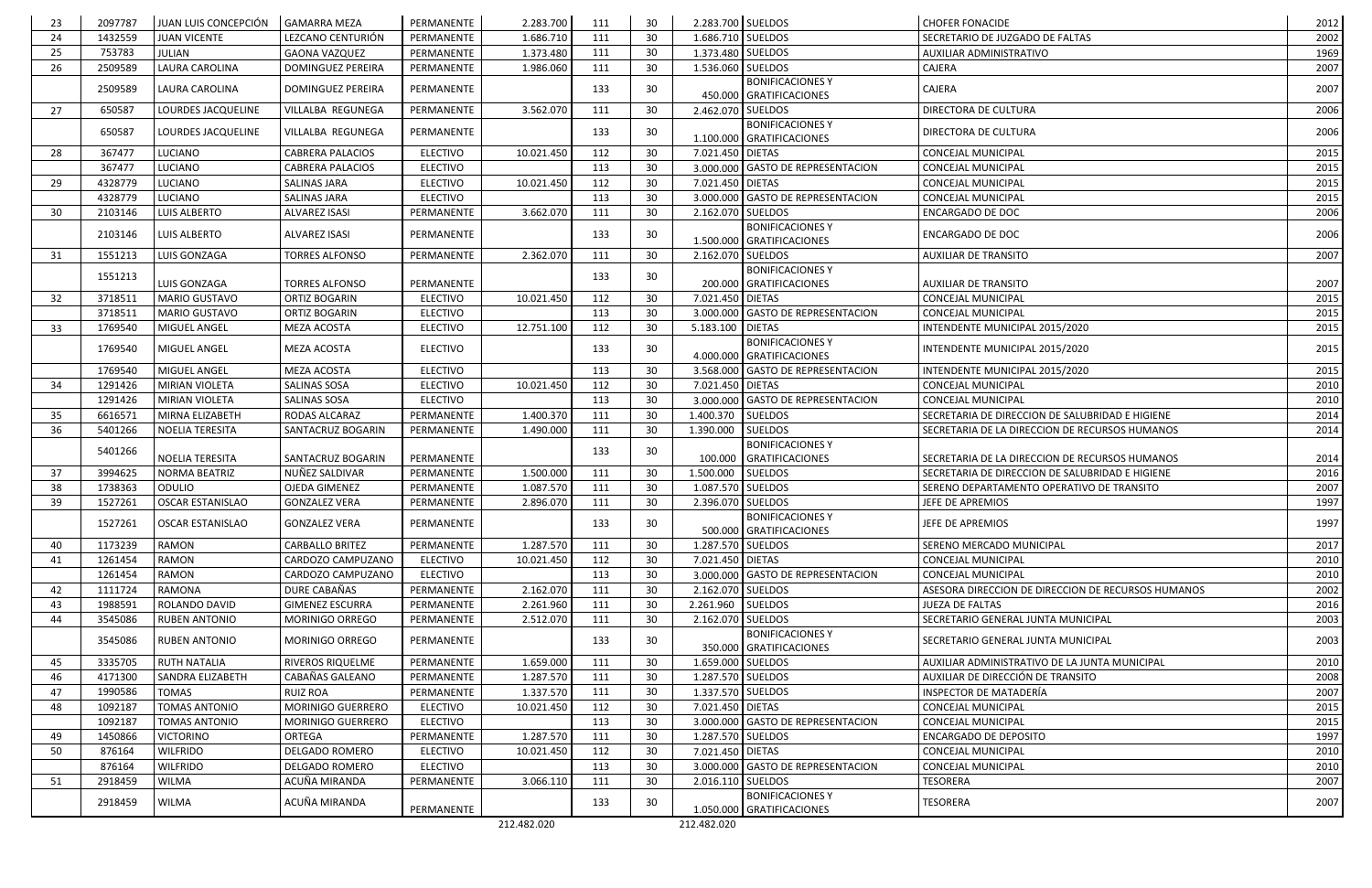#### **II. PERSONAL CONTRATADO**

|    | 329539  | ADELA ELFIRIA              | <b>BARBOTE NAVARRO</b>     | <b>CONTRATADO</b> | 1.080.000 | 144 | 30 | 1.080.000 JORNALES   |                                      | ENCARGADA DE LIMPIADORAS DE LA INSTITUCION                | 2006 |
|----|---------|----------------------------|----------------------------|-------------------|-----------|-----|----|----------------------|--------------------------------------|-----------------------------------------------------------|------|
| -2 | 5500932 | <b>ALBA</b>                | <b>DUARTE DUARTE</b>       | <b>CONTRATADO</b> | 500.000   | 144 | 30 |                      | 500.000 JORNALES                     | <b>ASISTENTE DE INTENDENCIA</b>                           | 2017 |
| -3 | 2374148 | <b>ALCIDES</b>             | CARDOZO PATIÑO             | <b>CONTRATADO</b> | 1.190.000 | 144 | 30 | 1.190.000 JORNALES   |                                      | <b>ENCARGADO DE COMISIONES VECINALES</b>                  | 2006 |
|    | 6377875 | <b>ALDO</b>                | <b>ACOSTA VEGA</b>         | <b>CONTRATADO</b> | 1.500.000 | 144 | 30 | 1.500.000 JORNALES   |                                      | <b>CHOFER DE CAMION VOLQUETE</b>                          | 2015 |
| -5 | 4752112 | ALDO ISAAC                 | RODRIGUEZ ORTIZ            | <b>CONTRATADO</b> | 256.000   | 144 | 30 |                      | 256.000 JORNALES                     | PERSONAL DE LA CUARILLA MUNICIPAL                         | 2016 |
| 6  | 1125750 | <b>ALFREDO</b>             | <b>MEDINA LOPEZ</b>        | CONTRATADO        | 4.300.000 | 145 | 30 |                      | 4.300.000   HONORARIOS PROFESIONALES | <b>ASESOR EXTERNO</b>                                     | 2016 |
|    | 1175896 | <b>AMADO</b>               | FERNANDEZ SANABRIA         | <b>CONTRATADO</b> | 1.160.000 | 144 | 30 | 1.160.000 JORNALES   |                                      | NOTIFICADOR DE DIRCCIÓN DE SALUBRIDAD E HIGIENE           | 2001 |
| 8  | 7368308 | <b>ANALIA NOEMI</b>        | FERREIRA AGUILERA          | CONTRATADO        | 800.000   | 144 | 30 |                      | 800.000 JORNALES                     | <b>GUIA MUSEO PARROQUIAL VIRGEN DEL ROSARIO</b>           | 2016 |
| q  | 1396710 | <b>ANDRES</b>              | MANCUELLO                  | <b>CONTRATADO</b> | 1.350.000 | 144 | 30 | 1.350.000            | <b>JORNALES</b>                      | <b>ELECTRICISTA</b>                                       | 2006 |
| 10 | 1035413 | ANDRES ABELINO             | CASTILLO                   | CONTRATADO        | 2.200.000 | 144 | 30 | 2.200.000   JORNALES |                                      | CHOFER RETROEXCAVADORA                                    | 2008 |
| 11 | 3711339 | ANDRES SABINO              | ZORRILLA GAMARRA           | <b>CONTRATADO</b> | 400.000   | 144 | 30 |                      | 400.000 JORNALES                     | PROFESOR DEL CENTRO COMUNITARIO DEL ARTE DE ALDAMA CAÑADA | 2014 |
| 12 | 4845025 | ANGEL RAMON                | <b>RIVEROS</b>             | <b>CONTRATADO</b> | 1.280.000 | 144 | 30 | 1.280.000 JORNALES   |                                      | POLICIA DE TRANSITO                                       | 2016 |
| 13 | 527457  | <b>ANTONIA</b>             | <b>SERVIAN NEDINA</b>      | <b>CONTRATADO</b> | 1.200.000 | 144 | 30 | 1.200.000 JORNALES   |                                      | COCINERA DE LA ESCUELA BÁSICA Nº 1019 ESPIRITU SANTO      | 2017 |
| 14 | 1046801 | <b>ANTONIO</b>             | <b>ESTIGARRIBIA OVELAR</b> | CONTRATADO        | 2.400.000 | 145 | 30 |                      | 2.400.000   HONORARIOS PROFESIONALES | DIRECTOR DE RECURSOS HUMANOS                              | 2014 |
| 15 | 1425163 | <b>ANTONIO DEMETRIO</b>    | AGUILAR                    | CONTRATADO        | 2.500.000 | 144 | 30 | 2.500.000 JORNALES   |                                      | <b>ENCARGADO DE MANTENIMIENTO VIAL</b>                    | 2015 |
| 16 | 1995142 | <b>ANUNCIO</b>             | FERREIRA SALINAS           | CONTRATADO        | 1.500.000 | 144 | 30 | 1.500.000 JORNALES   |                                      | ENCARGADO DEL CEMENTERIO                                  | 2006 |
| 17 | 2547295 | ARMINDA                    | <b>ACOSTA RIVEROS</b>      | <b>CONTRATADO</b> | 1.560.000 | 144 | 30 | 1.560.000 JORNALES   |                                      | PERSONAL DE LA CUARILLA MUNICIPAL                         | 2012 |
| 18 | 3019326 | ARNALDO CRISTINO           | DIAZ BOBADILLA             | <b>CONTRATADO</b> | 1.280.000 | 144 | 30 | 1.280.000 JORNALES   |                                      | POLICIA DE TRANSITO                                       | 2015 |
| 19 | 5307180 | <b>ARTURO</b>              | <b>SANABRIA TORRES</b>     | <b>CONTRATADO</b> | 1.200.000 | 144 | 30 | 1.200.000 JORNALES   |                                      | NOTIFICADOR DE OBRAS                                      | 2012 |
| 20 | 2093968 | <b>ATANASIO</b>            | <b>GONZALEZ RUIZ DIAZ</b>  | <b>CONTRATADO</b> | 1.320.000 | 144 | 30 | 1.320.000 JORNALES   |                                      | VIGILANTE DEL CENTRO CULTURAL                             | 2006 |
| 21 | 1723069 | <b>AUGUSTO SABINO</b>      | <b>BAEZ</b>                | <b>CONTRATADO</b> | 1.560.000 | 144 | 30 | 1.560.000 JORNALES   |                                      | PERSONAL DE LA CUADRILLA MUNICIPAL                        | 2017 |
| 22 | 1630337 | <b>AURELIA</b>             | LOPEZ                      | <b>CONTRATADO</b> | 1.560.000 | 144 | 30 | 1.560.000 JORNALES   |                                      | PERSONAL DE LA CUARILLA MUNICIPAL                         | 2008 |
| 23 | 2166986 | BERNARDINO                 | CANDIA                     | CONTRATADO        | 1.560.000 | 144 | 30 | 1.560.000 JORNALES   |                                      | PERSONAL DE LA CUARILLA MUNICIPAL                         | 2001 |
| 24 | 2387158 | <b>BERNARDINO</b>          | <b>OJEDA</b>               | <b>CONTRATADO</b> | 1.240.000 | 144 | 30 | 1.240.000 JORNALES   |                                      | VIGILANTE DEL CENTRO CULTURAL                             | 2001 |
| 25 | 3426496 | <b>BLANCA CELINA</b>       | <b>FLEITAS DE GAONA</b>    | <b>CONTRATADO</b> | 1.200.000 | 144 | 30 | 1.200.000 JORNALES   |                                      | COCINERA ESCUELA CONCEPCION LEYES DE CHAVEZ               | 2014 |
| 26 | 4672918 | <b>BLANCA JUSTINA</b>      | LOPEZ DE SANTACRUZ         | <b>CONTRATADO</b> | 2.000.000 | 144 | 30 | 2.000.000            | <b>JORNALES</b>                      | ENCARGADA DE LA SECRETARIA DE LA MUJER                    | 2016 |
| 27 | 5784480 | <b>BLAS HERMINIO</b>       | CARDOZO AMARILLA           | CONTRATADO        | 1.600.000 | 144 | 30 | 1.600.000 JORNALES   |                                      | CAJERO                                                    | 2013 |
| 28 | 5379991 | <b>BRUNA YGNACIA</b>       | <b>VEGA</b>                | CONTRATADO        | 350.000   | 144 | 30 |                      | 350.000 JORNALES                     | PROFESOR DEL CENTRO COMUNITARIO DE CONAVI III             | 2010 |
| 29 | 2217811 | CARLOS                     | <b>ALFONSO CACERES</b>     | <b>CONTRATADO</b> | 1.560.000 | 144 | 30 | 1.560.000 JORNALES   |                                      | PERSONAL DE LA CUARILLA MUNICIPAL                         | 2010 |
| 30 | 1810981 | <b>CARLOS ALBERTO</b>      | <b>ESPINOLA</b>            | CONTRATADO        | 1.460.000 | 144 | 30 | 1.460.000 JORNALES   |                                      | SERENO CICLOVIA MUNICIPAL                                 | 2006 |
| 31 | 4947780 | <b>CARLOS AUGUSTO</b>      | ROMERO GAMARRA             | <b>CONTRATADO</b> | 1.300.000 | 144 | 30 | 1.300.000            | <b>JORNALES</b>                      | CHOFER DIRECCION DE ADMINISTRACIÓN                        | 2012 |
| 32 | 1230922 | <b>CARLOS EDUARDO</b>      | <b>RIVEROS OTERO</b>       | <b>CONTRATADO</b> | 1.500.000 | 144 | 30 | 1.500.000 JORNALES   |                                      | ENCARGADO DE OFICINA DE ACCESO A INFORMACIONES PUBLICAS   | 2010 |
| 33 | 1257725 | <b>CARLOS RUBÉN</b>        | <b>RIVEROS</b>             | CONTRATADO        | 1.560.000 | 144 | 30 | 1.560.000 JORNALES   |                                      | PERSONAL DE LA CUARILLA MUNICIPAL                         | 2006 |
| 34 | 2342498 | <b>CARLOS UBALDO</b>       | <b>SALINAS SOSA</b>        | <b>CONTRATADO</b> | 1.000.000 | 144 | 30 | 1.000.000 JORNALES   |                                      | SERENO JUNTA MUNICIPAL                                    | 2006 |
| 35 | 4694597 | <b>CARMEN DIANA</b>        | <b>SERVIAN CENTURION</b>   | <b>CONTRATADO</b> | 1.180.000 | 144 | 30 | 1.180.000 JORNALES   |                                      | SECRETARIA ASESORIA JURIDICA                              | 2006 |
| 36 | 4653056 | CAROLINA                   | <b>CANTERO ARANA</b>       | <b>CONTRATADO</b> | 1.000.000 | 144 | 30 | 1.000.000 JORNALES   |                                      | AYUDANTE COCINA ESCUELA CONCEPCIÓN LEYES DE CHAVEZ        | 2014 |
| 37 | 4689541 | <b>CATALINA</b>            | <b>FLEITAS PRESENTADO</b>  | <b>CONTRATADO</b> | 1.000.000 | 144 | 30 | 1.000.000 JORNALES   |                                      | AYUDANTE DE COCINA ESCUELA JUKYRYMI                       | 2016 |
| 38 | 2316677 | CELSO                      | DIAZ FLORENTÍN             | CONTRATADO        | 1.560.000 | 144 | 30 | 1.560.000            | <b>JORNALES</b>                      | PERSONAL DELA CUADRILLA MUNICIPAL                         | 2017 |
| 39 | 5631461 | <b>CESAR FIDEL</b>         | <b>GONZALEZ GONZALEZ</b>   | <b>CONTRATADO</b> | 800.000   | 144 | 30 |                      | 800.000 JORNALES                     | ORDENANZA DE LA JUNTA MUNICIPAL                           | 2016 |
| 40 | 4993881 | <b>CESAR JESUS DAVID</b>   | <b>OJEDA MARTINEZ</b>      | <b>CONTRATADO</b> | 1.280.000 | 144 | 30 | 1.280.000            | <b>JORNALES</b>                      | AGENTE MUNICIPAL DE TRANSITO                              | 2017 |
| 41 | 2046148 | <b>CHISTIAN BIENVENIDO</b> | <b>CANTERO NUNEZ</b>       | <b>CONTRATADO</b> | 1.480.000 | 144 | 30 | 1.480.000 JORNALES   |                                      | POLICIA DE TRANSITO                                       | 2016 |
| 42 | 1129825 | <b>CLAUDELINA</b>          | <b>ROJAS DE RIVEROS</b>    | <b>CONTRATADO</b> | 1.000.000 | 144 | 30 | 1.000.000 JORNALES   |                                      | AYUDANTE DE COCINA ESCUELA PROF. ESTANISLAO ESPINOLA      | 2014 |
| 43 | 2540568 | CLAUDIO DAVID              | RAMIREZ GONZALEZ           | <b>CONTRATADO</b> | 1.000.000 | 144 | 30 | 1.000.000 JORNALES   |                                      | PROFESOR DEL TALLER DE TEATRO                             | 2011 |
|    | 5615895 |                            |                            |                   |           |     | 30 |                      |                                      |                                                           |      |
| 44 |         | <b>CRISTHIAN ADOLFO</b>    | <b>MARIQUE</b>             | <b>CONTRATADO</b> | 1.560.000 | 144 |    | 1.560.000 JORNALES   |                                      | PERSONAL DE LA CUADRILLA MUNICIPAL                        |      |
| 45 | 2098056 | <b>CRISTHIAN MILCIADES</b> | OLMEDO GAONA               | <b>CONTRATADO</b> | 1.300.000 | 144 | 30 | 1.300.000 JORNALES   |                                      | SERENO CENTRO CULTURAL                                    | 2006 |
| 46 | 5013815 | <b>CRISTINA</b>            | ORTIZ                      | <b>CONTRATADO</b> | 1.000.000 | 144 | 30 | 1.000.000 JORNALES   |                                      | AYUDANTE DE COCINA ESCUELA URUNDE'Y                       | 2014 |
| 47 | 348891  | <b>CRISTOBAL</b>           | <b>CHAVEZ GALEANO</b>      | <b>CONTRATADO</b> | 1.200.000 | 144 | 30 |                      | 1.200.000 JORNALES                   | SERENO DEL AREA RECREATIVO DE ESTANZUELA                  | 2017 |
| 48 | 6548480 | <b>CYNTHIA MARINA</b>      | <b>ESCOBAR VEGA</b>        | <b>CONTRATADO</b> | 1.280.000 | 144 | 30 | 1.280.000 JORNALES   |                                      | POLICIA DE TRANSITO                                       | 2016 |
| 49 | 4212344 | <b>CYNTHIA RAMONA</b>      | PEREZ ACOSTA               | <b>CONTRATADO</b> | 1.378.000 | 144 | 30 | 1.378.000 JORNALES   |                                      | POLICIA DE TRANSITO                                       | 2006 |
| 50 | 3861018 | <b>DAHIANA BEATRIZ</b>     | ZARZA VEGA                 | <b>CONTRATADO</b> | 895.000   | 144 | 30 |                      | 895.000 JORNALES                     | AUXILIAR SECRETARIA ESCUELA DE TEATRO                     | 2015 |
|    | 3983099 |                            |                            |                   |           |     | 30 |                      |                                      |                                                           |      |
| 51 |         | <b>DAMYR FABIAN</b>        | <b>FABIO PALACIOS</b>      | <b>CONTRATADO</b> | 800.000   | 144 |    |                      | 800.000 JORNALES                     | PROFESOR DE GUITARRA                                      | 2011 |
| 52 | 2392439 | DANELIA ROSALBA            | <b>CACERES DE BAEZ</b>     | CONTRATADO        | 1.400.000 | 144 | 30 | 1.400.000 JORNALES   |                                      | ASISTENTE DE SECRETARIA DE ACCION SOCIAL                  | 2010 |
| 53 | 1256862 | DANIEL                     | PATIÑO GALEANO             | <b>CONTRATADO</b> | 1.560.000 | 144 | 30 | 1.560.000 JORNALES   |                                      | PERSONAL DE LA CUARILLA MUNICIPAL                         | 2004 |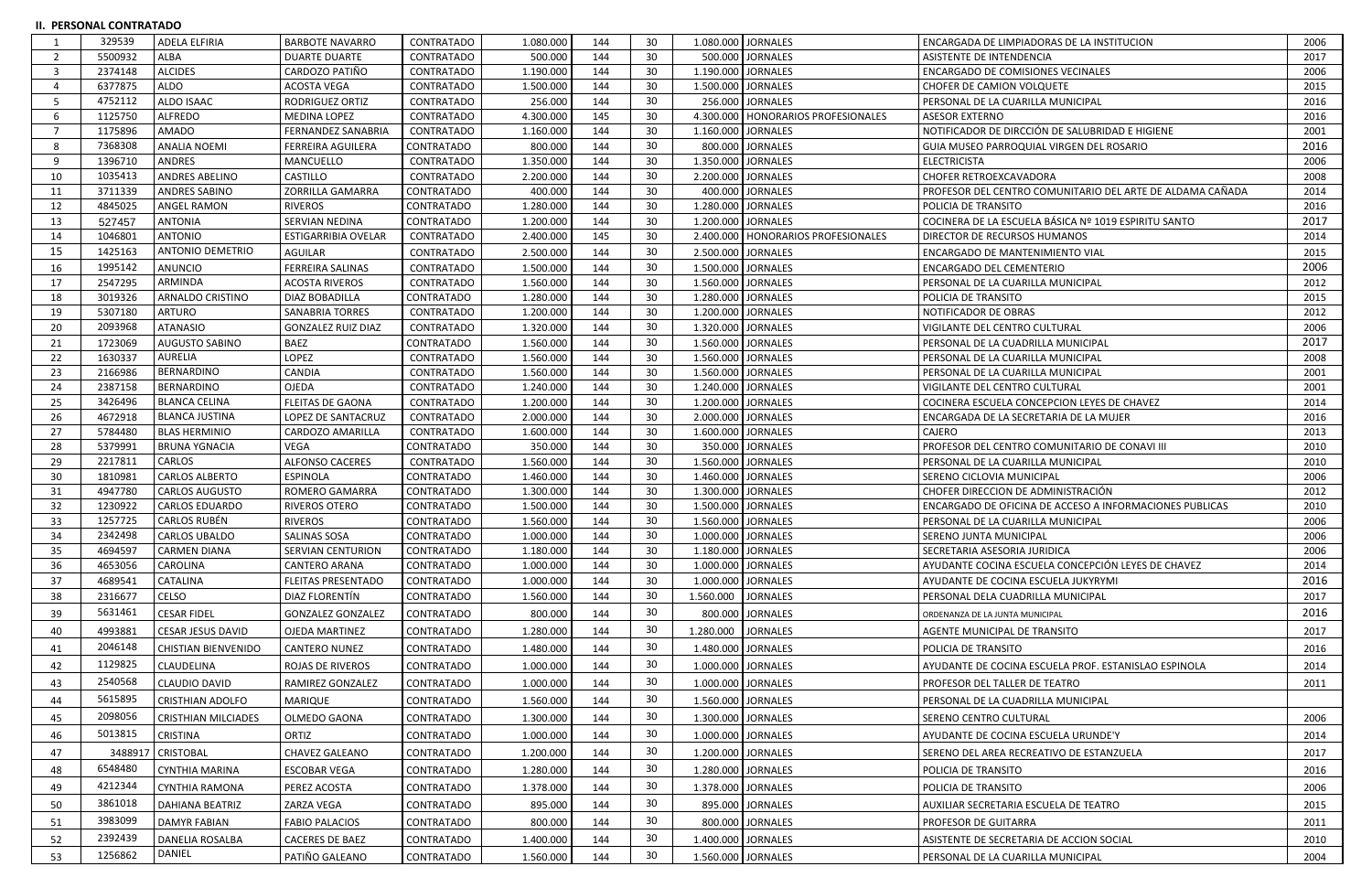| DEL ROSARIO<br>30<br>1503595<br>144<br>55<br><b>QUIÑONEZ CABAÑAS</b><br>500.000<br><b>JORNALES</b><br><b>CONTRATADO</b><br>2016<br>500.000<br>ENCARGADA DE COMERCIALIZACIÓN DE PRODUCTOS ARTESANIA DE ÑANDUTI<br>30<br>1551577<br>DEOLINDA RAMONA<br>650.000<br>144<br>650.000 JORNALES<br>PROFESORA DEL CENTRO COMUNITARIO DEL ARTE DE ALDAMA CAÑADA<br>2011<br>56<br><b>GIMENEZ BERKHOLTZ</b><br><b>CONTRATADO</b><br>30 <sup>°</sup><br>5781796<br>144<br>57<br>1.000.000 JORNALES<br><b>DERLIS DAVID</b><br><b>ACOSTA ROJAS</b><br><b>CONTRATADO</b><br>1.000.000<br>2015<br>AUXILIAR ADMINISTRATIVO<br>30<br>3323891<br>2.200.000<br>58<br><b>DERLIS JOAQUIN</b><br><b>CORREA OCAMPOS</b><br><b>CONTRATADO</b><br>144<br>2.200.000 JORNALES<br>2001<br>JEFE DE CATASTRO<br>1223116<br>30<br>59<br><b>EDUARDO</b><br>144<br>2.650.000 JORNALES<br>2010<br>RAMIREZ<br>CONTRATADO<br>2.650.000<br><b>CHOFER MOTONIVELADORA</b><br>EDUARDO<br>6263431<br>30<br>2017<br>60<br>ALDANA ESCURRA<br><b>CONTRATADO</b><br>1.280.000<br>144<br>1.280.000 JORNALES<br>POLICIA DE TRANSITO<br>30<br>1823791<br><b>ELOISA</b><br>CANDIA<br>144<br>1.276.000 JORNALES<br>LIMPIADORA DE LA INSTITUCIÓN<br>2001<br>CONTRATADO<br>1.276.000<br>61<br>30<br>925860<br><b>ELVIRA</b><br>144<br>62<br>MANCUELLO<br>CONTRATADO<br>1.000.000<br>1.000.000 JORNALES<br>AYUDANTE DE COCINA ESCUELA URUNDE'Y<br>2015<br><b>EMILIANO</b><br>30<br>1701557<br>2013<br>2.184.000 JORNALES<br><b>DIAZ</b><br>2.184.000<br>144<br><b>CONTRATADO</b><br><b>CHOFER CUADRILLA MUNICIPAL</b><br>63<br>30<br>5421873<br>144<br>EMMANUEL<br>LOPEZ CORONEL<br>1.560.000<br>1.560.000 JORNALES<br>2016<br>64<br><b>CONTRATADO</b><br>PERSONAL DE LA CUARILLA MUNICIPAL<br>30<br>3690061<br><b>ENRIQUE ALBERTO</b><br>1.200.000<br>144<br><b>JORNALES</b><br>2012<br>65<br><b>ESCOBAR OVELAR</b><br><b>CONTRATADO</b><br>1.200.000<br>CONSULTORIA Y FORTALECIMIENTO DE LOS CENTROS COMUNITARIOS<br>30<br>4217029<br>800.000<br>800.000 JORNALES<br>66<br><b>FABIAN CONCEPCION</b><br><b>CONTRATADO</b><br>144<br>2016<br>RODAS JAIME<br>ENCARGADO DE ESTACIONAMIENTO<br>2072917<br>30<br>2001<br>144<br><b>FAUSTO</b><br>1.500.000<br>1.500.000 JORNALES<br>67<br><b>GALEANO GUERRERO</b><br><b>CONTRATADO</b><br>SEPULTURERO DEL CEMENTERIO MUNICIPAL<br>30<br>1297237<br>2016<br>68<br><b>FEDERICO</b><br><b>CONTRATADO</b><br>1.800.000<br>145<br>1.800.000   HONORARIOS PROFESIONALES<br><b>MARECOS HERMOSILLA</b><br>ASESOR DEL DEPARTAMENTO DE CULTURA<br>2913774<br>30<br>2011<br><b>FELICIA</b><br>144<br>1.000.000 JORNALES<br><b>CONTRATADO</b><br>1.000.000<br>69<br>SERVIAN OJEDA<br>LIMPIADORA DEL CENTRO CULTURAL<br>30<br>1843170<br>2017<br>750.000<br>144<br><b>FELINA RAQUEL</b><br><b>CONTRATADO</b><br>750.000 JORNALES<br>PROFESORA DE EXPRESION CORPORAL DE LA ESCUELA DE TEATRO<br>70<br><b>RODRIGUEZ ACOSTA</b><br>30<br>439792<br><b>FELIX</b><br><b>JORNALES</b><br>2016<br><b>CONTRATADO</b><br>350.000<br>144<br>350.000<br>PROFESOR AUXILIAR DE CORO MUNICIPAL DE LA TERCERA EDAD<br>71<br><b>FERREIRA MORINIGO</b><br>1809865<br>30<br>2.081.690<br>2016<br><b>FIDEL</b><br><b>JORNALES</b><br>72<br><b>COLMAN GIMENEZ</b><br><b>CONTRATADO</b><br>2.081.690<br>144<br>PERSONAL DE LA CUADRILLA MUNICIPAL<br>1790789<br>30<br>2016<br><b>FIDELINA</b><br>1.000.000 JORNALES<br>Ayudante de Cocina de la Escuela Bàsica Nº 6.660 Vecinos Unidos<br>RUIZ DIAZ ZARACHO<br>1.000.000<br>144<br>73<br>CONTRATADO<br>1558227<br>30<br>2015<br><b>FLORIA</b><br>PIRIS AGUILERA<br>145<br><b>CONTRATADO</b><br>4.400.000<br><b>HONORARIOS PROFESIONALES</b><br>FISCALIZADORA DE OBRAS DE FONACIDE<br>74<br>4.400.000<br>MANCUELLO<br>2352462<br>30<br>2006<br>75<br><b>FRANCISCO JAVIER</b><br><b>CONTRATADO</b><br>1.245.000<br>144<br>1.245.000 JORNALES<br>SAMANIEGO<br><b>INSPECTOR DE CATASTRO</b><br>3823511<br>30<br>2012<br><b>FREDY GABRIEL</b><br><b>JORNALES</b><br><b>CONTRATADO</b><br>1.200.000<br>144<br>1.200.000<br><b>CHOFER TRACTOR AGRICOLA</b><br>76<br><b>TRINIDAD GONZALEZ</b><br><b>GILBERTO</b><br>1247968<br>30<br>2001<br>1.560.000<br>144<br>1.560.000 JORNALES<br>77<br><b>CONTRATADO</b><br><b>SARACHO OVELAR</b><br>PERSONAL DE LA CUARILLA MUNICIPAL<br>GILL<br>1888963<br>30<br>2001<br><b>JORNALES</b><br>1.560.000<br>144<br>78<br>ALFONSO JARA<br><b>CONTRATADO</b><br>1.560.000<br>VIGILANTE DEL LOCAL MUNICIPAL<br><b>GLADIS</b><br>2091234<br>30<br>2014<br><b>JORNALES</b><br>AYUDANTE COCINA ESCUELA CONCEPCIÓN LEYES DE CHAVEZ<br>79<br><b>GONZALEZ DE RAMIREZ</b><br>CONTRATADO<br>1.200.000<br>144<br>1.200.000<br>30<br>2017<br>144<br>1947556<br>1.200.000<br>1.200.000 JORNALES<br>COCINERA DE LA ESCUELA BÁSICA Nº 1019 ESPIRITU SANTO<br>80<br><b>GLADYS ELIZABETH</b><br><b>CENTURION</b><br><b>CONTRATADO</b><br>3323239<br>1.200.000<br>30<br>2012<br><b>GLADYS ESTELA</b><br>1.200.000 JORNALES<br><b>ORTEGA DUARTE</b><br><b>CONTRATADO</b><br><b>CONSEJERA DE CODENI</b><br>81<br>144<br>4455573<br>30<br>2013<br>144<br>82<br><b>GLADYS ZUNILDA</b><br><b>TOLEDO BENITEZ</b><br><b>CONTRATADO</b><br>1.200.000<br>1.200.000 JORNALES<br><b>CONSEJERA DE CODENI</b><br><b>GLORIA RAMONA</b><br>30<br>2017<br>2189180<br>960.000<br>83<br><b>ORTEGA SOLEY</b><br>CONTRATADA<br>144<br>960.000 JORNALES<br>AYUDANTE COCINA ESCUELA CONCEPCIÓN LEYES DE CHAVEZ<br>30<br>2392469<br>2014<br>1.200.000 JORNALES<br><b>GLORIA ROSSANA</b><br>VELAZQUEZ G.<br><b>CONTRATADO</b><br>1.200.000<br>144<br>84<br><b>COCINERA ESCUELA JUKYRYMI</b><br>3750268<br>30<br>2014<br>VAZQUEZ MIÑO<br><b>GRACIELA</b><br><b>CONTRATADO</b><br>144<br>1.200.000 JORNALES<br>85<br>1.200.000<br>COCINERA ESCUELA PROF. ESTANISLAO ESPINOLA<br>3819310<br>30<br>2014<br>1.000.000 JORNALES<br><b>GRACIELA</b><br>PRESENTADO<br>CONTRATADO<br>1.000.000<br>144<br>86<br>AYUDANTE DE COCINA ESCUELA JUKYRYMI<br>30<br>2017<br>144<br>87<br><b>GUADALUPE CATALINA</b><br>FERNANDEZ<br>CONTRATADO<br>1.000.000 JORNALES<br>5625542<br>1.000.000<br>GUIA MUSEO PARROQUIAL VIRGEN DEL ROSARIO<br>1132395<br>30<br>2006<br>88<br><b>GUSTAVO JAVIER</b><br><b>CRECHI CORONEL</b><br>CONTRATADO<br>1.360.000<br>144<br>1.360.000 JORNALES<br>SERENO JUNTA MUNICIPAL<br><b>GUSTAVO JAVIER</b><br>6529318<br>30<br>2017<br>1.200.000 JORNALES<br>89<br><b>SALINAS TRINIDAD</b><br>CONTRATADO<br>1.200.000<br>144<br>SERENO CENTRO DE OPERACIONES POLICIA DE TRANSITO<br><b>HECTOR VIDAL</b><br>2100335<br>30<br>90<br>2016<br>1.560.000 JORNALES<br>144<br>CONTRATADO<br>1.560.000<br>MEDINA<br>PERSONAL DE LA CUARILLA MUNICIPAL<br><b>HECTOR AMADO</b><br>2987093<br>30<br>2017<br>91<br>1.560.000<br>1.560.000 JORNALES<br>CARDOZO LEGUIZAMON<br><b>CONTRATADO</b><br>144<br>PERSONAL DE LA CUARILLA MUNICIPAL<br>30<br>2006<br>92<br>327268<br>ALDAMA CAÑETE<br>144<br>2.200.000 JORNALES<br><b>HEIDE EMILIA</b><br>CONTRATADO<br>2.200.000<br>DIRECTORA DE CODENI<br>30<br>4783445<br>93<br>800.000<br><b>HERNAN</b><br><b>BAEZ GUERRERO</b><br>CONTRATADO<br>144<br>800.000 JORNALES<br>PROFESOR DE GUITARRA<br>2012<br>5312526<br>30<br>2016<br>94<br><b>HERNAN</b><br><b>CONTRATADO</b><br>1.560.000<br>144<br>1.560.000 JORNALES<br><b>MERELES CARDOZO</b><br>PERSONAL DE LA CUARILLA MUNICIPAL<br>30<br>2006<br>95<br>818645<br><b>HIGINIO</b><br><b>BRITOS BAREIRO</b><br><b>CONTRATADO</b><br>1.400.000 JORNALES<br>1.400.000<br>144<br>ENCARGADO DE BIBLIOTECA DEL CENTRO CULTURAL<br>4186782<br>30<br>96<br>1.250.000 JORNALES<br><b>HUGO FRANCISCO</b><br><b>CABRERA ORTEGA</b><br><b>CONTRATADO</b><br>1.250.000<br>144<br>2012<br>PROFESOR DEL TALLER DE TEATRO<br><b>HUGO JAVIER</b><br>4385687<br>30<br>2006<br>97<br>1.560.000 JORNALES<br><b>ZORRILLA</b><br><b>CONTRATADO</b><br>144<br>1.560.000<br>PERSONAL DE LA CUARILLA MUNICIPAL<br><b>INOCENCIO</b><br>2177322<br>98<br>30<br>1979<br>1.560.000 JORNALES<br>GAONA<br>CONTRATADO<br>1.560.000<br>144<br>PERSONAL DE LA CUARILLA MUNICIPAL<br>99<br>7897024<br>30<br>2016<br><b>ISAAC EMANUEL</b><br><b>RIVEROS BRITEZ</b><br>CONTRATADO<br>144<br>500.000 JORNALES<br>500.000<br>AYUDANTE DE VIGILANCIA DE LA PLAZA MARTIN DE BARUA<br><b>ISABELINO</b><br>30<br>1754829<br>CABAÑAS BAREIRO<br>1.560.000<br>144<br>1.560.000 JORNALES<br>100<br>CONTRATADO<br>2006<br>PERSONAL DE LA CUARILLA MUNICIPAL | 54 | 4756920 | DARIO ANTONIO | <b>PALACIO BENITEZ</b> | <b>CONTRATADO</b> | 800.000 | 144 | 30 | 800.000 JORNALES | COBRADOR DEL MERCADO MUNICIPAL | 2016 |
|----------------------------------------------------------------------------------------------------------------------------------------------------------------------------------------------------------------------------------------------------------------------------------------------------------------------------------------------------------------------------------------------------------------------------------------------------------------------------------------------------------------------------------------------------------------------------------------------------------------------------------------------------------------------------------------------------------------------------------------------------------------------------------------------------------------------------------------------------------------------------------------------------------------------------------------------------------------------------------------------------------------------------------------------------------------------------------------------------------------------------------------------------------------------------------------------------------------------------------------------------------------------------------------------------------------------------------------------------------------------------------------------------------------------------------------------------------------------------------------------------------------------------------------------------------------------------------------------------------------------------------------------------------------------------------------------------------------------------------------------------------------------------------------------------------------------------------------------------------------------------------------------------------------------------------------------------------------------------------------------------------------------------------------------------------------------------------------------------------------------------------------------------------------------------------------------------------------------------------------------------------------------------------------------------------------------------------------------------------------------------------------------------------------------------------------------------------------------------------------------------------------------------------------------------------------------------------------------------------------------------------------------------------------------------------------------------------------------------------------------------------------------------------------------------------------------------------------------------------------------------------------------------------------------------------------------------------------------------------------------------------------------------------------------------------------------------------------------------------------------------------------------------------------------------------------------------------------------------------------------------------------------------------------------------------------------------------------------------------------------------------------------------------------------------------------------------------------------------------------------------------------------------------------------------------------------------------------------------------------------------------------------------------------------------------------------------------------------------------------------------------------------------------------------------------------------------------------------------------------------------------------------------------------------------------------------------------------------------------------------------------------------------------------------------------------------------------------------------------------------------------------------------------------------------------------------------------------------------------------------------------------------------------------------------------------------------------------------------------------------------------------------------------------------------------------------------------------------------------------------------------------------------------------------------------------------------------------------------------------------------------------------------------------------------------------------------------------------------------------------------------------------------------------------------------------------------------------------------------------------------------------------------------------------------------------------------------------------------------------------------------------------------------------------------------------------------------------------------------------------------------------------------------------------------------------------------------------------------------------------------------------------------------------------------------------------------------------------------------------------------------------------------------------------------------------------------------------------------------------------------------------------------------------------------------------------------------------------------------------------------------------------------------------------------------------------------------------------------------------------------------------------------------------------------------------------------------------------------------------------------------------------------------------------------------------------------------------------------------------------------------------------------------------------------------------------------------------------------------------------------------------------------------------------------------------------------------------------------------------------------------------------------------------------------------------------------------------------------------------------------------------------------------------------------------------------------------------------------------------------------------------------------------------------------------------------------------------------------------------------------------------------------------------------------------------------------------------------------------------------------------------------------------------------------------------------------------------------------------------------------------------------------------------------------------------------------------------------------------------------------------------------------------------------------------------------------------------------------------------------------------------------------------------------------------------------------------------------------------------------------------------------------------------------------------------------------------------------------------------------------------------------------------------------------------------------------------------------------------------------------------------------------------------------------------------------------------------------------------------------------------------------------------------------------------------------------------------------------------------------------------------------------------------------------------------------------------------------------------------------------------------------------------------------------------------------------------------------------------------------------------------------------------------------------------------------------------------------------------------------------------------------------------------------------------------------------------------------------------------------------------------------------------------------------------------------------------------------------------------------------------------------|----|---------|---------------|------------------------|-------------------|---------|-----|----|------------------|--------------------------------|------|
|                                                                                                                                                                                                                                                                                                                                                                                                                                                                                                                                                                                                                                                                                                                                                                                                                                                                                                                                                                                                                                                                                                                                                                                                                                                                                                                                                                                                                                                                                                                                                                                                                                                                                                                                                                                                                                                                                                                                                                                                                                                                                                                                                                                                                                                                                                                                                                                                                                                                                                                                                                                                                                                                                                                                                                                                                                                                                                                                                                                                                                                                                                                                                                                                                                                                                                                                                                                                                                                                                                                                                                                                                                                                                                                                                                                                                                                                                                                                                                                                                                                                                                                                                                                                                                                                                                                                                                                                                                                                                                                                                                                                                                                                                                                                                                                                                                                                                                                                                                                                                                                                                                                                                                                                                                                                                                                                                                                                                                                                                                                                                                                                                                                                                                                                                                                                                                                                                                                                                                                                                                                                                                                                                                                                                                                                                                                                                                                                                                                                                                                                                                                                                                                                                                                                                                                                                                                                                                                                                                                                                                                                                                                                                                                                                                                                                                                                                                                                                                                                                                                                                                                                                                                                                                                                                                                                                                                                                                                                                                                                                                                                                                                                                                                                                                                                                                                                                                                              |    |         |               |                        |                   |         |     |    |                  |                                |      |
|                                                                                                                                                                                                                                                                                                                                                                                                                                                                                                                                                                                                                                                                                                                                                                                                                                                                                                                                                                                                                                                                                                                                                                                                                                                                                                                                                                                                                                                                                                                                                                                                                                                                                                                                                                                                                                                                                                                                                                                                                                                                                                                                                                                                                                                                                                                                                                                                                                                                                                                                                                                                                                                                                                                                                                                                                                                                                                                                                                                                                                                                                                                                                                                                                                                                                                                                                                                                                                                                                                                                                                                                                                                                                                                                                                                                                                                                                                                                                                                                                                                                                                                                                                                                                                                                                                                                                                                                                                                                                                                                                                                                                                                                                                                                                                                                                                                                                                                                                                                                                                                                                                                                                                                                                                                                                                                                                                                                                                                                                                                                                                                                                                                                                                                                                                                                                                                                                                                                                                                                                                                                                                                                                                                                                                                                                                                                                                                                                                                                                                                                                                                                                                                                                                                                                                                                                                                                                                                                                                                                                                                                                                                                                                                                                                                                                                                                                                                                                                                                                                                                                                                                                                                                                                                                                                                                                                                                                                                                                                                                                                                                                                                                                                                                                                                                                                                                                                                              |    |         |               |                        |                   |         |     |    |                  |                                |      |
|                                                                                                                                                                                                                                                                                                                                                                                                                                                                                                                                                                                                                                                                                                                                                                                                                                                                                                                                                                                                                                                                                                                                                                                                                                                                                                                                                                                                                                                                                                                                                                                                                                                                                                                                                                                                                                                                                                                                                                                                                                                                                                                                                                                                                                                                                                                                                                                                                                                                                                                                                                                                                                                                                                                                                                                                                                                                                                                                                                                                                                                                                                                                                                                                                                                                                                                                                                                                                                                                                                                                                                                                                                                                                                                                                                                                                                                                                                                                                                                                                                                                                                                                                                                                                                                                                                                                                                                                                                                                                                                                                                                                                                                                                                                                                                                                                                                                                                                                                                                                                                                                                                                                                                                                                                                                                                                                                                                                                                                                                                                                                                                                                                                                                                                                                                                                                                                                                                                                                                                                                                                                                                                                                                                                                                                                                                                                                                                                                                                                                                                                                                                                                                                                                                                                                                                                                                                                                                                                                                                                                                                                                                                                                                                                                                                                                                                                                                                                                                                                                                                                                                                                                                                                                                                                                                                                                                                                                                                                                                                                                                                                                                                                                                                                                                                                                                                                                                                              |    |         |               |                        |                   |         |     |    |                  |                                |      |
|                                                                                                                                                                                                                                                                                                                                                                                                                                                                                                                                                                                                                                                                                                                                                                                                                                                                                                                                                                                                                                                                                                                                                                                                                                                                                                                                                                                                                                                                                                                                                                                                                                                                                                                                                                                                                                                                                                                                                                                                                                                                                                                                                                                                                                                                                                                                                                                                                                                                                                                                                                                                                                                                                                                                                                                                                                                                                                                                                                                                                                                                                                                                                                                                                                                                                                                                                                                                                                                                                                                                                                                                                                                                                                                                                                                                                                                                                                                                                                                                                                                                                                                                                                                                                                                                                                                                                                                                                                                                                                                                                                                                                                                                                                                                                                                                                                                                                                                                                                                                                                                                                                                                                                                                                                                                                                                                                                                                                                                                                                                                                                                                                                                                                                                                                                                                                                                                                                                                                                                                                                                                                                                                                                                                                                                                                                                                                                                                                                                                                                                                                                                                                                                                                                                                                                                                                                                                                                                                                                                                                                                                                                                                                                                                                                                                                                                                                                                                                                                                                                                                                                                                                                                                                                                                                                                                                                                                                                                                                                                                                                                                                                                                                                                                                                                                                                                                                                                              |    |         |               |                        |                   |         |     |    |                  |                                |      |
|                                                                                                                                                                                                                                                                                                                                                                                                                                                                                                                                                                                                                                                                                                                                                                                                                                                                                                                                                                                                                                                                                                                                                                                                                                                                                                                                                                                                                                                                                                                                                                                                                                                                                                                                                                                                                                                                                                                                                                                                                                                                                                                                                                                                                                                                                                                                                                                                                                                                                                                                                                                                                                                                                                                                                                                                                                                                                                                                                                                                                                                                                                                                                                                                                                                                                                                                                                                                                                                                                                                                                                                                                                                                                                                                                                                                                                                                                                                                                                                                                                                                                                                                                                                                                                                                                                                                                                                                                                                                                                                                                                                                                                                                                                                                                                                                                                                                                                                                                                                                                                                                                                                                                                                                                                                                                                                                                                                                                                                                                                                                                                                                                                                                                                                                                                                                                                                                                                                                                                                                                                                                                                                                                                                                                                                                                                                                                                                                                                                                                                                                                                                                                                                                                                                                                                                                                                                                                                                                                                                                                                                                                                                                                                                                                                                                                                                                                                                                                                                                                                                                                                                                                                                                                                                                                                                                                                                                                                                                                                                                                                                                                                                                                                                                                                                                                                                                                                                              |    |         |               |                        |                   |         |     |    |                  |                                |      |
|                                                                                                                                                                                                                                                                                                                                                                                                                                                                                                                                                                                                                                                                                                                                                                                                                                                                                                                                                                                                                                                                                                                                                                                                                                                                                                                                                                                                                                                                                                                                                                                                                                                                                                                                                                                                                                                                                                                                                                                                                                                                                                                                                                                                                                                                                                                                                                                                                                                                                                                                                                                                                                                                                                                                                                                                                                                                                                                                                                                                                                                                                                                                                                                                                                                                                                                                                                                                                                                                                                                                                                                                                                                                                                                                                                                                                                                                                                                                                                                                                                                                                                                                                                                                                                                                                                                                                                                                                                                                                                                                                                                                                                                                                                                                                                                                                                                                                                                                                                                                                                                                                                                                                                                                                                                                                                                                                                                                                                                                                                                                                                                                                                                                                                                                                                                                                                                                                                                                                                                                                                                                                                                                                                                                                                                                                                                                                                                                                                                                                                                                                                                                                                                                                                                                                                                                                                                                                                                                                                                                                                                                                                                                                                                                                                                                                                                                                                                                                                                                                                                                                                                                                                                                                                                                                                                                                                                                                                                                                                                                                                                                                                                                                                                                                                                                                                                                                                                              |    |         |               |                        |                   |         |     |    |                  |                                |      |
|                                                                                                                                                                                                                                                                                                                                                                                                                                                                                                                                                                                                                                                                                                                                                                                                                                                                                                                                                                                                                                                                                                                                                                                                                                                                                                                                                                                                                                                                                                                                                                                                                                                                                                                                                                                                                                                                                                                                                                                                                                                                                                                                                                                                                                                                                                                                                                                                                                                                                                                                                                                                                                                                                                                                                                                                                                                                                                                                                                                                                                                                                                                                                                                                                                                                                                                                                                                                                                                                                                                                                                                                                                                                                                                                                                                                                                                                                                                                                                                                                                                                                                                                                                                                                                                                                                                                                                                                                                                                                                                                                                                                                                                                                                                                                                                                                                                                                                                                                                                                                                                                                                                                                                                                                                                                                                                                                                                                                                                                                                                                                                                                                                                                                                                                                                                                                                                                                                                                                                                                                                                                                                                                                                                                                                                                                                                                                                                                                                                                                                                                                                                                                                                                                                                                                                                                                                                                                                                                                                                                                                                                                                                                                                                                                                                                                                                                                                                                                                                                                                                                                                                                                                                                                                                                                                                                                                                                                                                                                                                                                                                                                                                                                                                                                                                                                                                                                                                              |    |         |               |                        |                   |         |     |    |                  |                                |      |
|                                                                                                                                                                                                                                                                                                                                                                                                                                                                                                                                                                                                                                                                                                                                                                                                                                                                                                                                                                                                                                                                                                                                                                                                                                                                                                                                                                                                                                                                                                                                                                                                                                                                                                                                                                                                                                                                                                                                                                                                                                                                                                                                                                                                                                                                                                                                                                                                                                                                                                                                                                                                                                                                                                                                                                                                                                                                                                                                                                                                                                                                                                                                                                                                                                                                                                                                                                                                                                                                                                                                                                                                                                                                                                                                                                                                                                                                                                                                                                                                                                                                                                                                                                                                                                                                                                                                                                                                                                                                                                                                                                                                                                                                                                                                                                                                                                                                                                                                                                                                                                                                                                                                                                                                                                                                                                                                                                                                                                                                                                                                                                                                                                                                                                                                                                                                                                                                                                                                                                                                                                                                                                                                                                                                                                                                                                                                                                                                                                                                                                                                                                                                                                                                                                                                                                                                                                                                                                                                                                                                                                                                                                                                                                                                                                                                                                                                                                                                                                                                                                                                                                                                                                                                                                                                                                                                                                                                                                                                                                                                                                                                                                                                                                                                                                                                                                                                                                                              |    |         |               |                        |                   |         |     |    |                  |                                |      |
|                                                                                                                                                                                                                                                                                                                                                                                                                                                                                                                                                                                                                                                                                                                                                                                                                                                                                                                                                                                                                                                                                                                                                                                                                                                                                                                                                                                                                                                                                                                                                                                                                                                                                                                                                                                                                                                                                                                                                                                                                                                                                                                                                                                                                                                                                                                                                                                                                                                                                                                                                                                                                                                                                                                                                                                                                                                                                                                                                                                                                                                                                                                                                                                                                                                                                                                                                                                                                                                                                                                                                                                                                                                                                                                                                                                                                                                                                                                                                                                                                                                                                                                                                                                                                                                                                                                                                                                                                                                                                                                                                                                                                                                                                                                                                                                                                                                                                                                                                                                                                                                                                                                                                                                                                                                                                                                                                                                                                                                                                                                                                                                                                                                                                                                                                                                                                                                                                                                                                                                                                                                                                                                                                                                                                                                                                                                                                                                                                                                                                                                                                                                                                                                                                                                                                                                                                                                                                                                                                                                                                                                                                                                                                                                                                                                                                                                                                                                                                                                                                                                                                                                                                                                                                                                                                                                                                                                                                                                                                                                                                                                                                                                                                                                                                                                                                                                                                                                              |    |         |               |                        |                   |         |     |    |                  |                                |      |
|                                                                                                                                                                                                                                                                                                                                                                                                                                                                                                                                                                                                                                                                                                                                                                                                                                                                                                                                                                                                                                                                                                                                                                                                                                                                                                                                                                                                                                                                                                                                                                                                                                                                                                                                                                                                                                                                                                                                                                                                                                                                                                                                                                                                                                                                                                                                                                                                                                                                                                                                                                                                                                                                                                                                                                                                                                                                                                                                                                                                                                                                                                                                                                                                                                                                                                                                                                                                                                                                                                                                                                                                                                                                                                                                                                                                                                                                                                                                                                                                                                                                                                                                                                                                                                                                                                                                                                                                                                                                                                                                                                                                                                                                                                                                                                                                                                                                                                                                                                                                                                                                                                                                                                                                                                                                                                                                                                                                                                                                                                                                                                                                                                                                                                                                                                                                                                                                                                                                                                                                                                                                                                                                                                                                                                                                                                                                                                                                                                                                                                                                                                                                                                                                                                                                                                                                                                                                                                                                                                                                                                                                                                                                                                                                                                                                                                                                                                                                                                                                                                                                                                                                                                                                                                                                                                                                                                                                                                                                                                                                                                                                                                                                                                                                                                                                                                                                                                                              |    |         |               |                        |                   |         |     |    |                  |                                |      |
|                                                                                                                                                                                                                                                                                                                                                                                                                                                                                                                                                                                                                                                                                                                                                                                                                                                                                                                                                                                                                                                                                                                                                                                                                                                                                                                                                                                                                                                                                                                                                                                                                                                                                                                                                                                                                                                                                                                                                                                                                                                                                                                                                                                                                                                                                                                                                                                                                                                                                                                                                                                                                                                                                                                                                                                                                                                                                                                                                                                                                                                                                                                                                                                                                                                                                                                                                                                                                                                                                                                                                                                                                                                                                                                                                                                                                                                                                                                                                                                                                                                                                                                                                                                                                                                                                                                                                                                                                                                                                                                                                                                                                                                                                                                                                                                                                                                                                                                                                                                                                                                                                                                                                                                                                                                                                                                                                                                                                                                                                                                                                                                                                                                                                                                                                                                                                                                                                                                                                                                                                                                                                                                                                                                                                                                                                                                                                                                                                                                                                                                                                                                                                                                                                                                                                                                                                                                                                                                                                                                                                                                                                                                                                                                                                                                                                                                                                                                                                                                                                                                                                                                                                                                                                                                                                                                                                                                                                                                                                                                                                                                                                                                                                                                                                                                                                                                                                                                              |    |         |               |                        |                   |         |     |    |                  |                                |      |
|                                                                                                                                                                                                                                                                                                                                                                                                                                                                                                                                                                                                                                                                                                                                                                                                                                                                                                                                                                                                                                                                                                                                                                                                                                                                                                                                                                                                                                                                                                                                                                                                                                                                                                                                                                                                                                                                                                                                                                                                                                                                                                                                                                                                                                                                                                                                                                                                                                                                                                                                                                                                                                                                                                                                                                                                                                                                                                                                                                                                                                                                                                                                                                                                                                                                                                                                                                                                                                                                                                                                                                                                                                                                                                                                                                                                                                                                                                                                                                                                                                                                                                                                                                                                                                                                                                                                                                                                                                                                                                                                                                                                                                                                                                                                                                                                                                                                                                                                                                                                                                                                                                                                                                                                                                                                                                                                                                                                                                                                                                                                                                                                                                                                                                                                                                                                                                                                                                                                                                                                                                                                                                                                                                                                                                                                                                                                                                                                                                                                                                                                                                                                                                                                                                                                                                                                                                                                                                                                                                                                                                                                                                                                                                                                                                                                                                                                                                                                                                                                                                                                                                                                                                                                                                                                                                                                                                                                                                                                                                                                                                                                                                                                                                                                                                                                                                                                                                                              |    |         |               |                        |                   |         |     |    |                  |                                |      |
|                                                                                                                                                                                                                                                                                                                                                                                                                                                                                                                                                                                                                                                                                                                                                                                                                                                                                                                                                                                                                                                                                                                                                                                                                                                                                                                                                                                                                                                                                                                                                                                                                                                                                                                                                                                                                                                                                                                                                                                                                                                                                                                                                                                                                                                                                                                                                                                                                                                                                                                                                                                                                                                                                                                                                                                                                                                                                                                                                                                                                                                                                                                                                                                                                                                                                                                                                                                                                                                                                                                                                                                                                                                                                                                                                                                                                                                                                                                                                                                                                                                                                                                                                                                                                                                                                                                                                                                                                                                                                                                                                                                                                                                                                                                                                                                                                                                                                                                                                                                                                                                                                                                                                                                                                                                                                                                                                                                                                                                                                                                                                                                                                                                                                                                                                                                                                                                                                                                                                                                                                                                                                                                                                                                                                                                                                                                                                                                                                                                                                                                                                                                                                                                                                                                                                                                                                                                                                                                                                                                                                                                                                                                                                                                                                                                                                                                                                                                                                                                                                                                                                                                                                                                                                                                                                                                                                                                                                                                                                                                                                                                                                                                                                                                                                                                                                                                                                                                              |    |         |               |                        |                   |         |     |    |                  |                                |      |
|                                                                                                                                                                                                                                                                                                                                                                                                                                                                                                                                                                                                                                                                                                                                                                                                                                                                                                                                                                                                                                                                                                                                                                                                                                                                                                                                                                                                                                                                                                                                                                                                                                                                                                                                                                                                                                                                                                                                                                                                                                                                                                                                                                                                                                                                                                                                                                                                                                                                                                                                                                                                                                                                                                                                                                                                                                                                                                                                                                                                                                                                                                                                                                                                                                                                                                                                                                                                                                                                                                                                                                                                                                                                                                                                                                                                                                                                                                                                                                                                                                                                                                                                                                                                                                                                                                                                                                                                                                                                                                                                                                                                                                                                                                                                                                                                                                                                                                                                                                                                                                                                                                                                                                                                                                                                                                                                                                                                                                                                                                                                                                                                                                                                                                                                                                                                                                                                                                                                                                                                                                                                                                                                                                                                                                                                                                                                                                                                                                                                                                                                                                                                                                                                                                                                                                                                                                                                                                                                                                                                                                                                                                                                                                                                                                                                                                                                                                                                                                                                                                                                                                                                                                                                                                                                                                                                                                                                                                                                                                                                                                                                                                                                                                                                                                                                                                                                                                                              |    |         |               |                        |                   |         |     |    |                  |                                |      |
|                                                                                                                                                                                                                                                                                                                                                                                                                                                                                                                                                                                                                                                                                                                                                                                                                                                                                                                                                                                                                                                                                                                                                                                                                                                                                                                                                                                                                                                                                                                                                                                                                                                                                                                                                                                                                                                                                                                                                                                                                                                                                                                                                                                                                                                                                                                                                                                                                                                                                                                                                                                                                                                                                                                                                                                                                                                                                                                                                                                                                                                                                                                                                                                                                                                                                                                                                                                                                                                                                                                                                                                                                                                                                                                                                                                                                                                                                                                                                                                                                                                                                                                                                                                                                                                                                                                                                                                                                                                                                                                                                                                                                                                                                                                                                                                                                                                                                                                                                                                                                                                                                                                                                                                                                                                                                                                                                                                                                                                                                                                                                                                                                                                                                                                                                                                                                                                                                                                                                                                                                                                                                                                                                                                                                                                                                                                                                                                                                                                                                                                                                                                                                                                                                                                                                                                                                                                                                                                                                                                                                                                                                                                                                                                                                                                                                                                                                                                                                                                                                                                                                                                                                                                                                                                                                                                                                                                                                                                                                                                                                                                                                                                                                                                                                                                                                                                                                                                              |    |         |               |                        |                   |         |     |    |                  |                                |      |
|                                                                                                                                                                                                                                                                                                                                                                                                                                                                                                                                                                                                                                                                                                                                                                                                                                                                                                                                                                                                                                                                                                                                                                                                                                                                                                                                                                                                                                                                                                                                                                                                                                                                                                                                                                                                                                                                                                                                                                                                                                                                                                                                                                                                                                                                                                                                                                                                                                                                                                                                                                                                                                                                                                                                                                                                                                                                                                                                                                                                                                                                                                                                                                                                                                                                                                                                                                                                                                                                                                                                                                                                                                                                                                                                                                                                                                                                                                                                                                                                                                                                                                                                                                                                                                                                                                                                                                                                                                                                                                                                                                                                                                                                                                                                                                                                                                                                                                                                                                                                                                                                                                                                                                                                                                                                                                                                                                                                                                                                                                                                                                                                                                                                                                                                                                                                                                                                                                                                                                                                                                                                                                                                                                                                                                                                                                                                                                                                                                                                                                                                                                                                                                                                                                                                                                                                                                                                                                                                                                                                                                                                                                                                                                                                                                                                                                                                                                                                                                                                                                                                                                                                                                                                                                                                                                                                                                                                                                                                                                                                                                                                                                                                                                                                                                                                                                                                                                                              |    |         |               |                        |                   |         |     |    |                  |                                |      |
|                                                                                                                                                                                                                                                                                                                                                                                                                                                                                                                                                                                                                                                                                                                                                                                                                                                                                                                                                                                                                                                                                                                                                                                                                                                                                                                                                                                                                                                                                                                                                                                                                                                                                                                                                                                                                                                                                                                                                                                                                                                                                                                                                                                                                                                                                                                                                                                                                                                                                                                                                                                                                                                                                                                                                                                                                                                                                                                                                                                                                                                                                                                                                                                                                                                                                                                                                                                                                                                                                                                                                                                                                                                                                                                                                                                                                                                                                                                                                                                                                                                                                                                                                                                                                                                                                                                                                                                                                                                                                                                                                                                                                                                                                                                                                                                                                                                                                                                                                                                                                                                                                                                                                                                                                                                                                                                                                                                                                                                                                                                                                                                                                                                                                                                                                                                                                                                                                                                                                                                                                                                                                                                                                                                                                                                                                                                                                                                                                                                                                                                                                                                                                                                                                                                                                                                                                                                                                                                                                                                                                                                                                                                                                                                                                                                                                                                                                                                                                                                                                                                                                                                                                                                                                                                                                                                                                                                                                                                                                                                                                                                                                                                                                                                                                                                                                                                                                                                              |    |         |               |                        |                   |         |     |    |                  |                                |      |
|                                                                                                                                                                                                                                                                                                                                                                                                                                                                                                                                                                                                                                                                                                                                                                                                                                                                                                                                                                                                                                                                                                                                                                                                                                                                                                                                                                                                                                                                                                                                                                                                                                                                                                                                                                                                                                                                                                                                                                                                                                                                                                                                                                                                                                                                                                                                                                                                                                                                                                                                                                                                                                                                                                                                                                                                                                                                                                                                                                                                                                                                                                                                                                                                                                                                                                                                                                                                                                                                                                                                                                                                                                                                                                                                                                                                                                                                                                                                                                                                                                                                                                                                                                                                                                                                                                                                                                                                                                                                                                                                                                                                                                                                                                                                                                                                                                                                                                                                                                                                                                                                                                                                                                                                                                                                                                                                                                                                                                                                                                                                                                                                                                                                                                                                                                                                                                                                                                                                                                                                                                                                                                                                                                                                                                                                                                                                                                                                                                                                                                                                                                                                                                                                                                                                                                                                                                                                                                                                                                                                                                                                                                                                                                                                                                                                                                                                                                                                                                                                                                                                                                                                                                                                                                                                                                                                                                                                                                                                                                                                                                                                                                                                                                                                                                                                                                                                                                                              |    |         |               |                        |                   |         |     |    |                  |                                |      |
|                                                                                                                                                                                                                                                                                                                                                                                                                                                                                                                                                                                                                                                                                                                                                                                                                                                                                                                                                                                                                                                                                                                                                                                                                                                                                                                                                                                                                                                                                                                                                                                                                                                                                                                                                                                                                                                                                                                                                                                                                                                                                                                                                                                                                                                                                                                                                                                                                                                                                                                                                                                                                                                                                                                                                                                                                                                                                                                                                                                                                                                                                                                                                                                                                                                                                                                                                                                                                                                                                                                                                                                                                                                                                                                                                                                                                                                                                                                                                                                                                                                                                                                                                                                                                                                                                                                                                                                                                                                                                                                                                                                                                                                                                                                                                                                                                                                                                                                                                                                                                                                                                                                                                                                                                                                                                                                                                                                                                                                                                                                                                                                                                                                                                                                                                                                                                                                                                                                                                                                                                                                                                                                                                                                                                                                                                                                                                                                                                                                                                                                                                                                                                                                                                                                                                                                                                                                                                                                                                                                                                                                                                                                                                                                                                                                                                                                                                                                                                                                                                                                                                                                                                                                                                                                                                                                                                                                                                                                                                                                                                                                                                                                                                                                                                                                                                                                                                                                              |    |         |               |                        |                   |         |     |    |                  |                                |      |
|                                                                                                                                                                                                                                                                                                                                                                                                                                                                                                                                                                                                                                                                                                                                                                                                                                                                                                                                                                                                                                                                                                                                                                                                                                                                                                                                                                                                                                                                                                                                                                                                                                                                                                                                                                                                                                                                                                                                                                                                                                                                                                                                                                                                                                                                                                                                                                                                                                                                                                                                                                                                                                                                                                                                                                                                                                                                                                                                                                                                                                                                                                                                                                                                                                                                                                                                                                                                                                                                                                                                                                                                                                                                                                                                                                                                                                                                                                                                                                                                                                                                                                                                                                                                                                                                                                                                                                                                                                                                                                                                                                                                                                                                                                                                                                                                                                                                                                                                                                                                                                                                                                                                                                                                                                                                                                                                                                                                                                                                                                                                                                                                                                                                                                                                                                                                                                                                                                                                                                                                                                                                                                                                                                                                                                                                                                                                                                                                                                                                                                                                                                                                                                                                                                                                                                                                                                                                                                                                                                                                                                                                                                                                                                                                                                                                                                                                                                                                                                                                                                                                                                                                                                                                                                                                                                                                                                                                                                                                                                                                                                                                                                                                                                                                                                                                                                                                                                                              |    |         |               |                        |                   |         |     |    |                  |                                |      |
|                                                                                                                                                                                                                                                                                                                                                                                                                                                                                                                                                                                                                                                                                                                                                                                                                                                                                                                                                                                                                                                                                                                                                                                                                                                                                                                                                                                                                                                                                                                                                                                                                                                                                                                                                                                                                                                                                                                                                                                                                                                                                                                                                                                                                                                                                                                                                                                                                                                                                                                                                                                                                                                                                                                                                                                                                                                                                                                                                                                                                                                                                                                                                                                                                                                                                                                                                                                                                                                                                                                                                                                                                                                                                                                                                                                                                                                                                                                                                                                                                                                                                                                                                                                                                                                                                                                                                                                                                                                                                                                                                                                                                                                                                                                                                                                                                                                                                                                                                                                                                                                                                                                                                                                                                                                                                                                                                                                                                                                                                                                                                                                                                                                                                                                                                                                                                                                                                                                                                                                                                                                                                                                                                                                                                                                                                                                                                                                                                                                                                                                                                                                                                                                                                                                                                                                                                                                                                                                                                                                                                                                                                                                                                                                                                                                                                                                                                                                                                                                                                                                                                                                                                                                                                                                                                                                                                                                                                                                                                                                                                                                                                                                                                                                                                                                                                                                                                                                              |    |         |               |                        |                   |         |     |    |                  |                                |      |
|                                                                                                                                                                                                                                                                                                                                                                                                                                                                                                                                                                                                                                                                                                                                                                                                                                                                                                                                                                                                                                                                                                                                                                                                                                                                                                                                                                                                                                                                                                                                                                                                                                                                                                                                                                                                                                                                                                                                                                                                                                                                                                                                                                                                                                                                                                                                                                                                                                                                                                                                                                                                                                                                                                                                                                                                                                                                                                                                                                                                                                                                                                                                                                                                                                                                                                                                                                                                                                                                                                                                                                                                                                                                                                                                                                                                                                                                                                                                                                                                                                                                                                                                                                                                                                                                                                                                                                                                                                                                                                                                                                                                                                                                                                                                                                                                                                                                                                                                                                                                                                                                                                                                                                                                                                                                                                                                                                                                                                                                                                                                                                                                                                                                                                                                                                                                                                                                                                                                                                                                                                                                                                                                                                                                                                                                                                                                                                                                                                                                                                                                                                                                                                                                                                                                                                                                                                                                                                                                                                                                                                                                                                                                                                                                                                                                                                                                                                                                                                                                                                                                                                                                                                                                                                                                                                                                                                                                                                                                                                                                                                                                                                                                                                                                                                                                                                                                                                                              |    |         |               |                        |                   |         |     |    |                  |                                |      |
|                                                                                                                                                                                                                                                                                                                                                                                                                                                                                                                                                                                                                                                                                                                                                                                                                                                                                                                                                                                                                                                                                                                                                                                                                                                                                                                                                                                                                                                                                                                                                                                                                                                                                                                                                                                                                                                                                                                                                                                                                                                                                                                                                                                                                                                                                                                                                                                                                                                                                                                                                                                                                                                                                                                                                                                                                                                                                                                                                                                                                                                                                                                                                                                                                                                                                                                                                                                                                                                                                                                                                                                                                                                                                                                                                                                                                                                                                                                                                                                                                                                                                                                                                                                                                                                                                                                                                                                                                                                                                                                                                                                                                                                                                                                                                                                                                                                                                                                                                                                                                                                                                                                                                                                                                                                                                                                                                                                                                                                                                                                                                                                                                                                                                                                                                                                                                                                                                                                                                                                                                                                                                                                                                                                                                                                                                                                                                                                                                                                                                                                                                                                                                                                                                                                                                                                                                                                                                                                                                                                                                                                                                                                                                                                                                                                                                                                                                                                                                                                                                                                                                                                                                                                                                                                                                                                                                                                                                                                                                                                                                                                                                                                                                                                                                                                                                                                                                                                              |    |         |               |                        |                   |         |     |    |                  |                                |      |
|                                                                                                                                                                                                                                                                                                                                                                                                                                                                                                                                                                                                                                                                                                                                                                                                                                                                                                                                                                                                                                                                                                                                                                                                                                                                                                                                                                                                                                                                                                                                                                                                                                                                                                                                                                                                                                                                                                                                                                                                                                                                                                                                                                                                                                                                                                                                                                                                                                                                                                                                                                                                                                                                                                                                                                                                                                                                                                                                                                                                                                                                                                                                                                                                                                                                                                                                                                                                                                                                                                                                                                                                                                                                                                                                                                                                                                                                                                                                                                                                                                                                                                                                                                                                                                                                                                                                                                                                                                                                                                                                                                                                                                                                                                                                                                                                                                                                                                                                                                                                                                                                                                                                                                                                                                                                                                                                                                                                                                                                                                                                                                                                                                                                                                                                                                                                                                                                                                                                                                                                                                                                                                                                                                                                                                                                                                                                                                                                                                                                                                                                                                                                                                                                                                                                                                                                                                                                                                                                                                                                                                                                                                                                                                                                                                                                                                                                                                                                                                                                                                                                                                                                                                                                                                                                                                                                                                                                                                                                                                                                                                                                                                                                                                                                                                                                                                                                                                                              |    |         |               |                        |                   |         |     |    |                  |                                |      |
|                                                                                                                                                                                                                                                                                                                                                                                                                                                                                                                                                                                                                                                                                                                                                                                                                                                                                                                                                                                                                                                                                                                                                                                                                                                                                                                                                                                                                                                                                                                                                                                                                                                                                                                                                                                                                                                                                                                                                                                                                                                                                                                                                                                                                                                                                                                                                                                                                                                                                                                                                                                                                                                                                                                                                                                                                                                                                                                                                                                                                                                                                                                                                                                                                                                                                                                                                                                                                                                                                                                                                                                                                                                                                                                                                                                                                                                                                                                                                                                                                                                                                                                                                                                                                                                                                                                                                                                                                                                                                                                                                                                                                                                                                                                                                                                                                                                                                                                                                                                                                                                                                                                                                                                                                                                                                                                                                                                                                                                                                                                                                                                                                                                                                                                                                                                                                                                                                                                                                                                                                                                                                                                                                                                                                                                                                                                                                                                                                                                                                                                                                                                                                                                                                                                                                                                                                                                                                                                                                                                                                                                                                                                                                                                                                                                                                                                                                                                                                                                                                                                                                                                                                                                                                                                                                                                                                                                                                                                                                                                                                                                                                                                                                                                                                                                                                                                                                                                              |    |         |               |                        |                   |         |     |    |                  |                                |      |
|                                                                                                                                                                                                                                                                                                                                                                                                                                                                                                                                                                                                                                                                                                                                                                                                                                                                                                                                                                                                                                                                                                                                                                                                                                                                                                                                                                                                                                                                                                                                                                                                                                                                                                                                                                                                                                                                                                                                                                                                                                                                                                                                                                                                                                                                                                                                                                                                                                                                                                                                                                                                                                                                                                                                                                                                                                                                                                                                                                                                                                                                                                                                                                                                                                                                                                                                                                                                                                                                                                                                                                                                                                                                                                                                                                                                                                                                                                                                                                                                                                                                                                                                                                                                                                                                                                                                                                                                                                                                                                                                                                                                                                                                                                                                                                                                                                                                                                                                                                                                                                                                                                                                                                                                                                                                                                                                                                                                                                                                                                                                                                                                                                                                                                                                                                                                                                                                                                                                                                                                                                                                                                                                                                                                                                                                                                                                                                                                                                                                                                                                                                                                                                                                                                                                                                                                                                                                                                                                                                                                                                                                                                                                                                                                                                                                                                                                                                                                                                                                                                                                                                                                                                                                                                                                                                                                                                                                                                                                                                                                                                                                                                                                                                                                                                                                                                                                                                                              |    |         |               |                        |                   |         |     |    |                  |                                |      |
|                                                                                                                                                                                                                                                                                                                                                                                                                                                                                                                                                                                                                                                                                                                                                                                                                                                                                                                                                                                                                                                                                                                                                                                                                                                                                                                                                                                                                                                                                                                                                                                                                                                                                                                                                                                                                                                                                                                                                                                                                                                                                                                                                                                                                                                                                                                                                                                                                                                                                                                                                                                                                                                                                                                                                                                                                                                                                                                                                                                                                                                                                                                                                                                                                                                                                                                                                                                                                                                                                                                                                                                                                                                                                                                                                                                                                                                                                                                                                                                                                                                                                                                                                                                                                                                                                                                                                                                                                                                                                                                                                                                                                                                                                                                                                                                                                                                                                                                                                                                                                                                                                                                                                                                                                                                                                                                                                                                                                                                                                                                                                                                                                                                                                                                                                                                                                                                                                                                                                                                                                                                                                                                                                                                                                                                                                                                                                                                                                                                                                                                                                                                                                                                                                                                                                                                                                                                                                                                                                                                                                                                                                                                                                                                                                                                                                                                                                                                                                                                                                                                                                                                                                                                                                                                                                                                                                                                                                                                                                                                                                                                                                                                                                                                                                                                                                                                                                                                              |    |         |               |                        |                   |         |     |    |                  |                                |      |
|                                                                                                                                                                                                                                                                                                                                                                                                                                                                                                                                                                                                                                                                                                                                                                                                                                                                                                                                                                                                                                                                                                                                                                                                                                                                                                                                                                                                                                                                                                                                                                                                                                                                                                                                                                                                                                                                                                                                                                                                                                                                                                                                                                                                                                                                                                                                                                                                                                                                                                                                                                                                                                                                                                                                                                                                                                                                                                                                                                                                                                                                                                                                                                                                                                                                                                                                                                                                                                                                                                                                                                                                                                                                                                                                                                                                                                                                                                                                                                                                                                                                                                                                                                                                                                                                                                                                                                                                                                                                                                                                                                                                                                                                                                                                                                                                                                                                                                                                                                                                                                                                                                                                                                                                                                                                                                                                                                                                                                                                                                                                                                                                                                                                                                                                                                                                                                                                                                                                                                                                                                                                                                                                                                                                                                                                                                                                                                                                                                                                                                                                                                                                                                                                                                                                                                                                                                                                                                                                                                                                                                                                                                                                                                                                                                                                                                                                                                                                                                                                                                                                                                                                                                                                                                                                                                                                                                                                                                                                                                                                                                                                                                                                                                                                                                                                                                                                                                                              |    |         |               |                        |                   |         |     |    |                  |                                |      |
|                                                                                                                                                                                                                                                                                                                                                                                                                                                                                                                                                                                                                                                                                                                                                                                                                                                                                                                                                                                                                                                                                                                                                                                                                                                                                                                                                                                                                                                                                                                                                                                                                                                                                                                                                                                                                                                                                                                                                                                                                                                                                                                                                                                                                                                                                                                                                                                                                                                                                                                                                                                                                                                                                                                                                                                                                                                                                                                                                                                                                                                                                                                                                                                                                                                                                                                                                                                                                                                                                                                                                                                                                                                                                                                                                                                                                                                                                                                                                                                                                                                                                                                                                                                                                                                                                                                                                                                                                                                                                                                                                                                                                                                                                                                                                                                                                                                                                                                                                                                                                                                                                                                                                                                                                                                                                                                                                                                                                                                                                                                                                                                                                                                                                                                                                                                                                                                                                                                                                                                                                                                                                                                                                                                                                                                                                                                                                                                                                                                                                                                                                                                                                                                                                                                                                                                                                                                                                                                                                                                                                                                                                                                                                                                                                                                                                                                                                                                                                                                                                                                                                                                                                                                                                                                                                                                                                                                                                                                                                                                                                                                                                                                                                                                                                                                                                                                                                                                              |    |         |               |                        |                   |         |     |    |                  |                                |      |
|                                                                                                                                                                                                                                                                                                                                                                                                                                                                                                                                                                                                                                                                                                                                                                                                                                                                                                                                                                                                                                                                                                                                                                                                                                                                                                                                                                                                                                                                                                                                                                                                                                                                                                                                                                                                                                                                                                                                                                                                                                                                                                                                                                                                                                                                                                                                                                                                                                                                                                                                                                                                                                                                                                                                                                                                                                                                                                                                                                                                                                                                                                                                                                                                                                                                                                                                                                                                                                                                                                                                                                                                                                                                                                                                                                                                                                                                                                                                                                                                                                                                                                                                                                                                                                                                                                                                                                                                                                                                                                                                                                                                                                                                                                                                                                                                                                                                                                                                                                                                                                                                                                                                                                                                                                                                                                                                                                                                                                                                                                                                                                                                                                                                                                                                                                                                                                                                                                                                                                                                                                                                                                                                                                                                                                                                                                                                                                                                                                                                                                                                                                                                                                                                                                                                                                                                                                                                                                                                                                                                                                                                                                                                                                                                                                                                                                                                                                                                                                                                                                                                                                                                                                                                                                                                                                                                                                                                                                                                                                                                                                                                                                                                                                                                                                                                                                                                                                                              |    |         |               |                        |                   |         |     |    |                  |                                |      |
|                                                                                                                                                                                                                                                                                                                                                                                                                                                                                                                                                                                                                                                                                                                                                                                                                                                                                                                                                                                                                                                                                                                                                                                                                                                                                                                                                                                                                                                                                                                                                                                                                                                                                                                                                                                                                                                                                                                                                                                                                                                                                                                                                                                                                                                                                                                                                                                                                                                                                                                                                                                                                                                                                                                                                                                                                                                                                                                                                                                                                                                                                                                                                                                                                                                                                                                                                                                                                                                                                                                                                                                                                                                                                                                                                                                                                                                                                                                                                                                                                                                                                                                                                                                                                                                                                                                                                                                                                                                                                                                                                                                                                                                                                                                                                                                                                                                                                                                                                                                                                                                                                                                                                                                                                                                                                                                                                                                                                                                                                                                                                                                                                                                                                                                                                                                                                                                                                                                                                                                                                                                                                                                                                                                                                                                                                                                                                                                                                                                                                                                                                                                                                                                                                                                                                                                                                                                                                                                                                                                                                                                                                                                                                                                                                                                                                                                                                                                                                                                                                                                                                                                                                                                                                                                                                                                                                                                                                                                                                                                                                                                                                                                                                                                                                                                                                                                                                                                              |    |         |               |                        |                   |         |     |    |                  |                                |      |
|                                                                                                                                                                                                                                                                                                                                                                                                                                                                                                                                                                                                                                                                                                                                                                                                                                                                                                                                                                                                                                                                                                                                                                                                                                                                                                                                                                                                                                                                                                                                                                                                                                                                                                                                                                                                                                                                                                                                                                                                                                                                                                                                                                                                                                                                                                                                                                                                                                                                                                                                                                                                                                                                                                                                                                                                                                                                                                                                                                                                                                                                                                                                                                                                                                                                                                                                                                                                                                                                                                                                                                                                                                                                                                                                                                                                                                                                                                                                                                                                                                                                                                                                                                                                                                                                                                                                                                                                                                                                                                                                                                                                                                                                                                                                                                                                                                                                                                                                                                                                                                                                                                                                                                                                                                                                                                                                                                                                                                                                                                                                                                                                                                                                                                                                                                                                                                                                                                                                                                                                                                                                                                                                                                                                                                                                                                                                                                                                                                                                                                                                                                                                                                                                                                                                                                                                                                                                                                                                                                                                                                                                                                                                                                                                                                                                                                                                                                                                                                                                                                                                                                                                                                                                                                                                                                                                                                                                                                                                                                                                                                                                                                                                                                                                                                                                                                                                                                                              |    |         |               |                        |                   |         |     |    |                  |                                |      |
|                                                                                                                                                                                                                                                                                                                                                                                                                                                                                                                                                                                                                                                                                                                                                                                                                                                                                                                                                                                                                                                                                                                                                                                                                                                                                                                                                                                                                                                                                                                                                                                                                                                                                                                                                                                                                                                                                                                                                                                                                                                                                                                                                                                                                                                                                                                                                                                                                                                                                                                                                                                                                                                                                                                                                                                                                                                                                                                                                                                                                                                                                                                                                                                                                                                                                                                                                                                                                                                                                                                                                                                                                                                                                                                                                                                                                                                                                                                                                                                                                                                                                                                                                                                                                                                                                                                                                                                                                                                                                                                                                                                                                                                                                                                                                                                                                                                                                                                                                                                                                                                                                                                                                                                                                                                                                                                                                                                                                                                                                                                                                                                                                                                                                                                                                                                                                                                                                                                                                                                                                                                                                                                                                                                                                                                                                                                                                                                                                                                                                                                                                                                                                                                                                                                                                                                                                                                                                                                                                                                                                                                                                                                                                                                                                                                                                                                                                                                                                                                                                                                                                                                                                                                                                                                                                                                                                                                                                                                                                                                                                                                                                                                                                                                                                                                                                                                                                                                              |    |         |               |                        |                   |         |     |    |                  |                                |      |
|                                                                                                                                                                                                                                                                                                                                                                                                                                                                                                                                                                                                                                                                                                                                                                                                                                                                                                                                                                                                                                                                                                                                                                                                                                                                                                                                                                                                                                                                                                                                                                                                                                                                                                                                                                                                                                                                                                                                                                                                                                                                                                                                                                                                                                                                                                                                                                                                                                                                                                                                                                                                                                                                                                                                                                                                                                                                                                                                                                                                                                                                                                                                                                                                                                                                                                                                                                                                                                                                                                                                                                                                                                                                                                                                                                                                                                                                                                                                                                                                                                                                                                                                                                                                                                                                                                                                                                                                                                                                                                                                                                                                                                                                                                                                                                                                                                                                                                                                                                                                                                                                                                                                                                                                                                                                                                                                                                                                                                                                                                                                                                                                                                                                                                                                                                                                                                                                                                                                                                                                                                                                                                                                                                                                                                                                                                                                                                                                                                                                                                                                                                                                                                                                                                                                                                                                                                                                                                                                                                                                                                                                                                                                                                                                                                                                                                                                                                                                                                                                                                                                                                                                                                                                                                                                                                                                                                                                                                                                                                                                                                                                                                                                                                                                                                                                                                                                                                                              |    |         |               |                        |                   |         |     |    |                  |                                |      |
|                                                                                                                                                                                                                                                                                                                                                                                                                                                                                                                                                                                                                                                                                                                                                                                                                                                                                                                                                                                                                                                                                                                                                                                                                                                                                                                                                                                                                                                                                                                                                                                                                                                                                                                                                                                                                                                                                                                                                                                                                                                                                                                                                                                                                                                                                                                                                                                                                                                                                                                                                                                                                                                                                                                                                                                                                                                                                                                                                                                                                                                                                                                                                                                                                                                                                                                                                                                                                                                                                                                                                                                                                                                                                                                                                                                                                                                                                                                                                                                                                                                                                                                                                                                                                                                                                                                                                                                                                                                                                                                                                                                                                                                                                                                                                                                                                                                                                                                                                                                                                                                                                                                                                                                                                                                                                                                                                                                                                                                                                                                                                                                                                                                                                                                                                                                                                                                                                                                                                                                                                                                                                                                                                                                                                                                                                                                                                                                                                                                                                                                                                                                                                                                                                                                                                                                                                                                                                                                                                                                                                                                                                                                                                                                                                                                                                                                                                                                                                                                                                                                                                                                                                                                                                                                                                                                                                                                                                                                                                                                                                                                                                                                                                                                                                                                                                                                                                                                              |    |         |               |                        |                   |         |     |    |                  |                                |      |
|                                                                                                                                                                                                                                                                                                                                                                                                                                                                                                                                                                                                                                                                                                                                                                                                                                                                                                                                                                                                                                                                                                                                                                                                                                                                                                                                                                                                                                                                                                                                                                                                                                                                                                                                                                                                                                                                                                                                                                                                                                                                                                                                                                                                                                                                                                                                                                                                                                                                                                                                                                                                                                                                                                                                                                                                                                                                                                                                                                                                                                                                                                                                                                                                                                                                                                                                                                                                                                                                                                                                                                                                                                                                                                                                                                                                                                                                                                                                                                                                                                                                                                                                                                                                                                                                                                                                                                                                                                                                                                                                                                                                                                                                                                                                                                                                                                                                                                                                                                                                                                                                                                                                                                                                                                                                                                                                                                                                                                                                                                                                                                                                                                                                                                                                                                                                                                                                                                                                                                                                                                                                                                                                                                                                                                                                                                                                                                                                                                                                                                                                                                                                                                                                                                                                                                                                                                                                                                                                                                                                                                                                                                                                                                                                                                                                                                                                                                                                                                                                                                                                                                                                                                                                                                                                                                                                                                                                                                                                                                                                                                                                                                                                                                                                                                                                                                                                                                                              |    |         |               |                        |                   |         |     |    |                  |                                |      |
|                                                                                                                                                                                                                                                                                                                                                                                                                                                                                                                                                                                                                                                                                                                                                                                                                                                                                                                                                                                                                                                                                                                                                                                                                                                                                                                                                                                                                                                                                                                                                                                                                                                                                                                                                                                                                                                                                                                                                                                                                                                                                                                                                                                                                                                                                                                                                                                                                                                                                                                                                                                                                                                                                                                                                                                                                                                                                                                                                                                                                                                                                                                                                                                                                                                                                                                                                                                                                                                                                                                                                                                                                                                                                                                                                                                                                                                                                                                                                                                                                                                                                                                                                                                                                                                                                                                                                                                                                                                                                                                                                                                                                                                                                                                                                                                                                                                                                                                                                                                                                                                                                                                                                                                                                                                                                                                                                                                                                                                                                                                                                                                                                                                                                                                                                                                                                                                                                                                                                                                                                                                                                                                                                                                                                                                                                                                                                                                                                                                                                                                                                                                                                                                                                                                                                                                                                                                                                                                                                                                                                                                                                                                                                                                                                                                                                                                                                                                                                                                                                                                                                                                                                                                                                                                                                                                                                                                                                                                                                                                                                                                                                                                                                                                                                                                                                                                                                                                              |    |         |               |                        |                   |         |     |    |                  |                                |      |
|                                                                                                                                                                                                                                                                                                                                                                                                                                                                                                                                                                                                                                                                                                                                                                                                                                                                                                                                                                                                                                                                                                                                                                                                                                                                                                                                                                                                                                                                                                                                                                                                                                                                                                                                                                                                                                                                                                                                                                                                                                                                                                                                                                                                                                                                                                                                                                                                                                                                                                                                                                                                                                                                                                                                                                                                                                                                                                                                                                                                                                                                                                                                                                                                                                                                                                                                                                                                                                                                                                                                                                                                                                                                                                                                                                                                                                                                                                                                                                                                                                                                                                                                                                                                                                                                                                                                                                                                                                                                                                                                                                                                                                                                                                                                                                                                                                                                                                                                                                                                                                                                                                                                                                                                                                                                                                                                                                                                                                                                                                                                                                                                                                                                                                                                                                                                                                                                                                                                                                                                                                                                                                                                                                                                                                                                                                                                                                                                                                                                                                                                                                                                                                                                                                                                                                                                                                                                                                                                                                                                                                                                                                                                                                                                                                                                                                                                                                                                                                                                                                                                                                                                                                                                                                                                                                                                                                                                                                                                                                                                                                                                                                                                                                                                                                                                                                                                                                                              |    |         |               |                        |                   |         |     |    |                  |                                |      |
|                                                                                                                                                                                                                                                                                                                                                                                                                                                                                                                                                                                                                                                                                                                                                                                                                                                                                                                                                                                                                                                                                                                                                                                                                                                                                                                                                                                                                                                                                                                                                                                                                                                                                                                                                                                                                                                                                                                                                                                                                                                                                                                                                                                                                                                                                                                                                                                                                                                                                                                                                                                                                                                                                                                                                                                                                                                                                                                                                                                                                                                                                                                                                                                                                                                                                                                                                                                                                                                                                                                                                                                                                                                                                                                                                                                                                                                                                                                                                                                                                                                                                                                                                                                                                                                                                                                                                                                                                                                                                                                                                                                                                                                                                                                                                                                                                                                                                                                                                                                                                                                                                                                                                                                                                                                                                                                                                                                                                                                                                                                                                                                                                                                                                                                                                                                                                                                                                                                                                                                                                                                                                                                                                                                                                                                                                                                                                                                                                                                                                                                                                                                                                                                                                                                                                                                                                                                                                                                                                                                                                                                                                                                                                                                                                                                                                                                                                                                                                                                                                                                                                                                                                                                                                                                                                                                                                                                                                                                                                                                                                                                                                                                                                                                                                                                                                                                                                                                              |    |         |               |                        |                   |         |     |    |                  |                                |      |
|                                                                                                                                                                                                                                                                                                                                                                                                                                                                                                                                                                                                                                                                                                                                                                                                                                                                                                                                                                                                                                                                                                                                                                                                                                                                                                                                                                                                                                                                                                                                                                                                                                                                                                                                                                                                                                                                                                                                                                                                                                                                                                                                                                                                                                                                                                                                                                                                                                                                                                                                                                                                                                                                                                                                                                                                                                                                                                                                                                                                                                                                                                                                                                                                                                                                                                                                                                                                                                                                                                                                                                                                                                                                                                                                                                                                                                                                                                                                                                                                                                                                                                                                                                                                                                                                                                                                                                                                                                                                                                                                                                                                                                                                                                                                                                                                                                                                                                                                                                                                                                                                                                                                                                                                                                                                                                                                                                                                                                                                                                                                                                                                                                                                                                                                                                                                                                                                                                                                                                                                                                                                                                                                                                                                                                                                                                                                                                                                                                                                                                                                                                                                                                                                                                                                                                                                                                                                                                                                                                                                                                                                                                                                                                                                                                                                                                                                                                                                                                                                                                                                                                                                                                                                                                                                                                                                                                                                                                                                                                                                                                                                                                                                                                                                                                                                                                                                                                                              |    |         |               |                        |                   |         |     |    |                  |                                |      |
|                                                                                                                                                                                                                                                                                                                                                                                                                                                                                                                                                                                                                                                                                                                                                                                                                                                                                                                                                                                                                                                                                                                                                                                                                                                                                                                                                                                                                                                                                                                                                                                                                                                                                                                                                                                                                                                                                                                                                                                                                                                                                                                                                                                                                                                                                                                                                                                                                                                                                                                                                                                                                                                                                                                                                                                                                                                                                                                                                                                                                                                                                                                                                                                                                                                                                                                                                                                                                                                                                                                                                                                                                                                                                                                                                                                                                                                                                                                                                                                                                                                                                                                                                                                                                                                                                                                                                                                                                                                                                                                                                                                                                                                                                                                                                                                                                                                                                                                                                                                                                                                                                                                                                                                                                                                                                                                                                                                                                                                                                                                                                                                                                                                                                                                                                                                                                                                                                                                                                                                                                                                                                                                                                                                                                                                                                                                                                                                                                                                                                                                                                                                                                                                                                                                                                                                                                                                                                                                                                                                                                                                                                                                                                                                                                                                                                                                                                                                                                                                                                                                                                                                                                                                                                                                                                                                                                                                                                                                                                                                                                                                                                                                                                                                                                                                                                                                                                                                              |    |         |               |                        |                   |         |     |    |                  |                                |      |
|                                                                                                                                                                                                                                                                                                                                                                                                                                                                                                                                                                                                                                                                                                                                                                                                                                                                                                                                                                                                                                                                                                                                                                                                                                                                                                                                                                                                                                                                                                                                                                                                                                                                                                                                                                                                                                                                                                                                                                                                                                                                                                                                                                                                                                                                                                                                                                                                                                                                                                                                                                                                                                                                                                                                                                                                                                                                                                                                                                                                                                                                                                                                                                                                                                                                                                                                                                                                                                                                                                                                                                                                                                                                                                                                                                                                                                                                                                                                                                                                                                                                                                                                                                                                                                                                                                                                                                                                                                                                                                                                                                                                                                                                                                                                                                                                                                                                                                                                                                                                                                                                                                                                                                                                                                                                                                                                                                                                                                                                                                                                                                                                                                                                                                                                                                                                                                                                                                                                                                                                                                                                                                                                                                                                                                                                                                                                                                                                                                                                                                                                                                                                                                                                                                                                                                                                                                                                                                                                                                                                                                                                                                                                                                                                                                                                                                                                                                                                                                                                                                                                                                                                                                                                                                                                                                                                                                                                                                                                                                                                                                                                                                                                                                                                                                                                                                                                                                                              |    |         |               |                        |                   |         |     |    |                  |                                |      |
|                                                                                                                                                                                                                                                                                                                                                                                                                                                                                                                                                                                                                                                                                                                                                                                                                                                                                                                                                                                                                                                                                                                                                                                                                                                                                                                                                                                                                                                                                                                                                                                                                                                                                                                                                                                                                                                                                                                                                                                                                                                                                                                                                                                                                                                                                                                                                                                                                                                                                                                                                                                                                                                                                                                                                                                                                                                                                                                                                                                                                                                                                                                                                                                                                                                                                                                                                                                                                                                                                                                                                                                                                                                                                                                                                                                                                                                                                                                                                                                                                                                                                                                                                                                                                                                                                                                                                                                                                                                                                                                                                                                                                                                                                                                                                                                                                                                                                                                                                                                                                                                                                                                                                                                                                                                                                                                                                                                                                                                                                                                                                                                                                                                                                                                                                                                                                                                                                                                                                                                                                                                                                                                                                                                                                                                                                                                                                                                                                                                                                                                                                                                                                                                                                                                                                                                                                                                                                                                                                                                                                                                                                                                                                                                                                                                                                                                                                                                                                                                                                                                                                                                                                                                                                                                                                                                                                                                                                                                                                                                                                                                                                                                                                                                                                                                                                                                                                                                              |    |         |               |                        |                   |         |     |    |                  |                                |      |
|                                                                                                                                                                                                                                                                                                                                                                                                                                                                                                                                                                                                                                                                                                                                                                                                                                                                                                                                                                                                                                                                                                                                                                                                                                                                                                                                                                                                                                                                                                                                                                                                                                                                                                                                                                                                                                                                                                                                                                                                                                                                                                                                                                                                                                                                                                                                                                                                                                                                                                                                                                                                                                                                                                                                                                                                                                                                                                                                                                                                                                                                                                                                                                                                                                                                                                                                                                                                                                                                                                                                                                                                                                                                                                                                                                                                                                                                                                                                                                                                                                                                                                                                                                                                                                                                                                                                                                                                                                                                                                                                                                                                                                                                                                                                                                                                                                                                                                                                                                                                                                                                                                                                                                                                                                                                                                                                                                                                                                                                                                                                                                                                                                                                                                                                                                                                                                                                                                                                                                                                                                                                                                                                                                                                                                                                                                                                                                                                                                                                                                                                                                                                                                                                                                                                                                                                                                                                                                                                                                                                                                                                                                                                                                                                                                                                                                                                                                                                                                                                                                                                                                                                                                                                                                                                                                                                                                                                                                                                                                                                                                                                                                                                                                                                                                                                                                                                                                                              |    |         |               |                        |                   |         |     |    |                  |                                |      |
|                                                                                                                                                                                                                                                                                                                                                                                                                                                                                                                                                                                                                                                                                                                                                                                                                                                                                                                                                                                                                                                                                                                                                                                                                                                                                                                                                                                                                                                                                                                                                                                                                                                                                                                                                                                                                                                                                                                                                                                                                                                                                                                                                                                                                                                                                                                                                                                                                                                                                                                                                                                                                                                                                                                                                                                                                                                                                                                                                                                                                                                                                                                                                                                                                                                                                                                                                                                                                                                                                                                                                                                                                                                                                                                                                                                                                                                                                                                                                                                                                                                                                                                                                                                                                                                                                                                                                                                                                                                                                                                                                                                                                                                                                                                                                                                                                                                                                                                                                                                                                                                                                                                                                                                                                                                                                                                                                                                                                                                                                                                                                                                                                                                                                                                                                                                                                                                                                                                                                                                                                                                                                                                                                                                                                                                                                                                                                                                                                                                                                                                                                                                                                                                                                                                                                                                                                                                                                                                                                                                                                                                                                                                                                                                                                                                                                                                                                                                                                                                                                                                                                                                                                                                                                                                                                                                                                                                                                                                                                                                                                                                                                                                                                                                                                                                                                                                                                                                              |    |         |               |                        |                   |         |     |    |                  |                                |      |
|                                                                                                                                                                                                                                                                                                                                                                                                                                                                                                                                                                                                                                                                                                                                                                                                                                                                                                                                                                                                                                                                                                                                                                                                                                                                                                                                                                                                                                                                                                                                                                                                                                                                                                                                                                                                                                                                                                                                                                                                                                                                                                                                                                                                                                                                                                                                                                                                                                                                                                                                                                                                                                                                                                                                                                                                                                                                                                                                                                                                                                                                                                                                                                                                                                                                                                                                                                                                                                                                                                                                                                                                                                                                                                                                                                                                                                                                                                                                                                                                                                                                                                                                                                                                                                                                                                                                                                                                                                                                                                                                                                                                                                                                                                                                                                                                                                                                                                                                                                                                                                                                                                                                                                                                                                                                                                                                                                                                                                                                                                                                                                                                                                                                                                                                                                                                                                                                                                                                                                                                                                                                                                                                                                                                                                                                                                                                                                                                                                                                                                                                                                                                                                                                                                                                                                                                                                                                                                                                                                                                                                                                                                                                                                                                                                                                                                                                                                                                                                                                                                                                                                                                                                                                                                                                                                                                                                                                                                                                                                                                                                                                                                                                                                                                                                                                                                                                                                                              |    |         |               |                        |                   |         |     |    |                  |                                |      |
|                                                                                                                                                                                                                                                                                                                                                                                                                                                                                                                                                                                                                                                                                                                                                                                                                                                                                                                                                                                                                                                                                                                                                                                                                                                                                                                                                                                                                                                                                                                                                                                                                                                                                                                                                                                                                                                                                                                                                                                                                                                                                                                                                                                                                                                                                                                                                                                                                                                                                                                                                                                                                                                                                                                                                                                                                                                                                                                                                                                                                                                                                                                                                                                                                                                                                                                                                                                                                                                                                                                                                                                                                                                                                                                                                                                                                                                                                                                                                                                                                                                                                                                                                                                                                                                                                                                                                                                                                                                                                                                                                                                                                                                                                                                                                                                                                                                                                                                                                                                                                                                                                                                                                                                                                                                                                                                                                                                                                                                                                                                                                                                                                                                                                                                                                                                                                                                                                                                                                                                                                                                                                                                                                                                                                                                                                                                                                                                                                                                                                                                                                                                                                                                                                                                                                                                                                                                                                                                                                                                                                                                                                                                                                                                                                                                                                                                                                                                                                                                                                                                                                                                                                                                                                                                                                                                                                                                                                                                                                                                                                                                                                                                                                                                                                                                                                                                                                                                              |    |         |               |                        |                   |         |     |    |                  |                                |      |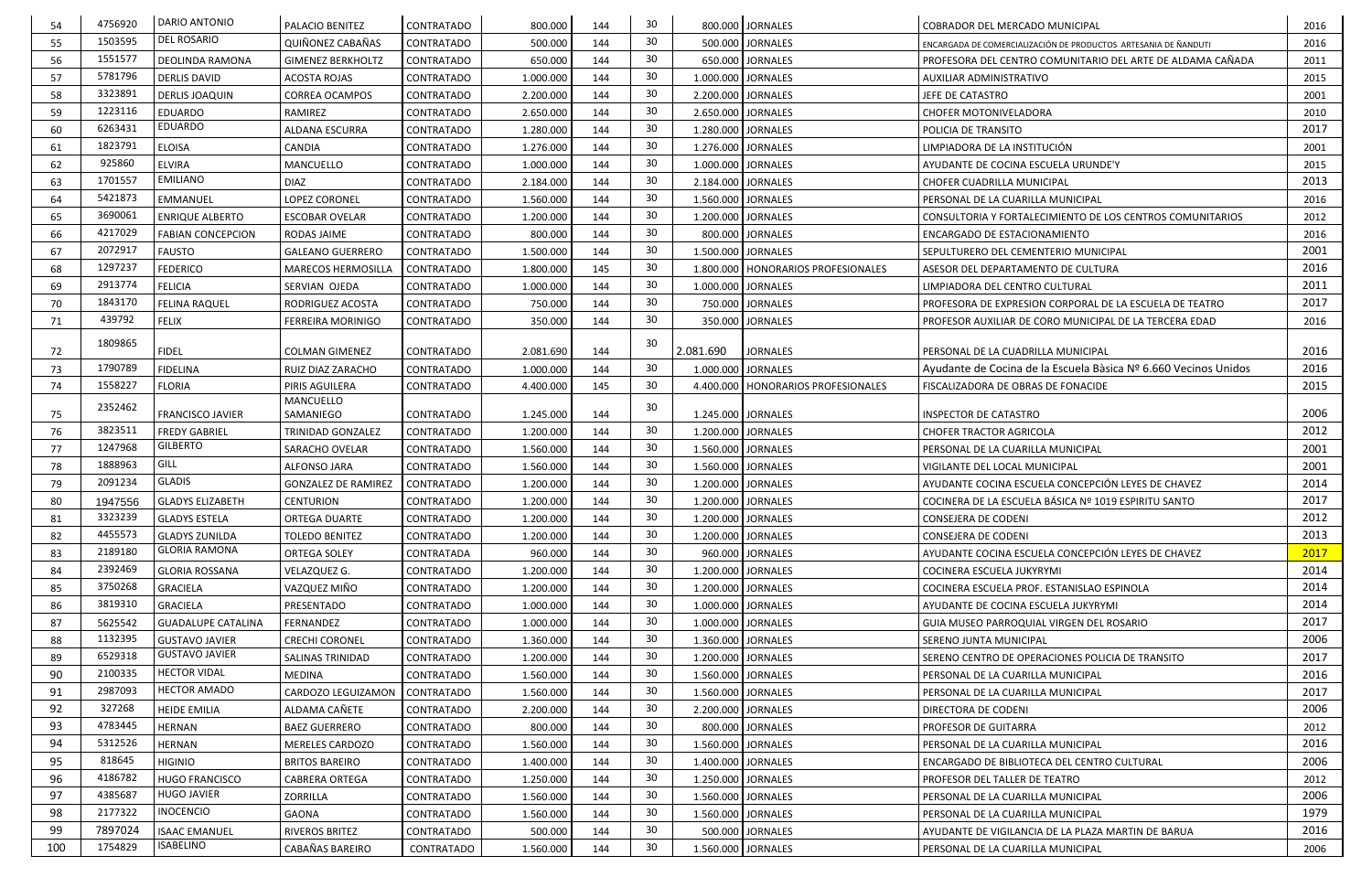| 101 | 4669055 | <b>ISAIAS RODRIGO</b>   | <b>TORALES MELGAREJO</b>    | CONTRATADO        | 1.560.000 | 144 | 30 | 1.560.000 JORNALES |                                      | PERSONAL DE LA CUADRILLA MUNICIPAL                                | 2017 |
|-----|---------|-------------------------|-----------------------------|-------------------|-----------|-----|----|--------------------|--------------------------------------|-------------------------------------------------------------------|------|
| 102 | 781016  | <b>ISIDRO</b>           | RAMIREZ                     | <b>CONTRATADO</b> | 1.560.000 | 144 | 30 | 1.560.000 JORNALES |                                      | PERSONAL DE LA CUARILLA MUNICIPAL                                 | 2008 |
| 103 | 4633034 | <b>ISRAEL</b>           | <b>COLMAN RIQUELME</b>      | <b>CONTRATADO</b> | 1.500.000 | 144 | 30 | 1.500.000 JORNALES |                                      | <b>CHOFER DE CAMION VOLQUETE</b>                                  | 2012 |
| 104 | 5479144 | <b>JESSICA ANDREA</b>   | ALONSO ALMADA               | <b>CONTRATADO</b> | 1.000.000 | 144 | 30 | 1.000.000 JORNALES |                                      | SECRETARIA DEL DPTO. DE AGRICULTURA                               | 2006 |
| 105 | 5216443 | <b>JOB DANIEL</b>       | <b>BORDA RODRIGUEZ</b>      | <b>CONTRATADO</b> | 1.410.000 | 144 | 30 | 1.410.000 JORNALES |                                      | AUXILIAR DE ADMINISTRATIVO DE LA JUNTA MUNICIPAL                  | 2012 |
| 106 | 4257617 | JOSE DE LOS SANTOS      | <b>BELOTTO BRITEZ</b>       | <b>CONTRATADO</b> | 1.160.000 | 144 | 30 | 1.160.000 JORNALES |                                      | SERENO MERCADO MUNICIPAL                                          | 2014 |
| 107 | 7127245 | <b>JOSÉ LUIS</b>        | <b>FRANCO LEGUIZAMON</b>    | <b>CONTRATADO</b> | 900.000   | 144 | 30 |                    | 900.000 JORNALES                     | ORDENANZA DIRECCION DOC                                           | 2016 |
| 108 | 2928069 | <b>JOSÉ LUIS</b>        | <b>FERREIRA SALINAS</b>     | <b>CONTRATADO</b> | 1.560.000 | 144 | 30 | 1.560.000 JORNALES |                                      | PERSONAL DE LA CUARILLA MUNICIPAL                                 | 2006 |
| 109 | 3709771 | <b>JOSÉ LUIS</b>        | <b>GONZALEZ BARBOTE</b>     | <b>CONTRATADO</b> | 800.000   | 144 | 30 |                    | 800.000 JORNALES                     | AUXILIAR DE SECRETARIA DE DEPORTES                                | 2010 |
| 110 | 2498038 | <b>JOSEFINA</b>         | <b>GONZALEZ VERA</b>        | <b>CONTRATADO</b> | 1.290.000 | 144 | 30 | 1.290.000 JORNALES |                                      | SECRETARIA DE INTENDENCIA                                         | 2011 |
| 111 | 263419  | <b>JUAN</b>             | <b>BRITEZ RIVEROS</b>       | <b>CONTRATADO</b> | 2.364.000 | 144 | 30 | 2.364.000 JORNALES |                                      | SECRETARIO DE DEPORTES                                            | 2006 |
| 112 | 4647534 | <b>JUAN GABRIEL</b>     | ZARATE GONZALEZ             | <b>CONTRATADO</b> | 900.000   | 144 | 30 |                    | 900.000 JORNALES                     | ENCARGADO DE TELECENTRO                                           | 2010 |
| 113 | 5196321 | JUAN JOSÉ ANTONIO       | <b>ESCURRA</b>              | <b>CONTRATADO</b> | 1.080.000 | 144 | 30 | 1.080.000 JORNALES |                                      | AUXILIAR DE INTENDENCIA                                           | 2017 |
| 114 | 4001309 | <b>JUAN MANUEL</b>      | <b>MONZON MEDINA</b>        | <b>CONTRATADO</b> | 1.500.000 | 144 | 30 | 1.500.000 JORNALES |                                      | ENCARGADO DE LA SECRETARIA DE LA JUVENTUD                         | 2016 |
| 115 | 1666928 | <b>JUAN OBDULIO</b>     | DIAZ DOMINGUEZ              | <b>CONTRATADO</b> | 860.000   | 144 | 30 |                    | 860.000 JORNALES                     | PROFESOR DE GUITARRA                                              | 2010 |
| 116 | 4592890 | <b>JUAN RAMON</b>       | AMARILLA LEGUIZAMON         | <b>CONTRATADO</b> | 1.500.000 | 144 | 30 | 1.500.000 JORNALES |                                      | PERSONAL DE LA CUADRILLA MUNICIPAL                                | 2016 |
|     | 5630921 | <b>JUANA CAROLINA</b>   |                             |                   |           |     | 30 |                    |                                      | SECRETARIA DE LA DIRECCION DE OBRAS COMISIONADA A LA JUNTA        |      |
| 117 |         |                         | <b>TORALES GONZALEZ</b>     | CONTRATADA        | 800.000   | 144 |    |                    | 800.000 JORNALES                     | <b>MUNICIPAL</b>                                                  | 2017 |
| 118 | 1528353 | <b>JULIO</b>            | <b>GAMARRA ROJAS</b>        | <b>CONTRATADO</b> | 1.280.000 | 144 | 30 | 1.280.000 JORNALES |                                      | POLICIA DE TRANSITO                                               | 2015 |
| 119 | 1136826 | <b>JULIO CESAR</b>      | <b>RODRIGUEZ PEREZ</b>      | <b>CONTRATADO</b> | 2.235.000 | 145 | 30 |                    | 2.235.000   HONORARIOS PROFESIONALES | ASESOR DE LA JUNTA MUNICIPAL                                      | 2017 |
| 120 | 3252500 | <b>KARINA ELIZABETH</b> | <b>ACOSTA</b>               | <b>CONTRATADO</b> | 1.200.000 | 144 | 30 | 1.200.000 JORNALES |                                      | COCINERA DE LA ESCUELA VECINOS UNIDOS                             | 2014 |
| 121 | 4812562 | <b>KATERINE ANDREA</b>  | SOLIS DEVACA                | <b>CONTRATADO</b> | 3.300.000 | 141 | 30 | 3.300.000 TECNICO  |                                      | DIRECTORA DE PLANIFICACION Y DESARROLLO                           | 2015 |
| 122 | 3494710 | <b>LAURA DIANA</b>      | CABAÑAS DE BRITEZ           | <b>CONTRATADO</b> | 2.000.000 | 145 | 30 |                    | 2.000.000   HONORARIOS PROFESIONALES | PSICOLOGA - CONMISIONADA COMO ENCARGADA DEL DPTO DE ASEO URBANO   | 2004 |
| 123 | 2098883 | LAURA MARLENE           | OVANDO CAMPUZANO            | <b>CONTRATADO</b> | 500.000   | 144 | 30 |                    | 500.000 JORNALES                     | PROFESORA DE CORO MUNICIPAL DE LA TERCERA EDAD                    | 2016 |
| 124 | 4544221 | LEANDRO MANUEL          | <b>GUERRERO RIVEROS</b>     | <b>CONTRATADO</b> | 1.000.000 | 144 | 30 | 1.000.000 JORNALES |                                      | PROFESOR DE GUITARRA                                              | 2016 |
| 125 | 5783062 | LEYDA FABIANA           | <b>ESTIGARRIBIA GIMENEZ</b> | <b>CONTRATADO</b> | 400.000   | 144 | 30 |                    | 400.000 JORNALES                     | PROFESOR DEL CENTRO COMUNITARIO DE CONAVI III                     | 2012 |
| 126 | 2098061 | <b>LIDER ISAAC</b>      | <b>VERA VEGA</b>            | <b>CONTRATADO</b> | 1.460.000 | 144 | 30 | 1.460.000 JORNALES |                                      | SERENO MERCADO MUNICIPAL                                          | 2006 |
| 127 | 2466636 | <b>LIZ ANDREA</b>       | <b>BENITEZ ISASI</b>        | CONTRATADO        | 750.000   | 144 | 30 |                    | 750.000 JORNALES                     | PROFESORA DE DECLAMACIÓN DE LA ESCUELA Y EL TALLER DE DECLAMACIÓN | 2012 |
| 128 | 3492615 | <b>LUIS ALBERTO</b>     | MENDEZ                      | <b>CONTRATADO</b> | 1.560.000 | 144 | 30 | 1.560.000 JORNALES |                                      | PERSONAL DE LA CUARILLA MUNICIPAL                                 | 2012 |
| 129 | 6036285 | LUZ ALELY               | <b>TORALES MENDEZ</b>       | CONTRATADO        | 1.000.000 | 144 | 30 | 1.000.000 JORNALES |                                      | ASISTENTE DE LA DIRECCION DE ADMINISTRACION Y FINANZAS            | 2016 |
| 130 | 5711196 | MANUELA                 | <b>VILLALBA ROTELA</b>      | <b>CONTRATADO</b> | 1.160.000 | 144 | 30 | 1.160.000 JORNALES |                                      | PERSONAL DE LA CUARILLA MUNICIPAL                                 | 2017 |
| 131 | 2162857 | <b>MARCIANO</b>         | YEGROS GONZALEZ             | CONTRATADO        | 1.400.000 | 144 | 30 | 1.400.000 JORNALES |                                      | PERSONAL DE LA CUADRILLA MUNICIPAL                                | 2001 |
| 132 | 1519072 | <b>MARCOS</b>           | DIAZ SAMANIEGO              | <b>CONTRATADO</b> | 1.500.000 | 144 | 30 |                    | 1.500.000 JORNALES                   | CHOFER DE CAMION VOLQUETE                                         | 2011 |
| 133 | 2933473 | <b>MARCOS AURELIO</b>   | <b>ACOSTA FIGUEREDO</b>     | <b>CONTRATADO</b> | 1.800.000 | 144 | 30 |                    | 1.800.000 JORNALES                   | AYUDANTE PARA CAMION COMPACTADOR                                  | 2004 |
| 134 | 3204412 | <b>MARIA ANDREA</b>     | ACOSTA LEZCANO              | CONTRATADO        | 2.200.000 | 145 | 30 |                    | 2.200.000   HONORARIOS PROFESIONALES | NUTRICIONISTA - FONACIDE                                          | 2010 |
| 135 | 3614739 | <b>MARIA CELINA</b>     | LUGO DE ORTIZ               | CONTRATADO        | 1.000.000 | 144 | 30 | 1.000.000          | <b>JORNALES</b>                      | AYUDANTE DE COCINA ESCUELA CONCEPCIÓN LEYES DE CHAVEZ             | 2017 |
|     |         |                         |                             |                   |           |     | 30 |                    |                                      | AYUDANTE DE COCINERA DE LA ESCUELA BÁSICA Nº 1359 DON CRLOS       |      |
| 136 | 4982413 | MARIA DEL ROSARIO       | PEREZ VAZQUEZ               | CONTRATADO        | 1.000.000 | 144 |    | 1.000.000 JORNALES |                                      | CALCENA                                                           | 2017 |
| 137 | 2318833 | <b>MARIA ELENA</b>      | ALCARAZ GOMEZ               | CONTRATADO        | 970.000   | 144 | 30 |                    | 970.000 JORNALES                     | PROFESORA DE DANZA FOLCLORICA                                     | 2014 |
| 138 | 5540070 | <b>MARIA GISSEL</b>     | PEÑA VERA                   | CONTRATADO        | 1.300.000 | 144 | 30 | 1.300.000 JORNALES |                                      | AUXILIAR DE DIRECCIÓN DE CATASTRO                                 | 2013 |
| 139 | 1063743 | <b>MARIA GLORIA</b>     | CARDOZO DE MERELES          | <b>CONTRATADO</b> | 1.000.000 | 144 | 30 |                    | 1.000.000 JORNALES                   | AYUDANTE DE COCINA ESCUELA LAUREANA VEGA                          | 2014 |
| 140 | 1975588 | <b>MARIA INES</b>       | ACOSTA DE<br>CAMPUZANO      | <b>CONTRATADO</b> | 1.200.000 | 144 | 30 | 1.200.000 JORNALES |                                      | COCINERA ESCUELA LAUREANA VEGA                                    | 2014 |
| 141 | 2498036 | <b>MARIA LUISA</b>      | ROMERO                      | CONTRATADO        | 1.000.000 | 144 | 30 | 1.000.000 JORNALES |                                      | ENCARGADA DE BIBLIOTECA DEL CENTRO CULTURAL Y ARTESANAL           | 2016 |
| 143 | 5033755 | MARIA MAGDALENA         | <b>FERNANDEZ ROA</b>        | CONTRATADO        | 1.000.000 | 144 | 30 |                    | 1.000.000 JORNALES                   | AYUDANTE DE COCINERA DE LA ESCUELA BÁSICA Nº 1019 ESPIRITU SANTO  | 2017 |
| 144 | 2284382 | <b>MARIA MAXIMA</b>     | <b>GAONA FRANCO</b>         | <b>CONTRATADO</b> | 1.200.000 | 144 | 30 | 1.200.000 JORNALES |                                      | COCINA ESCUELA MEDALLA MILAGROSA                                  | 2014 |
| 145 | 3331661 | MARÍA VICTORINA         | CANTERO                     | <b>CONTRATADO</b> | 1.560.000 | 144 | 30 | 1.560.000 JORNALES |                                      | PERSONAL DE LA CUARILLA MUNICIPAL                                 | 2006 |
| 146 | 1848651 | <b>MARIO LUIS</b>       | <b>ESCOBAR ROJAS</b>        | CONTRATADO        | 2.362.000 | 141 | 30 | 2.362.000 TECNICO  |                                      | ENCARGADO DE COMISIONES VECINALES                                 | 2012 |
| 147 | 3964042 | <b>MARTA ISABEL</b>     | RAMIREZ BAEZ                | CONTRATADO        | 1.200.000 | 144 | 30 | 1.200.000 JORNALES |                                      | LIQUIDADORA DE IMPUESTOS                                          | 2014 |
| 148 | 1746262 | <b>MARTIN</b>           | SANABRIA GONZALEZ           | CONTRATADO        | 1.276.000 | 144 | 30 |                    | 1.276.000 JORNALES                   | PERSONAL DE LA CUARILLA MUNICIPAL                                 | 2006 |
|     |         |                         |                             |                   |           |     |    |                    |                                      |                                                                   |      |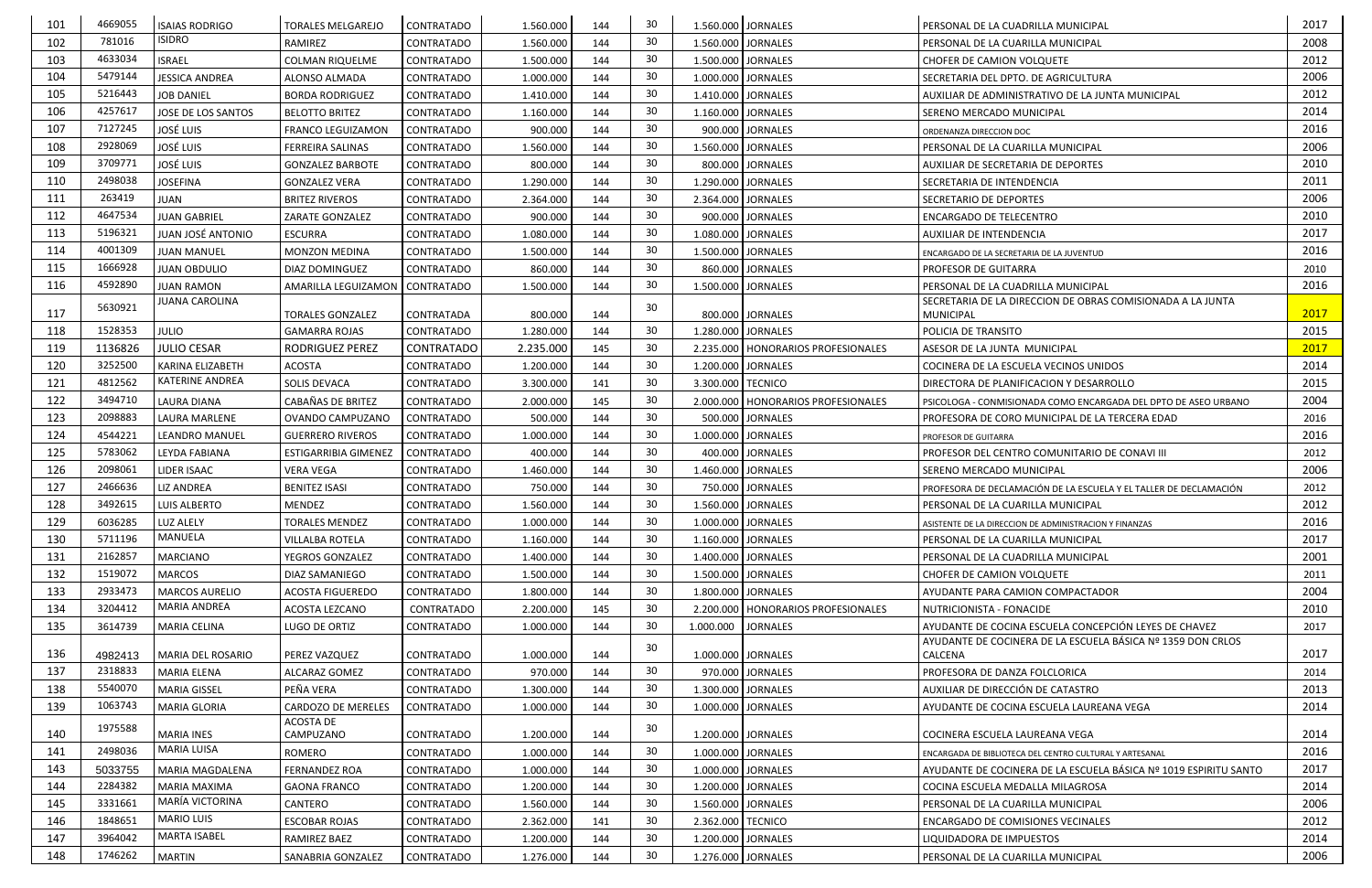| MEDARDO SALUSTIANO<br>30<br>1026790<br>2007<br>150<br>4.950.000<br>145<br>ASESOR ECONÓMICO Y CONTADOR<br><b>BOGADO GONZALEZ</b><br><b>CONTRATADO</b><br>4.950.000   HONORARIOS PROFESIONALES<br><b>MERCEDES</b><br>1574567<br>30<br>2016<br>151<br>1.560.000<br>144<br>1.560.000 JORNALES<br><b>GONZALEZ RECALDE</b><br><b>CONTRATADO</b><br>PERSONAL DE LA CUARILLA MUNICIPAL<br>30<br>2006<br>1754110<br>152<br><b>MERCEDES</b><br>1.276.000 JORNALES<br>ALVAREZ<br><b>CONTRATADO</b><br>1.276.000<br>144<br>LIMPIADORA DE LA INSTITUCIÓN<br>MIGUEL ÁNGEL<br>30<br>619291<br>2012<br>153<br>RODRÍGUEZ FERNANDEZ<br>5.000.000<br>141<br>5.000.000 TECNICO<br><b>CONTRATADO</b><br>DIRECTOR DE RECAUDACIÓN<br>3854793<br>30<br>2011<br>154<br>144<br>1.100.000 JORNALES<br>CHOFER DE DIRECCIÓN DE OBRAS<br>MILNER RODRIGO<br><b>CONTRATADO</b><br>1.100.000<br><b>FRANCO ALEMAN</b><br>30<br>2009<br>2046954<br>155<br>1.300.000 JORNALES<br><b>MIRIAN ELISA</b><br><b>CHAVEZ DE CORONEL</b><br>CONTRATADO<br>1.300.000<br>144<br><b>COBRADORA DE MERCADO</b><br>2943206<br>30<br>2001<br>156<br><b>MIRTHA</b><br>144<br><b>INSFRAN</b><br><b>CONTRATADO</b><br>1.300.000<br>1.300.000 JORNALES<br>LIMPIADORA JUNTA MUNICIPAL<br><b>MIRYAN</b><br>2122790<br>30<br>2001<br>157<br>ARZAMENDIA<br><b>CONTRATADO</b><br>1.560.000<br>144<br>1.560.000 JORNALES<br>PERSONAL DE LA CUARILLA MUNICIPAL<br>NATALIA NOEMÍ<br>3228515<br>30<br>2014<br>158<br>CÁCERES GAONA<br><b>CONTRATADO</b><br>1.900.000<br>145<br>1.900.000   HONORARIOS PROFESIONALES<br>NUTRICIONISTA - FONACIDE<br>NICASIO DEL PILAR<br>1432314<br>30<br>2012<br>159<br><b>OVIEDO</b><br>1.560.000 JORNALES<br><b>CONTRATADO</b><br>1.560.000<br>144<br>PERSONAL DE LA CUARILLA MUNICIPAL<br>SANABRIA DE<br>569379<br>30<br>160<br><b>NIDIA</b><br>SANTANDER<br>1.000.000<br>1.000.000 JORNALES<br><b>CONTRATADO</b><br>144<br>PROFESORA DE LITERATUTA DE LA ESCUELA DE DECLAMACIÓN<br>2001<br>928582<br>30<br>2006<br>161<br>1.276.000<br>1.276.000 JORNALES<br>LIMPIADORA DE LA INSTITUCIÓN<br>NIDIA EULOGIA<br><b>ACOSTA DE PEREZ</b><br><b>CONTRATADO</b><br>144<br>30<br>3516113<br>2014<br>162<br>1.000.000<br>144<br>1.000.000 JORNALES<br>AYUDANTE COCINA ESCUELA CONCEPCIÓN LEYES DE CHAVEZ<br><b>NIDIA RAQUEL</b><br><b>MEZA ROBLES</b><br><b>CONTRATADO</b><br>NILDA ANTONIA<br>3524751<br>30<br>2017<br>163<br>RICHER CHAVEZ<br><b>CONTRATADO</b><br>1.100.000<br>144<br>1.100.000 JORNALES<br>SECRETARIA DE DEPARTAMENTO DE SUMINISTRO<br>NILDA CONCEPCION<br>30<br>3982589<br>2016<br>164<br>145<br><b>GONZALEZ CABALLERO</b><br>CONTRATADO<br>2.200.000<br>2.200.000   HONORARIOS PROFESIONALES<br>DIRECTORA DE SALUBRIDAD E HIGIENE<br>NÍNIVE MARIA<br>4132772<br>30<br>165<br>ALEJANDRA<br>970.000<br>970.000 JORNALES<br><b>ARCE CHAMORRO</b><br><b>CONTRATADO</b><br>2010<br>144<br>PROFESORA DE DANZA JAZZ<br>3448169<br>30<br>2004<br>166<br>SALINAS CABAÑAS<br>144<br>1.180.000 JORNALES<br>NOELIA ISIDORA<br><b>CONTRATADO</b><br>1.180.000<br><b>RECEPCIONISTA</b><br>3303069<br>30<br>2014<br>167<br>PEREZ RUIZ<br><b>CONTRATADO</b><br>1.200.000<br>144<br>1.200.000 JORNALES<br><b>NORMA BEATRIZ</b><br>COCINERA ESCUELA URUNDE'Y<br>30<br>2016<br>168<br>1796682<br><b>OSCAR</b><br>LEGUIZAMÓN OVELAR<br>144<br>2.000.000 JORNALES<br><b>CONTRATADO</b><br>2.000.000<br>PERSONAL DE LA CUADRILLA MUNICIPAL<br><b>OSCAR ARSENIO</b><br>2103153<br>30<br>2017<br>169<br>144<br>1.560.000 JORNALES<br>1.560.000<br>ALVARENGA CABAÑAS<br><b>CONTRATADO</b><br>PERSONAL DE LA CUARILLA MUNICIPAL<br>4218576<br>30<br>2016<br>170<br>OSCAR ASUNCIÓN<br>1.800.000 JORNALES<br>CONTRATADO<br>1.800.000<br>144<br>RODRIGUEZ ORTIZ<br>ENCARGADO DE MANTENIMIENTO Y REPARACIONES DE REP. MUNIC<br>PABLO<br>30 <sup>°</sup><br>1245050<br>2016<br>171<br><b>CONTRATADO</b><br>144<br>1.700.000 JORNALES<br><b>ROA</b><br>1.700.000<br>DIRECTOR DEL MERCADO MUNICIPAL<br>1697871<br>30<br>172<br>1.035.000<br>1.035.000 JORNALES<br>PROFESORA DE DECLAMACIÓN DE LA ESCUELA DE DECLAMACIÓN<br>PAOLA MARIA<br><b>ROJAS PANIAGUA</b><br><b>CONTRATADO</b><br>144<br>2010<br>173<br>3974912<br>30<br>PAOLA ASUNCIÓN<br>400.000<br>144<br>400.000 JORNALES<br>2012<br><b>ZARZA VEGA</b><br><b>CONTRATADO</b><br>PROFESORA DEL CENTRO COMUNITARIO DEL ARTE DE ALDAMA CAÑADA<br>174<br>4580207<br>30<br>2015<br>ROMERO BRITEZ<br><b>CONTRATADO</b><br>2.500.000<br>2.500.000 JORNALES<br>PEDRO INOCENCIO<br>144<br>ENCARGADO DEL DEPARTAMENTO DE ASEO URBANO<br>30<br>175<br>1.500.000 JORNALES<br>2902965<br>1.500.000<br>144<br>2017<br>PEDRO PATRICIO<br>PAREDES<br><b>CONTRATADO</b><br><b>CAMION BOLQUETE</b><br>1489727<br>30 <sup>°</sup><br>2007<br>176<br>LÓPEZ DE MORENO<br><b>PORFIRIA</b><br><b>CONTRATADO</b><br>1.298.000<br>144<br>1.298.000 JORNALES<br>LIMPIADORA DE LA INSTITUCIÓN<br>30<br>2004<br>177<br>713751<br>PORFIRIO SAMUEL<br>800.000<br>800.000 JORNALES<br><b>CACERES REINOZZO</b><br><b>CONTRATADO</b><br>144<br>SERENO DE CAPEDI<br>2315455<br>30<br>178<br>2016<br><b>RAFAELA</b><br>144<br>CONTRATADO<br>1.500.000<br>1.500.000 JORNALES<br><b>BARBOTTE DE YEGROS</b><br>ASISTENDE DE LA SECRETARIA DE LA MUJER<br>1771781<br>2001<br>30<br>179<br>RAMON<br><b>CONTRATADO</b><br>1.378.000<br>1.378.000 JORNALES<br><b>BENITEZ ESCOBAR</b><br>144<br>POLICIA DE TRANSITO<br>RAMON ARTEMIO<br>1713845<br>30<br>2014<br>180<br>ALDAMA CENTURIÓN<br><b>CONTRATADO</b><br>3.900.000<br>145<br>3.900.000   HONORARIOS PROFESIONALES<br>JEFE DE GABINETE<br>1898186<br>30<br>2010<br>181<br>RAMONA<br>ORTIZ OJEDA<br><b>CONTRATADO</b><br>144<br>2.362.070 JORNALES<br>2.362.070<br>ENCARGADA DE SECRETARIA DE ACCION SOCIAL<br>1667958<br>30<br>2015<br>182<br><b>REGIS</b><br><b>CABAÑAS RIVEROS</b><br>1.200.000 JORNALES<br>CONTRATADO<br>1.200.000<br>144<br>SERENO CICLOVIA MUNICIPAL<br>30<br>2017<br>183<br>REINALDO<br>144<br>1.560.000 JORNALES<br>CONTRATADO<br>1.560.000<br>4635983<br>ALFONSO RUIZ DIAZ<br>PERSONAL DE LA CUADRILLA MUNICIPAL<br>30<br>2017<br>184<br>5024267<br>RICARDO<br>GAONA<br>CONTRATADO<br>1.200.000<br>144<br>1.200.000 JORNALES<br><b>CHOFER DE CODENI</b><br><b>RICHARD GILBERTO</b><br>5626982<br>2017<br>30<br>185<br>1.024.000 JORNALES<br><b>FRETES OVELAR</b><br>CONTRATADO<br>1.024.000<br>144<br>POLICIA DE TRANSITO<br>4387304<br>30<br>186<br>800.000 JORNALES<br><b>CONTRATADO</b><br>800.000<br><b>ROBERT DAMIR</b><br><b>JARA MARECOS</b><br>144<br>PROFESOR DE GUITARRA<br>2013<br>30<br>4752535<br>2011<br>187<br><b>ROBERTO</b><br>2.200.000 JORNALES<br><b>FIGUEREDO</b><br>CONTRATADO<br>2.200.000<br>144<br><b>CHOFER CAMION COMPACTADOR</b><br>4186368<br>30<br>188<br>144<br>ROBERTO RAMON<br><b>GONZALEZ ROMAN</b><br>CONTRATADO<br>500.000<br>500.000 JORNALES<br>PROFESOROR DE TEORIA TEATRAL DE LA ESCUELA DE TEATRO<br>2011<br>30<br>4109409<br>2017<br>189<br>VILLASBOA PÉREZ<br>RODOLFO<br>CONTRATADO<br>2.500.000<br>145<br>2.500.000   HONORARIOS PROFESIONALES<br>ENCARGADO DEL DEPARTAMENTO DE AGRICULTURA<br>30<br>2017<br>190<br>LEÓN FRETES<br>144<br>6258341<br><b>RODRIGO FABIAN</b><br>CONTRATADO<br>1.560.000<br>1.560.000 JORNALES<br>PERSONAL DE LA CUADRILLA MUNICIPAL<br>4227809<br>30<br>2015<br>191<br><b>CONTRATADO</b><br>4.400.000<br>4.400.000 TECNICO<br>ROLANDO ENMANUEL<br>MANCUELLO MEDINA<br>141<br><b>DIRECTOR DE OBRAS</b><br>4981501<br>30<br>2011<br>192<br>ROMINA<br>1.150.000 JORNALES<br>CONTRATADO<br>1.150.000<br>144<br>SECRETARIA DE LA DIRECCION DE OBRAS<br><b>FLORENTIN MEDINA</b><br>2008<br>5383779<br>30<br>193<br>1.000.000 JORNALES<br>RONALD ALEXIS<br>TANASIO MEZA<br><b>CONTRATADO</b><br>1.000.000<br>144<br>AUXILIAR DE UOC<br>30<br>3331686<br>2011<br>194<br>1.500.000 JORNALES<br>RONNY EMILIO<br><b>CONTRATADO</b><br>1.500.000<br>144<br>CHOFER DE TRACTOR AGRICOLA<br><b>AMARILLA RIVEROS</b><br>5239090<br>30<br>2016<br>195<br>ROSANA ELIZABETH<br>CONTRATADO<br>800.000<br>144<br>800.000 JORNALES<br><b>SANCHEZ ESPINOZA</b><br>CONTRATO DE APRENDISAJE EN LA DIRECCIÓN DE OBRAS<br>30<br>5383925<br>196<br>144<br><b>RUTH MARIZA</b><br><b>TORRES GOMEZ</b><br><b>CONTRATADO</b><br>350.000<br>350.000 JORNALES<br>PROFESORA AUXILIAR DE DANZA FOLCLORICA<br>2013 | 149 | 3354855 | <b>MAXIMO DANIEL</b> | ORTEGA AYALA | <b>CONTRATADO</b> | 1.500.000 | 141 | 30 | 1.500.000 JORNALES | AUXILIAR DEL DIRECCIÓN DE TRANSITO | 2016 |
|-------------------------------------------------------------------------------------------------------------------------------------------------------------------------------------------------------------------------------------------------------------------------------------------------------------------------------------------------------------------------------------------------------------------------------------------------------------------------------------------------------------------------------------------------------------------------------------------------------------------------------------------------------------------------------------------------------------------------------------------------------------------------------------------------------------------------------------------------------------------------------------------------------------------------------------------------------------------------------------------------------------------------------------------------------------------------------------------------------------------------------------------------------------------------------------------------------------------------------------------------------------------------------------------------------------------------------------------------------------------------------------------------------------------------------------------------------------------------------------------------------------------------------------------------------------------------------------------------------------------------------------------------------------------------------------------------------------------------------------------------------------------------------------------------------------------------------------------------------------------------------------------------------------------------------------------------------------------------------------------------------------------------------------------------------------------------------------------------------------------------------------------------------------------------------------------------------------------------------------------------------------------------------------------------------------------------------------------------------------------------------------------------------------------------------------------------------------------------------------------------------------------------------------------------------------------------------------------------------------------------------------------------------------------------------------------------------------------------------------------------------------------------------------------------------------------------------------------------------------------------------------------------------------------------------------------------------------------------------------------------------------------------------------------------------------------------------------------------------------------------------------------------------------------------------------------------------------------------------------------------------------------------------------------------------------------------------------------------------------------------------------------------------------------------------------------------------------------------------------------------------------------------------------------------------------------------------------------------------------------------------------------------------------------------------------------------------------------------------------------------------------------------------------------------------------------------------------------------------------------------------------------------------------------------------------------------------------------------------------------------------------------------------------------------------------------------------------------------------------------------------------------------------------------------------------------------------------------------------------------------------------------------------------------------------------------------------------------------------------------------------------------------------------------------------------------------------------------------------------------------------------------------------------------------------------------------------------------------------------------------------------------------------------------------------------------------------------------------------------------------------------------------------------------------------------------------------------------------------------------------------------------------------------------------------------------------------------------------------------------------------------------------------------------------------------------------------------------------------------------------------------------------------------------------------------------------------------------------------------------------------------------------------------------------------------------------------------------------------------------------------------------------------------------------------------------------------------------------------------------------------------------------------------------------------------------------------------------------------------------------------------------------------------------------------------------------------------------------------------------------------------------------------------------------------------------------------------------------------------------------------------------------------------------------------------------------------------------------------------------------------------------------------------------------------------------------------------------------------------------------------------------------------------------------------------------------------------------------------------------------------------------------------------------------------------------------------------------------------------------------------------------------------------------------------------------------------------------------------------------------------------------------------------------------------------------------------------------------------------------------------------------------------------------------------------------------------------------------------------------------------------------------------------------------------------------------------------------------------------------------------------------------------------------------------------------------------------------------------------------------------------------------------------------------------------------------------------------------------------------------------------------------------------------------------------------------------------------------------------------------------------------------------------------------------------------------------------------------------------------------------------------------------------------------------------------------------------------------------------------------------------------------------------------------------------------------------------------------------------------------------------------------------------------------------------------------------------------------------------------------------------------------------------------------------------------------------------------------------------------------------------------------------------------------------------------------------------------------------------------------------------------------------------------------------------------------------------------------------------------------------------------------------------------------------------------------------------------------------------------------------------------------------------------------------|-----|---------|----------------------|--------------|-------------------|-----------|-----|----|--------------------|------------------------------------|------|
|                                                                                                                                                                                                                                                                                                                                                                                                                                                                                                                                                                                                                                                                                                                                                                                                                                                                                                                                                                                                                                                                                                                                                                                                                                                                                                                                                                                                                                                                                                                                                                                                                                                                                                                                                                                                                                                                                                                                                                                                                                                                                                                                                                                                                                                                                                                                                                                                                                                                                                                                                                                                                                                                                                                                                                                                                                                                                                                                                                                                                                                                                                                                                                                                                                                                                                                                                                                                                                                                                                                                                                                                                                                                                                                                                                                                                                                                                                                                                                                                                                                                                                                                                                                                                                                                                                                                                                                                                                                                                                                                                                                                                                                                                                                                                                                                                                                                                                                                                                                                                                                                                                                                                                                                                                                                                                                                                                                                                                                                                                                                                                                                                                                                                                                                                                                                                                                                                                                                                                                                                                                                                                                                                                                                                                                                                                                                                                                                                                                                                                                                                                                                                                                                                                                                                                                                                                                                                                                                                                                                                                                                                                                                                                                                                                                                                                                                                                                                                                                                                                                                                                                                                                                                                                                                                                                                                                                                                                                                                                                                                                                                                                                                                                                                                                                                                                       |     |         |                      |              |                   |           |     |    |                    |                                    |      |
|                                                                                                                                                                                                                                                                                                                                                                                                                                                                                                                                                                                                                                                                                                                                                                                                                                                                                                                                                                                                                                                                                                                                                                                                                                                                                                                                                                                                                                                                                                                                                                                                                                                                                                                                                                                                                                                                                                                                                                                                                                                                                                                                                                                                                                                                                                                                                                                                                                                                                                                                                                                                                                                                                                                                                                                                                                                                                                                                                                                                                                                                                                                                                                                                                                                                                                                                                                                                                                                                                                                                                                                                                                                                                                                                                                                                                                                                                                                                                                                                                                                                                                                                                                                                                                                                                                                                                                                                                                                                                                                                                                                                                                                                                                                                                                                                                                                                                                                                                                                                                                                                                                                                                                                                                                                                                                                                                                                                                                                                                                                                                                                                                                                                                                                                                                                                                                                                                                                                                                                                                                                                                                                                                                                                                                                                                                                                                                                                                                                                                                                                                                                                                                                                                                                                                                                                                                                                                                                                                                                                                                                                                                                                                                                                                                                                                                                                                                                                                                                                                                                                                                                                                                                                                                                                                                                                                                                                                                                                                                                                                                                                                                                                                                                                                                                                                                       |     |         |                      |              |                   |           |     |    |                    |                                    |      |
|                                                                                                                                                                                                                                                                                                                                                                                                                                                                                                                                                                                                                                                                                                                                                                                                                                                                                                                                                                                                                                                                                                                                                                                                                                                                                                                                                                                                                                                                                                                                                                                                                                                                                                                                                                                                                                                                                                                                                                                                                                                                                                                                                                                                                                                                                                                                                                                                                                                                                                                                                                                                                                                                                                                                                                                                                                                                                                                                                                                                                                                                                                                                                                                                                                                                                                                                                                                                                                                                                                                                                                                                                                                                                                                                                                                                                                                                                                                                                                                                                                                                                                                                                                                                                                                                                                                                                                                                                                                                                                                                                                                                                                                                                                                                                                                                                                                                                                                                                                                                                                                                                                                                                                                                                                                                                                                                                                                                                                                                                                                                                                                                                                                                                                                                                                                                                                                                                                                                                                                                                                                                                                                                                                                                                                                                                                                                                                                                                                                                                                                                                                                                                                                                                                                                                                                                                                                                                                                                                                                                                                                                                                                                                                                                                                                                                                                                                                                                                                                                                                                                                                                                                                                                                                                                                                                                                                                                                                                                                                                                                                                                                                                                                                                                                                                                                                       |     |         |                      |              |                   |           |     |    |                    |                                    |      |
|                                                                                                                                                                                                                                                                                                                                                                                                                                                                                                                                                                                                                                                                                                                                                                                                                                                                                                                                                                                                                                                                                                                                                                                                                                                                                                                                                                                                                                                                                                                                                                                                                                                                                                                                                                                                                                                                                                                                                                                                                                                                                                                                                                                                                                                                                                                                                                                                                                                                                                                                                                                                                                                                                                                                                                                                                                                                                                                                                                                                                                                                                                                                                                                                                                                                                                                                                                                                                                                                                                                                                                                                                                                                                                                                                                                                                                                                                                                                                                                                                                                                                                                                                                                                                                                                                                                                                                                                                                                                                                                                                                                                                                                                                                                                                                                                                                                                                                                                                                                                                                                                                                                                                                                                                                                                                                                                                                                                                                                                                                                                                                                                                                                                                                                                                                                                                                                                                                                                                                                                                                                                                                                                                                                                                                                                                                                                                                                                                                                                                                                                                                                                                                                                                                                                                                                                                                                                                                                                                                                                                                                                                                                                                                                                                                                                                                                                                                                                                                                                                                                                                                                                                                                                                                                                                                                                                                                                                                                                                                                                                                                                                                                                                                                                                                                                                                       |     |         |                      |              |                   |           |     |    |                    |                                    |      |
|                                                                                                                                                                                                                                                                                                                                                                                                                                                                                                                                                                                                                                                                                                                                                                                                                                                                                                                                                                                                                                                                                                                                                                                                                                                                                                                                                                                                                                                                                                                                                                                                                                                                                                                                                                                                                                                                                                                                                                                                                                                                                                                                                                                                                                                                                                                                                                                                                                                                                                                                                                                                                                                                                                                                                                                                                                                                                                                                                                                                                                                                                                                                                                                                                                                                                                                                                                                                                                                                                                                                                                                                                                                                                                                                                                                                                                                                                                                                                                                                                                                                                                                                                                                                                                                                                                                                                                                                                                                                                                                                                                                                                                                                                                                                                                                                                                                                                                                                                                                                                                                                                                                                                                                                                                                                                                                                                                                                                                                                                                                                                                                                                                                                                                                                                                                                                                                                                                                                                                                                                                                                                                                                                                                                                                                                                                                                                                                                                                                                                                                                                                                                                                                                                                                                                                                                                                                                                                                                                                                                                                                                                                                                                                                                                                                                                                                                                                                                                                                                                                                                                                                                                                                                                                                                                                                                                                                                                                                                                                                                                                                                                                                                                                                                                                                                                                       |     |         |                      |              |                   |           |     |    |                    |                                    |      |
|                                                                                                                                                                                                                                                                                                                                                                                                                                                                                                                                                                                                                                                                                                                                                                                                                                                                                                                                                                                                                                                                                                                                                                                                                                                                                                                                                                                                                                                                                                                                                                                                                                                                                                                                                                                                                                                                                                                                                                                                                                                                                                                                                                                                                                                                                                                                                                                                                                                                                                                                                                                                                                                                                                                                                                                                                                                                                                                                                                                                                                                                                                                                                                                                                                                                                                                                                                                                                                                                                                                                                                                                                                                                                                                                                                                                                                                                                                                                                                                                                                                                                                                                                                                                                                                                                                                                                                                                                                                                                                                                                                                                                                                                                                                                                                                                                                                                                                                                                                                                                                                                                                                                                                                                                                                                                                                                                                                                                                                                                                                                                                                                                                                                                                                                                                                                                                                                                                                                                                                                                                                                                                                                                                                                                                                                                                                                                                                                                                                                                                                                                                                                                                                                                                                                                                                                                                                                                                                                                                                                                                                                                                                                                                                                                                                                                                                                                                                                                                                                                                                                                                                                                                                                                                                                                                                                                                                                                                                                                                                                                                                                                                                                                                                                                                                                                                       |     |         |                      |              |                   |           |     |    |                    |                                    |      |
|                                                                                                                                                                                                                                                                                                                                                                                                                                                                                                                                                                                                                                                                                                                                                                                                                                                                                                                                                                                                                                                                                                                                                                                                                                                                                                                                                                                                                                                                                                                                                                                                                                                                                                                                                                                                                                                                                                                                                                                                                                                                                                                                                                                                                                                                                                                                                                                                                                                                                                                                                                                                                                                                                                                                                                                                                                                                                                                                                                                                                                                                                                                                                                                                                                                                                                                                                                                                                                                                                                                                                                                                                                                                                                                                                                                                                                                                                                                                                                                                                                                                                                                                                                                                                                                                                                                                                                                                                                                                                                                                                                                                                                                                                                                                                                                                                                                                                                                                                                                                                                                                                                                                                                                                                                                                                                                                                                                                                                                                                                                                                                                                                                                                                                                                                                                                                                                                                                                                                                                                                                                                                                                                                                                                                                                                                                                                                                                                                                                                                                                                                                                                                                                                                                                                                                                                                                                                                                                                                                                                                                                                                                                                                                                                                                                                                                                                                                                                                                                                                                                                                                                                                                                                                                                                                                                                                                                                                                                                                                                                                                                                                                                                                                                                                                                                                                       |     |         |                      |              |                   |           |     |    |                    |                                    |      |
|                                                                                                                                                                                                                                                                                                                                                                                                                                                                                                                                                                                                                                                                                                                                                                                                                                                                                                                                                                                                                                                                                                                                                                                                                                                                                                                                                                                                                                                                                                                                                                                                                                                                                                                                                                                                                                                                                                                                                                                                                                                                                                                                                                                                                                                                                                                                                                                                                                                                                                                                                                                                                                                                                                                                                                                                                                                                                                                                                                                                                                                                                                                                                                                                                                                                                                                                                                                                                                                                                                                                                                                                                                                                                                                                                                                                                                                                                                                                                                                                                                                                                                                                                                                                                                                                                                                                                                                                                                                                                                                                                                                                                                                                                                                                                                                                                                                                                                                                                                                                                                                                                                                                                                                                                                                                                                                                                                                                                                                                                                                                                                                                                                                                                                                                                                                                                                                                                                                                                                                                                                                                                                                                                                                                                                                                                                                                                                                                                                                                                                                                                                                                                                                                                                                                                                                                                                                                                                                                                                                                                                                                                                                                                                                                                                                                                                                                                                                                                                                                                                                                                                                                                                                                                                                                                                                                                                                                                                                                                                                                                                                                                                                                                                                                                                                                                                       |     |         |                      |              |                   |           |     |    |                    |                                    |      |
|                                                                                                                                                                                                                                                                                                                                                                                                                                                                                                                                                                                                                                                                                                                                                                                                                                                                                                                                                                                                                                                                                                                                                                                                                                                                                                                                                                                                                                                                                                                                                                                                                                                                                                                                                                                                                                                                                                                                                                                                                                                                                                                                                                                                                                                                                                                                                                                                                                                                                                                                                                                                                                                                                                                                                                                                                                                                                                                                                                                                                                                                                                                                                                                                                                                                                                                                                                                                                                                                                                                                                                                                                                                                                                                                                                                                                                                                                                                                                                                                                                                                                                                                                                                                                                                                                                                                                                                                                                                                                                                                                                                                                                                                                                                                                                                                                                                                                                                                                                                                                                                                                                                                                                                                                                                                                                                                                                                                                                                                                                                                                                                                                                                                                                                                                                                                                                                                                                                                                                                                                                                                                                                                                                                                                                                                                                                                                                                                                                                                                                                                                                                                                                                                                                                                                                                                                                                                                                                                                                                                                                                                                                                                                                                                                                                                                                                                                                                                                                                                                                                                                                                                                                                                                                                                                                                                                                                                                                                                                                                                                                                                                                                                                                                                                                                                                                       |     |         |                      |              |                   |           |     |    |                    |                                    |      |
|                                                                                                                                                                                                                                                                                                                                                                                                                                                                                                                                                                                                                                                                                                                                                                                                                                                                                                                                                                                                                                                                                                                                                                                                                                                                                                                                                                                                                                                                                                                                                                                                                                                                                                                                                                                                                                                                                                                                                                                                                                                                                                                                                                                                                                                                                                                                                                                                                                                                                                                                                                                                                                                                                                                                                                                                                                                                                                                                                                                                                                                                                                                                                                                                                                                                                                                                                                                                                                                                                                                                                                                                                                                                                                                                                                                                                                                                                                                                                                                                                                                                                                                                                                                                                                                                                                                                                                                                                                                                                                                                                                                                                                                                                                                                                                                                                                                                                                                                                                                                                                                                                                                                                                                                                                                                                                                                                                                                                                                                                                                                                                                                                                                                                                                                                                                                                                                                                                                                                                                                                                                                                                                                                                                                                                                                                                                                                                                                                                                                                                                                                                                                                                                                                                                                                                                                                                                                                                                                                                                                                                                                                                                                                                                                                                                                                                                                                                                                                                                                                                                                                                                                                                                                                                                                                                                                                                                                                                                                                                                                                                                                                                                                                                                                                                                                                                       |     |         |                      |              |                   |           |     |    |                    |                                    |      |
|                                                                                                                                                                                                                                                                                                                                                                                                                                                                                                                                                                                                                                                                                                                                                                                                                                                                                                                                                                                                                                                                                                                                                                                                                                                                                                                                                                                                                                                                                                                                                                                                                                                                                                                                                                                                                                                                                                                                                                                                                                                                                                                                                                                                                                                                                                                                                                                                                                                                                                                                                                                                                                                                                                                                                                                                                                                                                                                                                                                                                                                                                                                                                                                                                                                                                                                                                                                                                                                                                                                                                                                                                                                                                                                                                                                                                                                                                                                                                                                                                                                                                                                                                                                                                                                                                                                                                                                                                                                                                                                                                                                                                                                                                                                                                                                                                                                                                                                                                                                                                                                                                                                                                                                                                                                                                                                                                                                                                                                                                                                                                                                                                                                                                                                                                                                                                                                                                                                                                                                                                                                                                                                                                                                                                                                                                                                                                                                                                                                                                                                                                                                                                                                                                                                                                                                                                                                                                                                                                                                                                                                                                                                                                                                                                                                                                                                                                                                                                                                                                                                                                                                                                                                                                                                                                                                                                                                                                                                                                                                                                                                                                                                                                                                                                                                                                                       |     |         |                      |              |                   |           |     |    |                    |                                    |      |
|                                                                                                                                                                                                                                                                                                                                                                                                                                                                                                                                                                                                                                                                                                                                                                                                                                                                                                                                                                                                                                                                                                                                                                                                                                                                                                                                                                                                                                                                                                                                                                                                                                                                                                                                                                                                                                                                                                                                                                                                                                                                                                                                                                                                                                                                                                                                                                                                                                                                                                                                                                                                                                                                                                                                                                                                                                                                                                                                                                                                                                                                                                                                                                                                                                                                                                                                                                                                                                                                                                                                                                                                                                                                                                                                                                                                                                                                                                                                                                                                                                                                                                                                                                                                                                                                                                                                                                                                                                                                                                                                                                                                                                                                                                                                                                                                                                                                                                                                                                                                                                                                                                                                                                                                                                                                                                                                                                                                                                                                                                                                                                                                                                                                                                                                                                                                                                                                                                                                                                                                                                                                                                                                                                                                                                                                                                                                                                                                                                                                                                                                                                                                                                                                                                                                                                                                                                                                                                                                                                                                                                                                                                                                                                                                                                                                                                                                                                                                                                                                                                                                                                                                                                                                                                                                                                                                                                                                                                                                                                                                                                                                                                                                                                                                                                                                                                       |     |         |                      |              |                   |           |     |    |                    |                                    |      |
|                                                                                                                                                                                                                                                                                                                                                                                                                                                                                                                                                                                                                                                                                                                                                                                                                                                                                                                                                                                                                                                                                                                                                                                                                                                                                                                                                                                                                                                                                                                                                                                                                                                                                                                                                                                                                                                                                                                                                                                                                                                                                                                                                                                                                                                                                                                                                                                                                                                                                                                                                                                                                                                                                                                                                                                                                                                                                                                                                                                                                                                                                                                                                                                                                                                                                                                                                                                                                                                                                                                                                                                                                                                                                                                                                                                                                                                                                                                                                                                                                                                                                                                                                                                                                                                                                                                                                                                                                                                                                                                                                                                                                                                                                                                                                                                                                                                                                                                                                                                                                                                                                                                                                                                                                                                                                                                                                                                                                                                                                                                                                                                                                                                                                                                                                                                                                                                                                                                                                                                                                                                                                                                                                                                                                                                                                                                                                                                                                                                                                                                                                                                                                                                                                                                                                                                                                                                                                                                                                                                                                                                                                                                                                                                                                                                                                                                                                                                                                                                                                                                                                                                                                                                                                                                                                                                                                                                                                                                                                                                                                                                                                                                                                                                                                                                                                                       |     |         |                      |              |                   |           |     |    |                    |                                    |      |
|                                                                                                                                                                                                                                                                                                                                                                                                                                                                                                                                                                                                                                                                                                                                                                                                                                                                                                                                                                                                                                                                                                                                                                                                                                                                                                                                                                                                                                                                                                                                                                                                                                                                                                                                                                                                                                                                                                                                                                                                                                                                                                                                                                                                                                                                                                                                                                                                                                                                                                                                                                                                                                                                                                                                                                                                                                                                                                                                                                                                                                                                                                                                                                                                                                                                                                                                                                                                                                                                                                                                                                                                                                                                                                                                                                                                                                                                                                                                                                                                                                                                                                                                                                                                                                                                                                                                                                                                                                                                                                                                                                                                                                                                                                                                                                                                                                                                                                                                                                                                                                                                                                                                                                                                                                                                                                                                                                                                                                                                                                                                                                                                                                                                                                                                                                                                                                                                                                                                                                                                                                                                                                                                                                                                                                                                                                                                                                                                                                                                                                                                                                                                                                                                                                                                                                                                                                                                                                                                                                                                                                                                                                                                                                                                                                                                                                                                                                                                                                                                                                                                                                                                                                                                                                                                                                                                                                                                                                                                                                                                                                                                                                                                                                                                                                                                                                       |     |         |                      |              |                   |           |     |    |                    |                                    |      |
|                                                                                                                                                                                                                                                                                                                                                                                                                                                                                                                                                                                                                                                                                                                                                                                                                                                                                                                                                                                                                                                                                                                                                                                                                                                                                                                                                                                                                                                                                                                                                                                                                                                                                                                                                                                                                                                                                                                                                                                                                                                                                                                                                                                                                                                                                                                                                                                                                                                                                                                                                                                                                                                                                                                                                                                                                                                                                                                                                                                                                                                                                                                                                                                                                                                                                                                                                                                                                                                                                                                                                                                                                                                                                                                                                                                                                                                                                                                                                                                                                                                                                                                                                                                                                                                                                                                                                                                                                                                                                                                                                                                                                                                                                                                                                                                                                                                                                                                                                                                                                                                                                                                                                                                                                                                                                                                                                                                                                                                                                                                                                                                                                                                                                                                                                                                                                                                                                                                                                                                                                                                                                                                                                                                                                                                                                                                                                                                                                                                                                                                                                                                                                                                                                                                                                                                                                                                                                                                                                                                                                                                                                                                                                                                                                                                                                                                                                                                                                                                                                                                                                                                                                                                                                                                                                                                                                                                                                                                                                                                                                                                                                                                                                                                                                                                                                                       |     |         |                      |              |                   |           |     |    |                    |                                    |      |
|                                                                                                                                                                                                                                                                                                                                                                                                                                                                                                                                                                                                                                                                                                                                                                                                                                                                                                                                                                                                                                                                                                                                                                                                                                                                                                                                                                                                                                                                                                                                                                                                                                                                                                                                                                                                                                                                                                                                                                                                                                                                                                                                                                                                                                                                                                                                                                                                                                                                                                                                                                                                                                                                                                                                                                                                                                                                                                                                                                                                                                                                                                                                                                                                                                                                                                                                                                                                                                                                                                                                                                                                                                                                                                                                                                                                                                                                                                                                                                                                                                                                                                                                                                                                                                                                                                                                                                                                                                                                                                                                                                                                                                                                                                                                                                                                                                                                                                                                                                                                                                                                                                                                                                                                                                                                                                                                                                                                                                                                                                                                                                                                                                                                                                                                                                                                                                                                                                                                                                                                                                                                                                                                                                                                                                                                                                                                                                                                                                                                                                                                                                                                                                                                                                                                                                                                                                                                                                                                                                                                                                                                                                                                                                                                                                                                                                                                                                                                                                                                                                                                                                                                                                                                                                                                                                                                                                                                                                                                                                                                                                                                                                                                                                                                                                                                                                       |     |         |                      |              |                   |           |     |    |                    |                                    |      |
|                                                                                                                                                                                                                                                                                                                                                                                                                                                                                                                                                                                                                                                                                                                                                                                                                                                                                                                                                                                                                                                                                                                                                                                                                                                                                                                                                                                                                                                                                                                                                                                                                                                                                                                                                                                                                                                                                                                                                                                                                                                                                                                                                                                                                                                                                                                                                                                                                                                                                                                                                                                                                                                                                                                                                                                                                                                                                                                                                                                                                                                                                                                                                                                                                                                                                                                                                                                                                                                                                                                                                                                                                                                                                                                                                                                                                                                                                                                                                                                                                                                                                                                                                                                                                                                                                                                                                                                                                                                                                                                                                                                                                                                                                                                                                                                                                                                                                                                                                                                                                                                                                                                                                                                                                                                                                                                                                                                                                                                                                                                                                                                                                                                                                                                                                                                                                                                                                                                                                                                                                                                                                                                                                                                                                                                                                                                                                                                                                                                                                                                                                                                                                                                                                                                                                                                                                                                                                                                                                                                                                                                                                                                                                                                                                                                                                                                                                                                                                                                                                                                                                                                                                                                                                                                                                                                                                                                                                                                                                                                                                                                                                                                                                                                                                                                                                                       |     |         |                      |              |                   |           |     |    |                    |                                    |      |
|                                                                                                                                                                                                                                                                                                                                                                                                                                                                                                                                                                                                                                                                                                                                                                                                                                                                                                                                                                                                                                                                                                                                                                                                                                                                                                                                                                                                                                                                                                                                                                                                                                                                                                                                                                                                                                                                                                                                                                                                                                                                                                                                                                                                                                                                                                                                                                                                                                                                                                                                                                                                                                                                                                                                                                                                                                                                                                                                                                                                                                                                                                                                                                                                                                                                                                                                                                                                                                                                                                                                                                                                                                                                                                                                                                                                                                                                                                                                                                                                                                                                                                                                                                                                                                                                                                                                                                                                                                                                                                                                                                                                                                                                                                                                                                                                                                                                                                                                                                                                                                                                                                                                                                                                                                                                                                                                                                                                                                                                                                                                                                                                                                                                                                                                                                                                                                                                                                                                                                                                                                                                                                                                                                                                                                                                                                                                                                                                                                                                                                                                                                                                                                                                                                                                                                                                                                                                                                                                                                                                                                                                                                                                                                                                                                                                                                                                                                                                                                                                                                                                                                                                                                                                                                                                                                                                                                                                                                                                                                                                                                                                                                                                                                                                                                                                                                       |     |         |                      |              |                   |           |     |    |                    |                                    |      |
|                                                                                                                                                                                                                                                                                                                                                                                                                                                                                                                                                                                                                                                                                                                                                                                                                                                                                                                                                                                                                                                                                                                                                                                                                                                                                                                                                                                                                                                                                                                                                                                                                                                                                                                                                                                                                                                                                                                                                                                                                                                                                                                                                                                                                                                                                                                                                                                                                                                                                                                                                                                                                                                                                                                                                                                                                                                                                                                                                                                                                                                                                                                                                                                                                                                                                                                                                                                                                                                                                                                                                                                                                                                                                                                                                                                                                                                                                                                                                                                                                                                                                                                                                                                                                                                                                                                                                                                                                                                                                                                                                                                                                                                                                                                                                                                                                                                                                                                                                                                                                                                                                                                                                                                                                                                                                                                                                                                                                                                                                                                                                                                                                                                                                                                                                                                                                                                                                                                                                                                                                                                                                                                                                                                                                                                                                                                                                                                                                                                                                                                                                                                                                                                                                                                                                                                                                                                                                                                                                                                                                                                                                                                                                                                                                                                                                                                                                                                                                                                                                                                                                                                                                                                                                                                                                                                                                                                                                                                                                                                                                                                                                                                                                                                                                                                                                                       |     |         |                      |              |                   |           |     |    |                    |                                    |      |
|                                                                                                                                                                                                                                                                                                                                                                                                                                                                                                                                                                                                                                                                                                                                                                                                                                                                                                                                                                                                                                                                                                                                                                                                                                                                                                                                                                                                                                                                                                                                                                                                                                                                                                                                                                                                                                                                                                                                                                                                                                                                                                                                                                                                                                                                                                                                                                                                                                                                                                                                                                                                                                                                                                                                                                                                                                                                                                                                                                                                                                                                                                                                                                                                                                                                                                                                                                                                                                                                                                                                                                                                                                                                                                                                                                                                                                                                                                                                                                                                                                                                                                                                                                                                                                                                                                                                                                                                                                                                                                                                                                                                                                                                                                                                                                                                                                                                                                                                                                                                                                                                                                                                                                                                                                                                                                                                                                                                                                                                                                                                                                                                                                                                                                                                                                                                                                                                                                                                                                                                                                                                                                                                                                                                                                                                                                                                                                                                                                                                                                                                                                                                                                                                                                                                                                                                                                                                                                                                                                                                                                                                                                                                                                                                                                                                                                                                                                                                                                                                                                                                                                                                                                                                                                                                                                                                                                                                                                                                                                                                                                                                                                                                                                                                                                                                                                       |     |         |                      |              |                   |           |     |    |                    |                                    |      |
|                                                                                                                                                                                                                                                                                                                                                                                                                                                                                                                                                                                                                                                                                                                                                                                                                                                                                                                                                                                                                                                                                                                                                                                                                                                                                                                                                                                                                                                                                                                                                                                                                                                                                                                                                                                                                                                                                                                                                                                                                                                                                                                                                                                                                                                                                                                                                                                                                                                                                                                                                                                                                                                                                                                                                                                                                                                                                                                                                                                                                                                                                                                                                                                                                                                                                                                                                                                                                                                                                                                                                                                                                                                                                                                                                                                                                                                                                                                                                                                                                                                                                                                                                                                                                                                                                                                                                                                                                                                                                                                                                                                                                                                                                                                                                                                                                                                                                                                                                                                                                                                                                                                                                                                                                                                                                                                                                                                                                                                                                                                                                                                                                                                                                                                                                                                                                                                                                                                                                                                                                                                                                                                                                                                                                                                                                                                                                                                                                                                                                                                                                                                                                                                                                                                                                                                                                                                                                                                                                                                                                                                                                                                                                                                                                                                                                                                                                                                                                                                                                                                                                                                                                                                                                                                                                                                                                                                                                                                                                                                                                                                                                                                                                                                                                                                                                                       |     |         |                      |              |                   |           |     |    |                    |                                    |      |
|                                                                                                                                                                                                                                                                                                                                                                                                                                                                                                                                                                                                                                                                                                                                                                                                                                                                                                                                                                                                                                                                                                                                                                                                                                                                                                                                                                                                                                                                                                                                                                                                                                                                                                                                                                                                                                                                                                                                                                                                                                                                                                                                                                                                                                                                                                                                                                                                                                                                                                                                                                                                                                                                                                                                                                                                                                                                                                                                                                                                                                                                                                                                                                                                                                                                                                                                                                                                                                                                                                                                                                                                                                                                                                                                                                                                                                                                                                                                                                                                                                                                                                                                                                                                                                                                                                                                                                                                                                                                                                                                                                                                                                                                                                                                                                                                                                                                                                                                                                                                                                                                                                                                                                                                                                                                                                                                                                                                                                                                                                                                                                                                                                                                                                                                                                                                                                                                                                                                                                                                                                                                                                                                                                                                                                                                                                                                                                                                                                                                                                                                                                                                                                                                                                                                                                                                                                                                                                                                                                                                                                                                                                                                                                                                                                                                                                                                                                                                                                                                                                                                                                                                                                                                                                                                                                                                                                                                                                                                                                                                                                                                                                                                                                                                                                                                                                       |     |         |                      |              |                   |           |     |    |                    |                                    |      |
|                                                                                                                                                                                                                                                                                                                                                                                                                                                                                                                                                                                                                                                                                                                                                                                                                                                                                                                                                                                                                                                                                                                                                                                                                                                                                                                                                                                                                                                                                                                                                                                                                                                                                                                                                                                                                                                                                                                                                                                                                                                                                                                                                                                                                                                                                                                                                                                                                                                                                                                                                                                                                                                                                                                                                                                                                                                                                                                                                                                                                                                                                                                                                                                                                                                                                                                                                                                                                                                                                                                                                                                                                                                                                                                                                                                                                                                                                                                                                                                                                                                                                                                                                                                                                                                                                                                                                                                                                                                                                                                                                                                                                                                                                                                                                                                                                                                                                                                                                                                                                                                                                                                                                                                                                                                                                                                                                                                                                                                                                                                                                                                                                                                                                                                                                                                                                                                                                                                                                                                                                                                                                                                                                                                                                                                                                                                                                                                                                                                                                                                                                                                                                                                                                                                                                                                                                                                                                                                                                                                                                                                                                                                                                                                                                                                                                                                                                                                                                                                                                                                                                                                                                                                                                                                                                                                                                                                                                                                                                                                                                                                                                                                                                                                                                                                                                                       |     |         |                      |              |                   |           |     |    |                    |                                    |      |
|                                                                                                                                                                                                                                                                                                                                                                                                                                                                                                                                                                                                                                                                                                                                                                                                                                                                                                                                                                                                                                                                                                                                                                                                                                                                                                                                                                                                                                                                                                                                                                                                                                                                                                                                                                                                                                                                                                                                                                                                                                                                                                                                                                                                                                                                                                                                                                                                                                                                                                                                                                                                                                                                                                                                                                                                                                                                                                                                                                                                                                                                                                                                                                                                                                                                                                                                                                                                                                                                                                                                                                                                                                                                                                                                                                                                                                                                                                                                                                                                                                                                                                                                                                                                                                                                                                                                                                                                                                                                                                                                                                                                                                                                                                                                                                                                                                                                                                                                                                                                                                                                                                                                                                                                                                                                                                                                                                                                                                                                                                                                                                                                                                                                                                                                                                                                                                                                                                                                                                                                                                                                                                                                                                                                                                                                                                                                                                                                                                                                                                                                                                                                                                                                                                                                                                                                                                                                                                                                                                                                                                                                                                                                                                                                                                                                                                                                                                                                                                                                                                                                                                                                                                                                                                                                                                                                                                                                                                                                                                                                                                                                                                                                                                                                                                                                                                       |     |         |                      |              |                   |           |     |    |                    |                                    |      |
|                                                                                                                                                                                                                                                                                                                                                                                                                                                                                                                                                                                                                                                                                                                                                                                                                                                                                                                                                                                                                                                                                                                                                                                                                                                                                                                                                                                                                                                                                                                                                                                                                                                                                                                                                                                                                                                                                                                                                                                                                                                                                                                                                                                                                                                                                                                                                                                                                                                                                                                                                                                                                                                                                                                                                                                                                                                                                                                                                                                                                                                                                                                                                                                                                                                                                                                                                                                                                                                                                                                                                                                                                                                                                                                                                                                                                                                                                                                                                                                                                                                                                                                                                                                                                                                                                                                                                                                                                                                                                                                                                                                                                                                                                                                                                                                                                                                                                                                                                                                                                                                                                                                                                                                                                                                                                                                                                                                                                                                                                                                                                                                                                                                                                                                                                                                                                                                                                                                                                                                                                                                                                                                                                                                                                                                                                                                                                                                                                                                                                                                                                                                                                                                                                                                                                                                                                                                                                                                                                                                                                                                                                                                                                                                                                                                                                                                                                                                                                                                                                                                                                                                                                                                                                                                                                                                                                                                                                                                                                                                                                                                                                                                                                                                                                                                                                                       |     |         |                      |              |                   |           |     |    |                    |                                    |      |
|                                                                                                                                                                                                                                                                                                                                                                                                                                                                                                                                                                                                                                                                                                                                                                                                                                                                                                                                                                                                                                                                                                                                                                                                                                                                                                                                                                                                                                                                                                                                                                                                                                                                                                                                                                                                                                                                                                                                                                                                                                                                                                                                                                                                                                                                                                                                                                                                                                                                                                                                                                                                                                                                                                                                                                                                                                                                                                                                                                                                                                                                                                                                                                                                                                                                                                                                                                                                                                                                                                                                                                                                                                                                                                                                                                                                                                                                                                                                                                                                                                                                                                                                                                                                                                                                                                                                                                                                                                                                                                                                                                                                                                                                                                                                                                                                                                                                                                                                                                                                                                                                                                                                                                                                                                                                                                                                                                                                                                                                                                                                                                                                                                                                                                                                                                                                                                                                                                                                                                                                                                                                                                                                                                                                                                                                                                                                                                                                                                                                                                                                                                                                                                                                                                                                                                                                                                                                                                                                                                                                                                                                                                                                                                                                                                                                                                                                                                                                                                                                                                                                                                                                                                                                                                                                                                                                                                                                                                                                                                                                                                                                                                                                                                                                                                                                                                       |     |         |                      |              |                   |           |     |    |                    |                                    |      |
|                                                                                                                                                                                                                                                                                                                                                                                                                                                                                                                                                                                                                                                                                                                                                                                                                                                                                                                                                                                                                                                                                                                                                                                                                                                                                                                                                                                                                                                                                                                                                                                                                                                                                                                                                                                                                                                                                                                                                                                                                                                                                                                                                                                                                                                                                                                                                                                                                                                                                                                                                                                                                                                                                                                                                                                                                                                                                                                                                                                                                                                                                                                                                                                                                                                                                                                                                                                                                                                                                                                                                                                                                                                                                                                                                                                                                                                                                                                                                                                                                                                                                                                                                                                                                                                                                                                                                                                                                                                                                                                                                                                                                                                                                                                                                                                                                                                                                                                                                                                                                                                                                                                                                                                                                                                                                                                                                                                                                                                                                                                                                                                                                                                                                                                                                                                                                                                                                                                                                                                                                                                                                                                                                                                                                                                                                                                                                                                                                                                                                                                                                                                                                                                                                                                                                                                                                                                                                                                                                                                                                                                                                                                                                                                                                                                                                                                                                                                                                                                                                                                                                                                                                                                                                                                                                                                                                                                                                                                                                                                                                                                                                                                                                                                                                                                                                                       |     |         |                      |              |                   |           |     |    |                    |                                    |      |
|                                                                                                                                                                                                                                                                                                                                                                                                                                                                                                                                                                                                                                                                                                                                                                                                                                                                                                                                                                                                                                                                                                                                                                                                                                                                                                                                                                                                                                                                                                                                                                                                                                                                                                                                                                                                                                                                                                                                                                                                                                                                                                                                                                                                                                                                                                                                                                                                                                                                                                                                                                                                                                                                                                                                                                                                                                                                                                                                                                                                                                                                                                                                                                                                                                                                                                                                                                                                                                                                                                                                                                                                                                                                                                                                                                                                                                                                                                                                                                                                                                                                                                                                                                                                                                                                                                                                                                                                                                                                                                                                                                                                                                                                                                                                                                                                                                                                                                                                                                                                                                                                                                                                                                                                                                                                                                                                                                                                                                                                                                                                                                                                                                                                                                                                                                                                                                                                                                                                                                                                                                                                                                                                                                                                                                                                                                                                                                                                                                                                                                                                                                                                                                                                                                                                                                                                                                                                                                                                                                                                                                                                                                                                                                                                                                                                                                                                                                                                                                                                                                                                                                                                                                                                                                                                                                                                                                                                                                                                                                                                                                                                                                                                                                                                                                                                                                       |     |         |                      |              |                   |           |     |    |                    |                                    |      |
|                                                                                                                                                                                                                                                                                                                                                                                                                                                                                                                                                                                                                                                                                                                                                                                                                                                                                                                                                                                                                                                                                                                                                                                                                                                                                                                                                                                                                                                                                                                                                                                                                                                                                                                                                                                                                                                                                                                                                                                                                                                                                                                                                                                                                                                                                                                                                                                                                                                                                                                                                                                                                                                                                                                                                                                                                                                                                                                                                                                                                                                                                                                                                                                                                                                                                                                                                                                                                                                                                                                                                                                                                                                                                                                                                                                                                                                                                                                                                                                                                                                                                                                                                                                                                                                                                                                                                                                                                                                                                                                                                                                                                                                                                                                                                                                                                                                                                                                                                                                                                                                                                                                                                                                                                                                                                                                                                                                                                                                                                                                                                                                                                                                                                                                                                                                                                                                                                                                                                                                                                                                                                                                                                                                                                                                                                                                                                                                                                                                                                                                                                                                                                                                                                                                                                                                                                                                                                                                                                                                                                                                                                                                                                                                                                                                                                                                                                                                                                                                                                                                                                                                                                                                                                                                                                                                                                                                                                                                                                                                                                                                                                                                                                                                                                                                                                                       |     |         |                      |              |                   |           |     |    |                    |                                    |      |
|                                                                                                                                                                                                                                                                                                                                                                                                                                                                                                                                                                                                                                                                                                                                                                                                                                                                                                                                                                                                                                                                                                                                                                                                                                                                                                                                                                                                                                                                                                                                                                                                                                                                                                                                                                                                                                                                                                                                                                                                                                                                                                                                                                                                                                                                                                                                                                                                                                                                                                                                                                                                                                                                                                                                                                                                                                                                                                                                                                                                                                                                                                                                                                                                                                                                                                                                                                                                                                                                                                                                                                                                                                                                                                                                                                                                                                                                                                                                                                                                                                                                                                                                                                                                                                                                                                                                                                                                                                                                                                                                                                                                                                                                                                                                                                                                                                                                                                                                                                                                                                                                                                                                                                                                                                                                                                                                                                                                                                                                                                                                                                                                                                                                                                                                                                                                                                                                                                                                                                                                                                                                                                                                                                                                                                                                                                                                                                                                                                                                                                                                                                                                                                                                                                                                                                                                                                                                                                                                                                                                                                                                                                                                                                                                                                                                                                                                                                                                                                                                                                                                                                                                                                                                                                                                                                                                                                                                                                                                                                                                                                                                                                                                                                                                                                                                                                       |     |         |                      |              |                   |           |     |    |                    |                                    |      |
|                                                                                                                                                                                                                                                                                                                                                                                                                                                                                                                                                                                                                                                                                                                                                                                                                                                                                                                                                                                                                                                                                                                                                                                                                                                                                                                                                                                                                                                                                                                                                                                                                                                                                                                                                                                                                                                                                                                                                                                                                                                                                                                                                                                                                                                                                                                                                                                                                                                                                                                                                                                                                                                                                                                                                                                                                                                                                                                                                                                                                                                                                                                                                                                                                                                                                                                                                                                                                                                                                                                                                                                                                                                                                                                                                                                                                                                                                                                                                                                                                                                                                                                                                                                                                                                                                                                                                                                                                                                                                                                                                                                                                                                                                                                                                                                                                                                                                                                                                                                                                                                                                                                                                                                                                                                                                                                                                                                                                                                                                                                                                                                                                                                                                                                                                                                                                                                                                                                                                                                                                                                                                                                                                                                                                                                                                                                                                                                                                                                                                                                                                                                                                                                                                                                                                                                                                                                                                                                                                                                                                                                                                                                                                                                                                                                                                                                                                                                                                                                                                                                                                                                                                                                                                                                                                                                                                                                                                                                                                                                                                                                                                                                                                                                                                                                                                                       |     |         |                      |              |                   |           |     |    |                    |                                    |      |
|                                                                                                                                                                                                                                                                                                                                                                                                                                                                                                                                                                                                                                                                                                                                                                                                                                                                                                                                                                                                                                                                                                                                                                                                                                                                                                                                                                                                                                                                                                                                                                                                                                                                                                                                                                                                                                                                                                                                                                                                                                                                                                                                                                                                                                                                                                                                                                                                                                                                                                                                                                                                                                                                                                                                                                                                                                                                                                                                                                                                                                                                                                                                                                                                                                                                                                                                                                                                                                                                                                                                                                                                                                                                                                                                                                                                                                                                                                                                                                                                                                                                                                                                                                                                                                                                                                                                                                                                                                                                                                                                                                                                                                                                                                                                                                                                                                                                                                                                                                                                                                                                                                                                                                                                                                                                                                                                                                                                                                                                                                                                                                                                                                                                                                                                                                                                                                                                                                                                                                                                                                                                                                                                                                                                                                                                                                                                                                                                                                                                                                                                                                                                                                                                                                                                                                                                                                                                                                                                                                                                                                                                                                                                                                                                                                                                                                                                                                                                                                                                                                                                                                                                                                                                                                                                                                                                                                                                                                                                                                                                                                                                                                                                                                                                                                                                                                       |     |         |                      |              |                   |           |     |    |                    |                                    |      |
|                                                                                                                                                                                                                                                                                                                                                                                                                                                                                                                                                                                                                                                                                                                                                                                                                                                                                                                                                                                                                                                                                                                                                                                                                                                                                                                                                                                                                                                                                                                                                                                                                                                                                                                                                                                                                                                                                                                                                                                                                                                                                                                                                                                                                                                                                                                                                                                                                                                                                                                                                                                                                                                                                                                                                                                                                                                                                                                                                                                                                                                                                                                                                                                                                                                                                                                                                                                                                                                                                                                                                                                                                                                                                                                                                                                                                                                                                                                                                                                                                                                                                                                                                                                                                                                                                                                                                                                                                                                                                                                                                                                                                                                                                                                                                                                                                                                                                                                                                                                                                                                                                                                                                                                                                                                                                                                                                                                                                                                                                                                                                                                                                                                                                                                                                                                                                                                                                                                                                                                                                                                                                                                                                                                                                                                                                                                                                                                                                                                                                                                                                                                                                                                                                                                                                                                                                                                                                                                                                                                                                                                                                                                                                                                                                                                                                                                                                                                                                                                                                                                                                                                                                                                                                                                                                                                                                                                                                                                                                                                                                                                                                                                                                                                                                                                                                                       |     |         |                      |              |                   |           |     |    |                    |                                    |      |
|                                                                                                                                                                                                                                                                                                                                                                                                                                                                                                                                                                                                                                                                                                                                                                                                                                                                                                                                                                                                                                                                                                                                                                                                                                                                                                                                                                                                                                                                                                                                                                                                                                                                                                                                                                                                                                                                                                                                                                                                                                                                                                                                                                                                                                                                                                                                                                                                                                                                                                                                                                                                                                                                                                                                                                                                                                                                                                                                                                                                                                                                                                                                                                                                                                                                                                                                                                                                                                                                                                                                                                                                                                                                                                                                                                                                                                                                                                                                                                                                                                                                                                                                                                                                                                                                                                                                                                                                                                                                                                                                                                                                                                                                                                                                                                                                                                                                                                                                                                                                                                                                                                                                                                                                                                                                                                                                                                                                                                                                                                                                                                                                                                                                                                                                                                                                                                                                                                                                                                                                                                                                                                                                                                                                                                                                                                                                                                                                                                                                                                                                                                                                                                                                                                                                                                                                                                                                                                                                                                                                                                                                                                                                                                                                                                                                                                                                                                                                                                                                                                                                                                                                                                                                                                                                                                                                                                                                                                                                                                                                                                                                                                                                                                                                                                                                                                       |     |         |                      |              |                   |           |     |    |                    |                                    |      |
|                                                                                                                                                                                                                                                                                                                                                                                                                                                                                                                                                                                                                                                                                                                                                                                                                                                                                                                                                                                                                                                                                                                                                                                                                                                                                                                                                                                                                                                                                                                                                                                                                                                                                                                                                                                                                                                                                                                                                                                                                                                                                                                                                                                                                                                                                                                                                                                                                                                                                                                                                                                                                                                                                                                                                                                                                                                                                                                                                                                                                                                                                                                                                                                                                                                                                                                                                                                                                                                                                                                                                                                                                                                                                                                                                                                                                                                                                                                                                                                                                                                                                                                                                                                                                                                                                                                                                                                                                                                                                                                                                                                                                                                                                                                                                                                                                                                                                                                                                                                                                                                                                                                                                                                                                                                                                                                                                                                                                                                                                                                                                                                                                                                                                                                                                                                                                                                                                                                                                                                                                                                                                                                                                                                                                                                                                                                                                                                                                                                                                                                                                                                                                                                                                                                                                                                                                                                                                                                                                                                                                                                                                                                                                                                                                                                                                                                                                                                                                                                                                                                                                                                                                                                                                                                                                                                                                                                                                                                                                                                                                                                                                                                                                                                                                                                                                                       |     |         |                      |              |                   |           |     |    |                    |                                    |      |
|                                                                                                                                                                                                                                                                                                                                                                                                                                                                                                                                                                                                                                                                                                                                                                                                                                                                                                                                                                                                                                                                                                                                                                                                                                                                                                                                                                                                                                                                                                                                                                                                                                                                                                                                                                                                                                                                                                                                                                                                                                                                                                                                                                                                                                                                                                                                                                                                                                                                                                                                                                                                                                                                                                                                                                                                                                                                                                                                                                                                                                                                                                                                                                                                                                                                                                                                                                                                                                                                                                                                                                                                                                                                                                                                                                                                                                                                                                                                                                                                                                                                                                                                                                                                                                                                                                                                                                                                                                                                                                                                                                                                                                                                                                                                                                                                                                                                                                                                                                                                                                                                                                                                                                                                                                                                                                                                                                                                                                                                                                                                                                                                                                                                                                                                                                                                                                                                                                                                                                                                                                                                                                                                                                                                                                                                                                                                                                                                                                                                                                                                                                                                                                                                                                                                                                                                                                                                                                                                                                                                                                                                                                                                                                                                                                                                                                                                                                                                                                                                                                                                                                                                                                                                                                                                                                                                                                                                                                                                                                                                                                                                                                                                                                                                                                                                                                       |     |         |                      |              |                   |           |     |    |                    |                                    |      |
|                                                                                                                                                                                                                                                                                                                                                                                                                                                                                                                                                                                                                                                                                                                                                                                                                                                                                                                                                                                                                                                                                                                                                                                                                                                                                                                                                                                                                                                                                                                                                                                                                                                                                                                                                                                                                                                                                                                                                                                                                                                                                                                                                                                                                                                                                                                                                                                                                                                                                                                                                                                                                                                                                                                                                                                                                                                                                                                                                                                                                                                                                                                                                                                                                                                                                                                                                                                                                                                                                                                                                                                                                                                                                                                                                                                                                                                                                                                                                                                                                                                                                                                                                                                                                                                                                                                                                                                                                                                                                                                                                                                                                                                                                                                                                                                                                                                                                                                                                                                                                                                                                                                                                                                                                                                                                                                                                                                                                                                                                                                                                                                                                                                                                                                                                                                                                                                                                                                                                                                                                                                                                                                                                                                                                                                                                                                                                                                                                                                                                                                                                                                                                                                                                                                                                                                                                                                                                                                                                                                                                                                                                                                                                                                                                                                                                                                                                                                                                                                                                                                                                                                                                                                                                                                                                                                                                                                                                                                                                                                                                                                                                                                                                                                                                                                                                                       |     |         |                      |              |                   |           |     |    |                    |                                    |      |
|                                                                                                                                                                                                                                                                                                                                                                                                                                                                                                                                                                                                                                                                                                                                                                                                                                                                                                                                                                                                                                                                                                                                                                                                                                                                                                                                                                                                                                                                                                                                                                                                                                                                                                                                                                                                                                                                                                                                                                                                                                                                                                                                                                                                                                                                                                                                                                                                                                                                                                                                                                                                                                                                                                                                                                                                                                                                                                                                                                                                                                                                                                                                                                                                                                                                                                                                                                                                                                                                                                                                                                                                                                                                                                                                                                                                                                                                                                                                                                                                                                                                                                                                                                                                                                                                                                                                                                                                                                                                                                                                                                                                                                                                                                                                                                                                                                                                                                                                                                                                                                                                                                                                                                                                                                                                                                                                                                                                                                                                                                                                                                                                                                                                                                                                                                                                                                                                                                                                                                                                                                                                                                                                                                                                                                                                                                                                                                                                                                                                                                                                                                                                                                                                                                                                                                                                                                                                                                                                                                                                                                                                                                                                                                                                                                                                                                                                                                                                                                                                                                                                                                                                                                                                                                                                                                                                                                                                                                                                                                                                                                                                                                                                                                                                                                                                                                       |     |         |                      |              |                   |           |     |    |                    |                                    |      |
|                                                                                                                                                                                                                                                                                                                                                                                                                                                                                                                                                                                                                                                                                                                                                                                                                                                                                                                                                                                                                                                                                                                                                                                                                                                                                                                                                                                                                                                                                                                                                                                                                                                                                                                                                                                                                                                                                                                                                                                                                                                                                                                                                                                                                                                                                                                                                                                                                                                                                                                                                                                                                                                                                                                                                                                                                                                                                                                                                                                                                                                                                                                                                                                                                                                                                                                                                                                                                                                                                                                                                                                                                                                                                                                                                                                                                                                                                                                                                                                                                                                                                                                                                                                                                                                                                                                                                                                                                                                                                                                                                                                                                                                                                                                                                                                                                                                                                                                                                                                                                                                                                                                                                                                                                                                                                                                                                                                                                                                                                                                                                                                                                                                                                                                                                                                                                                                                                                                                                                                                                                                                                                                                                                                                                                                                                                                                                                                                                                                                                                                                                                                                                                                                                                                                                                                                                                                                                                                                                                                                                                                                                                                                                                                                                                                                                                                                                                                                                                                                                                                                                                                                                                                                                                                                                                                                                                                                                                                                                                                                                                                                                                                                                                                                                                                                                                       |     |         |                      |              |                   |           |     |    |                    |                                    |      |
|                                                                                                                                                                                                                                                                                                                                                                                                                                                                                                                                                                                                                                                                                                                                                                                                                                                                                                                                                                                                                                                                                                                                                                                                                                                                                                                                                                                                                                                                                                                                                                                                                                                                                                                                                                                                                                                                                                                                                                                                                                                                                                                                                                                                                                                                                                                                                                                                                                                                                                                                                                                                                                                                                                                                                                                                                                                                                                                                                                                                                                                                                                                                                                                                                                                                                                                                                                                                                                                                                                                                                                                                                                                                                                                                                                                                                                                                                                                                                                                                                                                                                                                                                                                                                                                                                                                                                                                                                                                                                                                                                                                                                                                                                                                                                                                                                                                                                                                                                                                                                                                                                                                                                                                                                                                                                                                                                                                                                                                                                                                                                                                                                                                                                                                                                                                                                                                                                                                                                                                                                                                                                                                                                                                                                                                                                                                                                                                                                                                                                                                                                                                                                                                                                                                                                                                                                                                                                                                                                                                                                                                                                                                                                                                                                                                                                                                                                                                                                                                                                                                                                                                                                                                                                                                                                                                                                                                                                                                                                                                                                                                                                                                                                                                                                                                                                                       |     |         |                      |              |                   |           |     |    |                    |                                    |      |
|                                                                                                                                                                                                                                                                                                                                                                                                                                                                                                                                                                                                                                                                                                                                                                                                                                                                                                                                                                                                                                                                                                                                                                                                                                                                                                                                                                                                                                                                                                                                                                                                                                                                                                                                                                                                                                                                                                                                                                                                                                                                                                                                                                                                                                                                                                                                                                                                                                                                                                                                                                                                                                                                                                                                                                                                                                                                                                                                                                                                                                                                                                                                                                                                                                                                                                                                                                                                                                                                                                                                                                                                                                                                                                                                                                                                                                                                                                                                                                                                                                                                                                                                                                                                                                                                                                                                                                                                                                                                                                                                                                                                                                                                                                                                                                                                                                                                                                                                                                                                                                                                                                                                                                                                                                                                                                                                                                                                                                                                                                                                                                                                                                                                                                                                                                                                                                                                                                                                                                                                                                                                                                                                                                                                                                                                                                                                                                                                                                                                                                                                                                                                                                                                                                                                                                                                                                                                                                                                                                                                                                                                                                                                                                                                                                                                                                                                                                                                                                                                                                                                                                                                                                                                                                                                                                                                                                                                                                                                                                                                                                                                                                                                                                                                                                                                                                       |     |         |                      |              |                   |           |     |    |                    |                                    |      |
|                                                                                                                                                                                                                                                                                                                                                                                                                                                                                                                                                                                                                                                                                                                                                                                                                                                                                                                                                                                                                                                                                                                                                                                                                                                                                                                                                                                                                                                                                                                                                                                                                                                                                                                                                                                                                                                                                                                                                                                                                                                                                                                                                                                                                                                                                                                                                                                                                                                                                                                                                                                                                                                                                                                                                                                                                                                                                                                                                                                                                                                                                                                                                                                                                                                                                                                                                                                                                                                                                                                                                                                                                                                                                                                                                                                                                                                                                                                                                                                                                                                                                                                                                                                                                                                                                                                                                                                                                                                                                                                                                                                                                                                                                                                                                                                                                                                                                                                                                                                                                                                                                                                                                                                                                                                                                                                                                                                                                                                                                                                                                                                                                                                                                                                                                                                                                                                                                                                                                                                                                                                                                                                                                                                                                                                                                                                                                                                                                                                                                                                                                                                                                                                                                                                                                                                                                                                                                                                                                                                                                                                                                                                                                                                                                                                                                                                                                                                                                                                                                                                                                                                                                                                                                                                                                                                                                                                                                                                                                                                                                                                                                                                                                                                                                                                                                                       |     |         |                      |              |                   |           |     |    |                    |                                    |      |
|                                                                                                                                                                                                                                                                                                                                                                                                                                                                                                                                                                                                                                                                                                                                                                                                                                                                                                                                                                                                                                                                                                                                                                                                                                                                                                                                                                                                                                                                                                                                                                                                                                                                                                                                                                                                                                                                                                                                                                                                                                                                                                                                                                                                                                                                                                                                                                                                                                                                                                                                                                                                                                                                                                                                                                                                                                                                                                                                                                                                                                                                                                                                                                                                                                                                                                                                                                                                                                                                                                                                                                                                                                                                                                                                                                                                                                                                                                                                                                                                                                                                                                                                                                                                                                                                                                                                                                                                                                                                                                                                                                                                                                                                                                                                                                                                                                                                                                                                                                                                                                                                                                                                                                                                                                                                                                                                                                                                                                                                                                                                                                                                                                                                                                                                                                                                                                                                                                                                                                                                                                                                                                                                                                                                                                                                                                                                                                                                                                                                                                                                                                                                                                                                                                                                                                                                                                                                                                                                                                                                                                                                                                                                                                                                                                                                                                                                                                                                                                                                                                                                                                                                                                                                                                                                                                                                                                                                                                                                                                                                                                                                                                                                                                                                                                                                                                       |     |         |                      |              |                   |           |     |    |                    |                                    |      |
|                                                                                                                                                                                                                                                                                                                                                                                                                                                                                                                                                                                                                                                                                                                                                                                                                                                                                                                                                                                                                                                                                                                                                                                                                                                                                                                                                                                                                                                                                                                                                                                                                                                                                                                                                                                                                                                                                                                                                                                                                                                                                                                                                                                                                                                                                                                                                                                                                                                                                                                                                                                                                                                                                                                                                                                                                                                                                                                                                                                                                                                                                                                                                                                                                                                                                                                                                                                                                                                                                                                                                                                                                                                                                                                                                                                                                                                                                                                                                                                                                                                                                                                                                                                                                                                                                                                                                                                                                                                                                                                                                                                                                                                                                                                                                                                                                                                                                                                                                                                                                                                                                                                                                                                                                                                                                                                                                                                                                                                                                                                                                                                                                                                                                                                                                                                                                                                                                                                                                                                                                                                                                                                                                                                                                                                                                                                                                                                                                                                                                                                                                                                                                                                                                                                                                                                                                                                                                                                                                                                                                                                                                                                                                                                                                                                                                                                                                                                                                                                                                                                                                                                                                                                                                                                                                                                                                                                                                                                                                                                                                                                                                                                                                                                                                                                                                                       |     |         |                      |              |                   |           |     |    |                    |                                    |      |
|                                                                                                                                                                                                                                                                                                                                                                                                                                                                                                                                                                                                                                                                                                                                                                                                                                                                                                                                                                                                                                                                                                                                                                                                                                                                                                                                                                                                                                                                                                                                                                                                                                                                                                                                                                                                                                                                                                                                                                                                                                                                                                                                                                                                                                                                                                                                                                                                                                                                                                                                                                                                                                                                                                                                                                                                                                                                                                                                                                                                                                                                                                                                                                                                                                                                                                                                                                                                                                                                                                                                                                                                                                                                                                                                                                                                                                                                                                                                                                                                                                                                                                                                                                                                                                                                                                                                                                                                                                                                                                                                                                                                                                                                                                                                                                                                                                                                                                                                                                                                                                                                                                                                                                                                                                                                                                                                                                                                                                                                                                                                                                                                                                                                                                                                                                                                                                                                                                                                                                                                                                                                                                                                                                                                                                                                                                                                                                                                                                                                                                                                                                                                                                                                                                                                                                                                                                                                                                                                                                                                                                                                                                                                                                                                                                                                                                                                                                                                                                                                                                                                                                                                                                                                                                                                                                                                                                                                                                                                                                                                                                                                                                                                                                                                                                                                                                       |     |         |                      |              |                   |           |     |    |                    |                                    |      |
|                                                                                                                                                                                                                                                                                                                                                                                                                                                                                                                                                                                                                                                                                                                                                                                                                                                                                                                                                                                                                                                                                                                                                                                                                                                                                                                                                                                                                                                                                                                                                                                                                                                                                                                                                                                                                                                                                                                                                                                                                                                                                                                                                                                                                                                                                                                                                                                                                                                                                                                                                                                                                                                                                                                                                                                                                                                                                                                                                                                                                                                                                                                                                                                                                                                                                                                                                                                                                                                                                                                                                                                                                                                                                                                                                                                                                                                                                                                                                                                                                                                                                                                                                                                                                                                                                                                                                                                                                                                                                                                                                                                                                                                                                                                                                                                                                                                                                                                                                                                                                                                                                                                                                                                                                                                                                                                                                                                                                                                                                                                                                                                                                                                                                                                                                                                                                                                                                                                                                                                                                                                                                                                                                                                                                                                                                                                                                                                                                                                                                                                                                                                                                                                                                                                                                                                                                                                                                                                                                                                                                                                                                                                                                                                                                                                                                                                                                                                                                                                                                                                                                                                                                                                                                                                                                                                                                                                                                                                                                                                                                                                                                                                                                                                                                                                                                                       |     |         |                      |              |                   |           |     |    |                    |                                    |      |
|                                                                                                                                                                                                                                                                                                                                                                                                                                                                                                                                                                                                                                                                                                                                                                                                                                                                                                                                                                                                                                                                                                                                                                                                                                                                                                                                                                                                                                                                                                                                                                                                                                                                                                                                                                                                                                                                                                                                                                                                                                                                                                                                                                                                                                                                                                                                                                                                                                                                                                                                                                                                                                                                                                                                                                                                                                                                                                                                                                                                                                                                                                                                                                                                                                                                                                                                                                                                                                                                                                                                                                                                                                                                                                                                                                                                                                                                                                                                                                                                                                                                                                                                                                                                                                                                                                                                                                                                                                                                                                                                                                                                                                                                                                                                                                                                                                                                                                                                                                                                                                                                                                                                                                                                                                                                                                                                                                                                                                                                                                                                                                                                                                                                                                                                                                                                                                                                                                                                                                                                                                                                                                                                                                                                                                                                                                                                                                                                                                                                                                                                                                                                                                                                                                                                                                                                                                                                                                                                                                                                                                                                                                                                                                                                                                                                                                                                                                                                                                                                                                                                                                                                                                                                                                                                                                                                                                                                                                                                                                                                                                                                                                                                                                                                                                                                                                       |     |         |                      |              |                   |           |     |    |                    |                                    |      |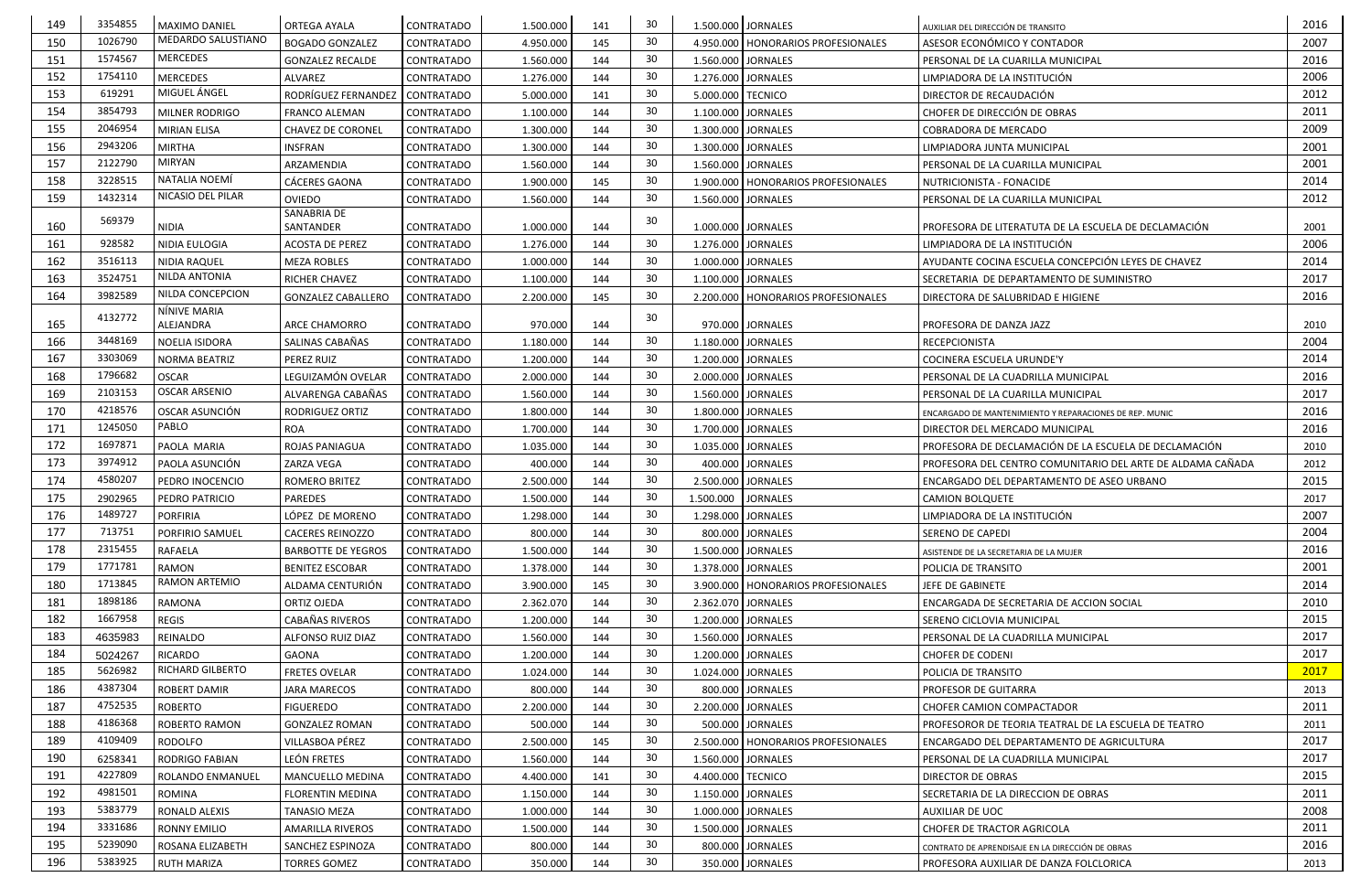| 197        | 1961195 | SANTIAGO                              | <b>ESCOBAR PRESENTADO</b> | <b>CONTRATADO</b> | 1.160.000 | 144 | 30 <sup>°</sup> |                      | 1.160.000 JORNALES | l SERENO POLIDEPORTIVO MUNICIPAL                           | 1985 |
|------------|---------|---------------------------------------|---------------------------|-------------------|-----------|-----|-----------------|----------------------|--------------------|------------------------------------------------------------|------|
| 198        | 1282634 | SANTOS                                | ROJAS ORTEGA              | <b>CONTRATADO</b> | 1.080.000 | 144 | 30              | 1.080.000 JORNALES   |                    | SERENO MUNICIPAL (ESCUELA YBYRATY)                         | 2006 |
| 199        | 7470550 | <b>SARA BELEN</b>                     | SALINAS DAVALOS           | <b>CONTRATADO</b> | 500.000   | 144 | 30              |                      | 500.000 JORNALES   | <b>ASISTENTE DE TESORERIA</b>                              | 2017 |
| <b>200</b> | 3534668 | SILVINA                               | LOPEZ RUIZ DIAZ           | <b>CONTRATADO</b> | 1.200.000 | 144 | 30              |                      | 1.200.000 JORNALES | COCINERA DE LA ESCUELA BÁSICA Nº 1359 DON CRLOS CALCENA    | 2017 |
| 201        | 1094356 | <b>SINDULFO</b>                       | <b>GONZALEZ MENDEZ</b>    | <b>CONTRATADO</b> | 1.500.000 | 144 | 30              | 1.500.000   JORNALES |                    | CAMION BOLQUETE                                            | 2017 |
| 202        | 3493490 | TOMAS                                 | MORINIGO                  | <b>CONTRATADO</b> | 1.800.000 | 144 | 30              | 1.800.000 JORNALES   |                    | AYUDANTE CAMION COMPACTADOR                                | 2010 |
| 203        | 2082599 | l VICTOR ARMANDO                      | COLMAN ROJAS              | <b>CONTRATADO</b> | 1.400.000 | 144 | 30              |                      | 1.400.000 JORNALES | SERENO DEL CENTRO CULTURAL                                 | 2006 |
| 204        | 998955  | l VICTOR ESTEBAN RAMON I GAONA SERVIN |                           | <b>CONTRATADO</b> | 1.400.000 | 144 | 30              |                      | 1.400.000 JORNALES | <b>AUXILIAR DE ADMINISTRACION Y FINANZAS</b>               | 2014 |
| 205        | 696705  | <b>VICTOR RAMON</b>                   | <b>FERNANDEZ FRIZZOTI</b> | <b>CONTRATADO</b> | 1.378.000 | 144 | 30              | 1.378.000 JORNALES   |                    | POLICIA DE TRANSITO                                        | 2001 |
| 206        | 1501251 | <b>VIRGINIO</b>                       | MEDINA                    | <b>CONTRATADO</b> | 1.560.000 | 144 | 30              | 1.560.000 JORNALES   |                    | SERENO MUNICIPAL                                           | 2001 |
| 207        | 1992919 | <b>WILBERTO</b>                       | FLORENTIN                 | <b>CONTRATADO</b> | 1.560.000 | 144 | 30              | 1.560.000   JORNALES |                    | PERSONAL DE LA CUARILLA MUNICIPAL                          | 2016 |
| 208        | 4332083 | <b>WILSON</b>                         | PEREZ YEGROS              | <b>CONTRATADO</b> | 1.280.000 | 144 | 30              |                      | 1.280.000 JORNALES | POLICIA DE TRANSITO                                        | 2016 |
| 209        | 5628204 | <b>WILSON FABIAN</b>                  | GONZALEZ                  | <b>CONTRATADO</b> | 1.560.000 | 144 | 30              | 1.560.000   JORNALES |                    | l PERSONAL DE LA CUARILLA MUNICIPAL                        | 2009 |
| 210        | 4132760 | l YANINA ALEJANDRA                    | ARCE CHAMORRO             | <b>CONTRATADO</b> | 350.000   | 144 | 30              |                      | 350.000 JORNALES   | l PROFESORA AUXILIAR DE DANZA JAZZ                         | 2015 |
| 211        | 2369845 | <b>ZUNILDA</b>                        | LEGUIZAMÓN ESTECHE        | CONTRATADO        | 1.500.000 | 144 | 30              |                      | 1.500.000 JORNALES | PROFESORA DE DICCIÓN Y DECLAMACIÓN DE LA ESCUELA DE TEATRO | 1997 |

**CONTRATADOS** 295.069.760 295.069.760

**PERMANENTES** 212.482.020

**COMISIONADOS I** 6.525.000

Juntos por Ttauguá Direccion: Defensores del Chaco Nº 170<br>c/ Caballero Alvarez y Tte A. Martinez.<br>Telefax: 0294 220 252 - 0294 220 358 2015-2020

**COMISIONADOS E** 2.660.000 **516.736.780** 516736780 0

# LEY N° 5189/14

"QUE ESTABLECE LA OBLIGATORIEDAD DE LA PROVISIÓN DE INFORMACIONES EN EL USO DE LOS RECURSOS PÚBLICOS SOBRE REMUNERACIONES Y OTRAS RETRIBUCIONES ASIGNADAS AL SERVIDOR PÚBLICO DE LA REPÚBLICA DEL PARAGUAY"

**OEE: 30 176 MUNICIPALIDAD DE ITAUGUA**

### **LISTADO DE FUNCIONARIOS COMISIONADOS**

**MES DEL INFORME: SETIEMBRE/2017**

|    | Cédula           | <b>Nombres</b>                                                               | <b>Apellidos</b>         | Estado             | Objeto de Gasto     | F.F.            | <b>Monto</b><br>Presupuestado | <b>Entidad Destino / Origen</b> | Cargo o Función Real que cumple                                | Fecha de Inicio       | Fecha de<br>Finalización |  |  |  |
|----|------------------|------------------------------------------------------------------------------|--------------------------|--------------------|---------------------|-----------------|-------------------------------|---------------------------------|----------------------------------------------------------------|-----------------------|--------------------------|--|--|--|
|    |                  | <b>FUNCIONARIOS COMISIONADOS EN OTRAS INSTITUCIONES - ARTICULO 3° inc g)</b> |                          |                    |                     |                 |                               |                                 |                                                                |                       |                          |  |  |  |
|    | 1.287.490 DEFINA |                                                                              | SANABRIA SILVA           | <b>COMISIONADO</b> |                     |                 |                               | 300.000 GOBERNACION CENTRAL     | COORDINADORA DE AREAS SOCIALES Y                               | 02/01/2017 31/12/2017 |                          |  |  |  |
|    |                  |                                                                              |                          |                    | <b>BONIFICACION</b> | 30 <sup>°</sup> |                               |                                 | <b>ADMINISTRATIVAS</b>                                         |                       |                          |  |  |  |
|    |                  | 1.227.539 JJUAN ANGEL                                                        | <b>ALVAREZ ROLON</b>     | <b>COMISIONADO</b> |                     | 30              |                               |                                 | 0 FACULTAD DE FILOSOFIA UNA ASESOR PRESIDENCIA JUNTA MUNICIPAL | 22/02/2017 31/12/2017 |                          |  |  |  |
|    |                  | 4.898.410 JULIA FIDELINA                                                     | CANTERO PATIÑO           | <b>COMISIONADO</b> |                     | 30              |                               | 0 JUSTICIA ELECTORAL            | ENCARGADA DEL DPTO DE LA TERCERA EDAD                          | 02/01/2017 31/12/2017 |                          |  |  |  |
|    |                  | 2.265.235 LILIAN JOSEFINA                                                    | FLORENTÍN                | <b>COMISIONADO</b> | <b>BONIFICACION</b> | 30 <sup>°</sup> |                               | 1.800.000 MINISTERIO DE SALUD   | <b>DIRECTORA DOC</b>                                           | 02/01/2017 31/12/2017 |                          |  |  |  |
|    |                  | 2.061.703   LORENZO                                                          | <b>TRINIDAD QUIÑONEZ</b> | <b>COMISIONADO</b> | <b>BONIFICACION</b> | 30 <sup>°</sup> | 200.000 SNPP                  |                                 | <b>ENCARGADO DE SUMINISTRO</b>                                 | 01/02/2017 31/07/2017 |                          |  |  |  |
|    |                  | 859.252   MARTIN                                                             | GONZALEZ                 | <b>COMISIONADO</b> | <b>BONIFICACION</b> | 30 <sup>°</sup> |                               | 4.225.000   MINISTERIO DE SALUD | <b>DIRECTOR DE PLANIFICACION</b>                               | 25/05/2017 31/12/2017 |                          |  |  |  |
|    |                  | 2.313.116   MARCOS AURELIO                                                   | <b>GALEANO SANCHEZ</b>   | <b>COMISIONADO</b> |                     |                 |                               | 0   SNPP                        | ENCARGADO UNIDAD OPERATIVA DE LA                               | 02/01/2017 31/07/2017 |                          |  |  |  |
|    |                  |                                                                              |                          |                    |                     | 30              |                               |                                 | I DIRECCION DE TRANSITO                                        |                       |                          |  |  |  |
| 8  |                  | 3.414.027   MARIA MAGDALENA                                                  | YEGROS LEON              | <b>COMISIONADO</b> |                     | 30              |                               | 0 IPA                           | <b>ENC. DEPARTAMENTO ARTESANIA</b>                             | 02/01/2017 31/12/2017 |                          |  |  |  |
|    |                  | 2.139.555   MARIA DEL CARMEN                                                 | <b>BREST ROJAS</b>       | <b>COMISIONADO</b> |                     | 30              |                               | 0 SENACSA                       | <b>ENCARGADA DE TELECENTRO</b>                                 | 01/01/2017 31/12/2017 |                          |  |  |  |
| 10 |                  | 3.190.166   OMAR GUSTAVO                                                     | CARDENAS                 | <b>COMISIONADO</b> |                     | 30              |                               | 0 GOBERNACION CENTRAL           | CHOFER DE LA JUNTA MUNICIPAL                                   |                       | 23/01/2017 31/12/2017    |  |  |  |